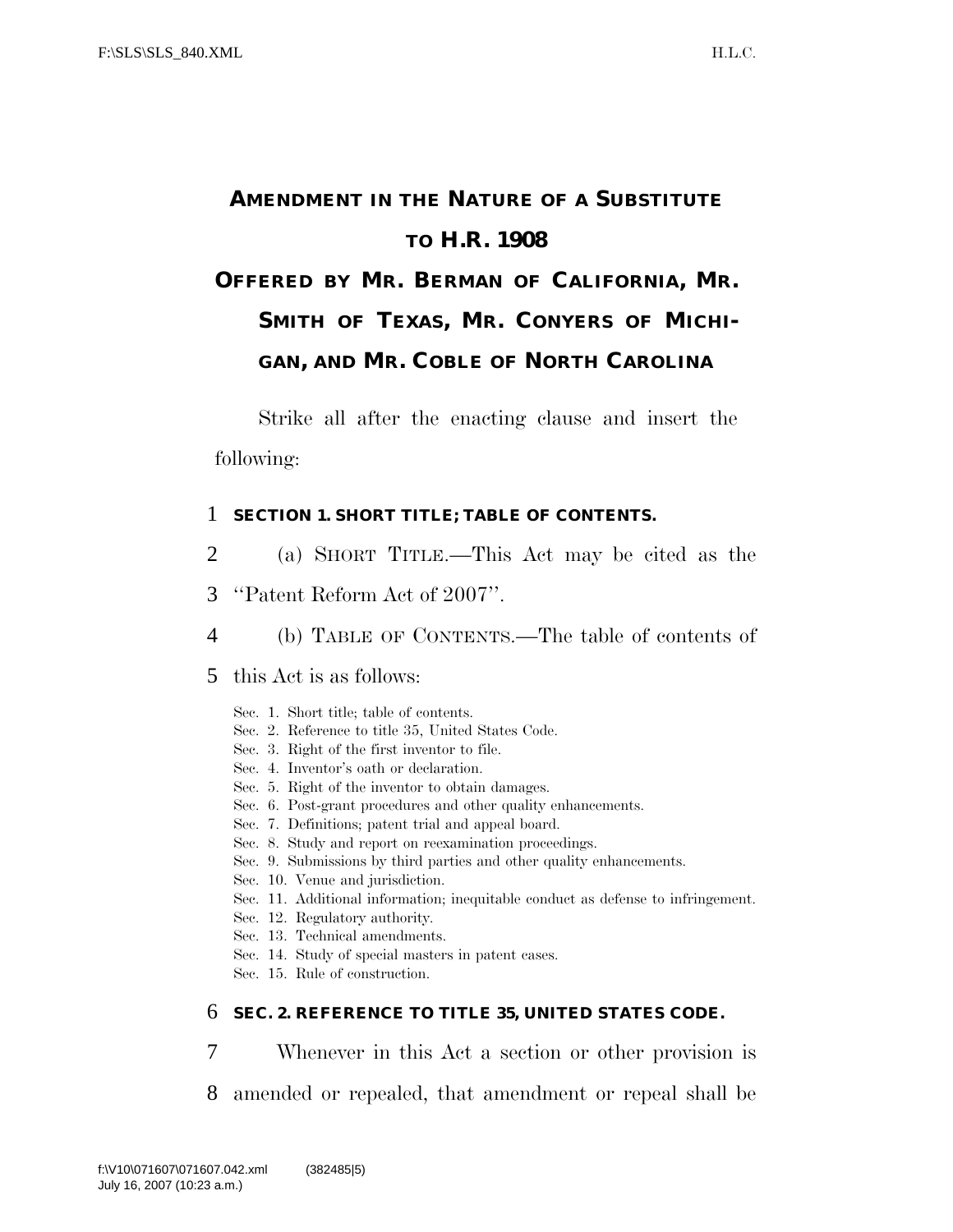considered to be made to that section or other provision of title 35, United States Code.

#### **SEC. 3. RIGHT OF THE FIRST INVENTOR TO FILE.**

 (a) DEFINITIONS.—Section 100 is amended by add-ing at the end the following:

 ''(f) The term 'inventor' means the individual or, if a joint invention, the individuals collectively who invented or discovered the subject matter of the invention.

9  $\langle \langle \mathbf{g} \rangle$  The terms 'joint inventor' and 'coinventor' mean any one of the individuals who invented or discovered the subject matter of a joint invention.

12 "(h) The 'effective filing date of a claimed invention' is—

14 ''(1) the filing date of the patent or the applica- tion for patent containing the claim to the invention; or

 $\frac{17}{2}$  if the patent or application for patent is entitled to a right of priority of any other applica-19 tion under section 119,  $365(a)$ , or  $365(b)$  or to the benefit of an earlier filing date in the United States 21 under section 120, 121, or  $365(c)$ , the filing date of the earliest such application in which the claimed in- vention is disclosed in the manner provided by sec-24 tion  $112(a)$ .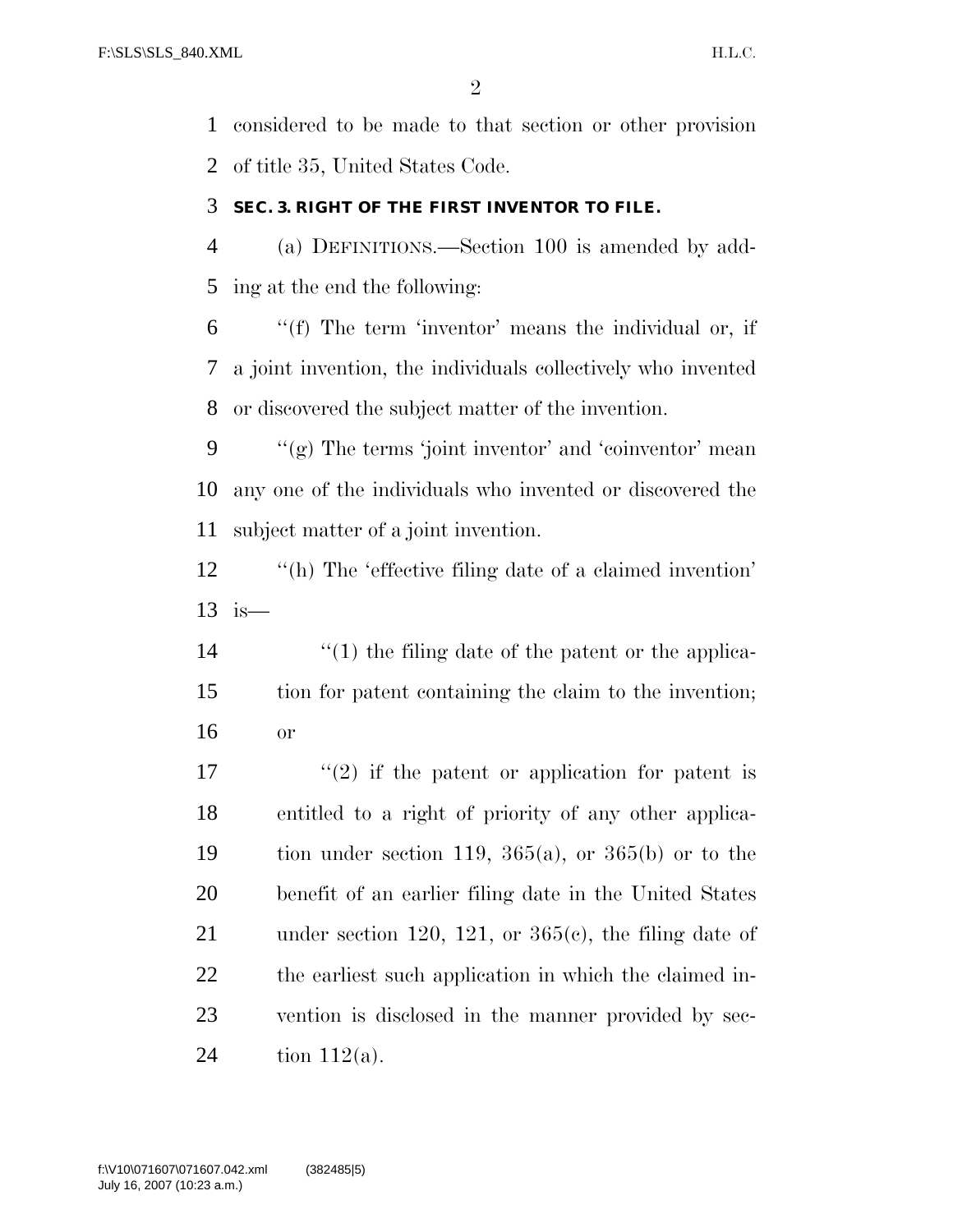''(i) The term 'claimed invention' means the subject matter defined by a claim in a patent or an application for a patent.

 ''(j) The term 'joint invention' means an invention resulting from the collaboration of inventive endeavors of two or more persons working toward the same end and producing an invention by their collective efforts.''.

(b) CONDITIONS FOR PATENTABILITY.—

 (1) IN GENERAL.—Section 102 is amended to read as follows:

#### **''§ 102. Conditions for patentability; novelty**

 ''(a) NOVELTY; PRIOR ART.—A patent for a claimed invention may not be obtained if—

14  $\frac{1}{2}$  (1) the claimed invention was patented, de- scribed in a printed publication, in public use, or on sale—

17 ''(A) more than one year before the effec-tive filing date of the claimed invention; or

 ''(B) one year or less before the effective filing date of the claimed invention, other than 21 through disclosures made by the inventor or a joint inventor or by others who obtained the subject matter disclosed directly or indirectly from the inventor or a joint inventor; or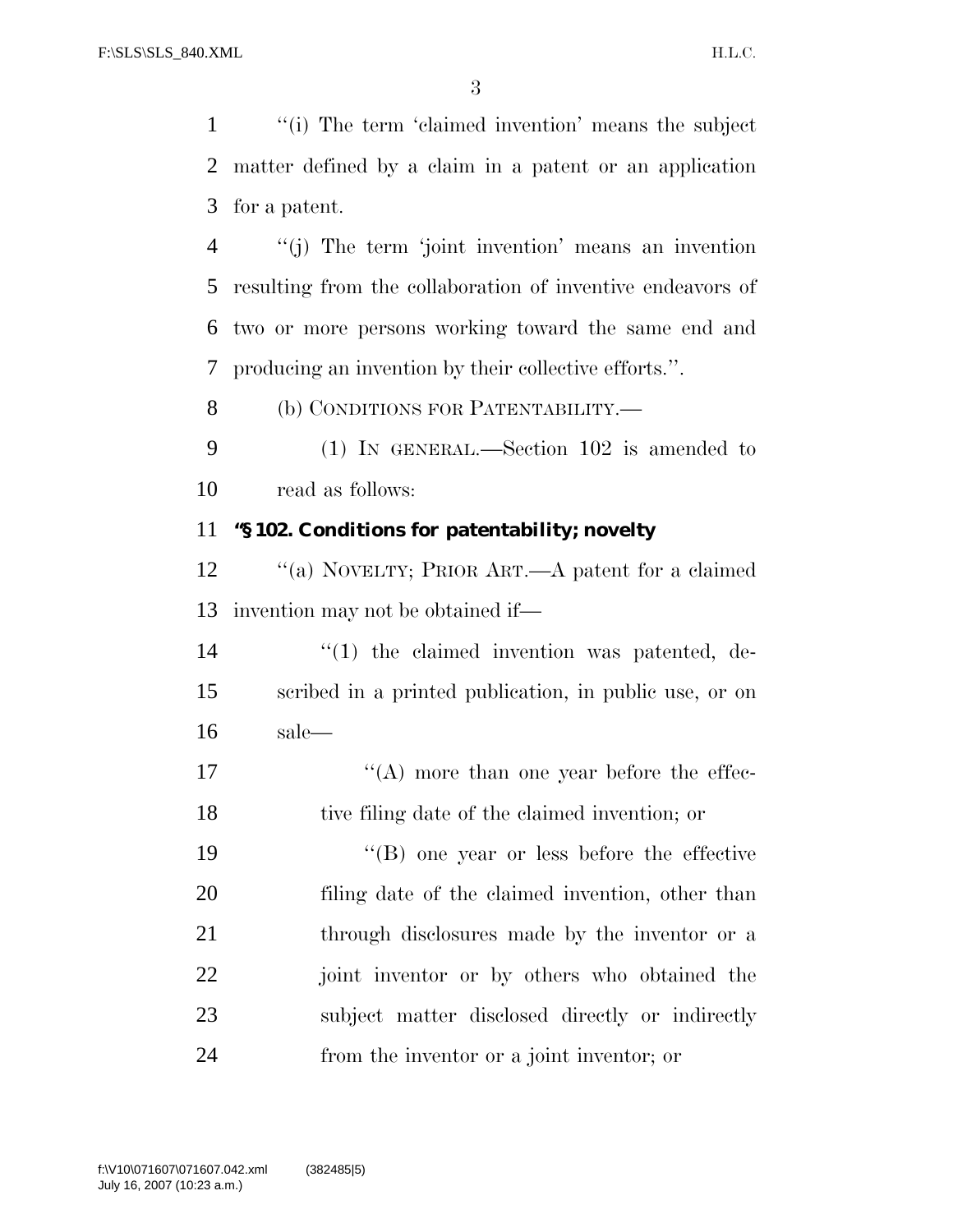$\frac{1}{2}$  ''(2) the claimed invention was described in a patent issued under section 151, or in an application for patent published or deemed published under sec- tion 122(b), in which the patent or application, as the case may be, names another inventor and was effectively filed before the effective filing date of the claimed invention.

8 "(b) EXCEPTIONS.—

 ''(1) PRIOR INVENTOR DISCLOSURE EXCEP- TION.—Subject matter that would otherwise qualify as prior art based upon a disclosure under subpara-12 graph  $(B)$  of subsection  $(a)(1)$  shall not be prior art to a claimed invention under that subparagraph if the subject matter had, before such disclosure, been publicly disclosed by the inventor or a joint inventor or others who obtained the subject matter disclosed directly or indirectly from the inventor or a joint in-ventor.

 ''(2) DERIVATION, PRIOR DISCLOSURE, AND COMMON ASSIGNMENT EXCEPTIONS.—Subject mat-21 ter that would otherwise qualify as prior art only under subsection (a)(2) shall not be prior art to a claimed invention if—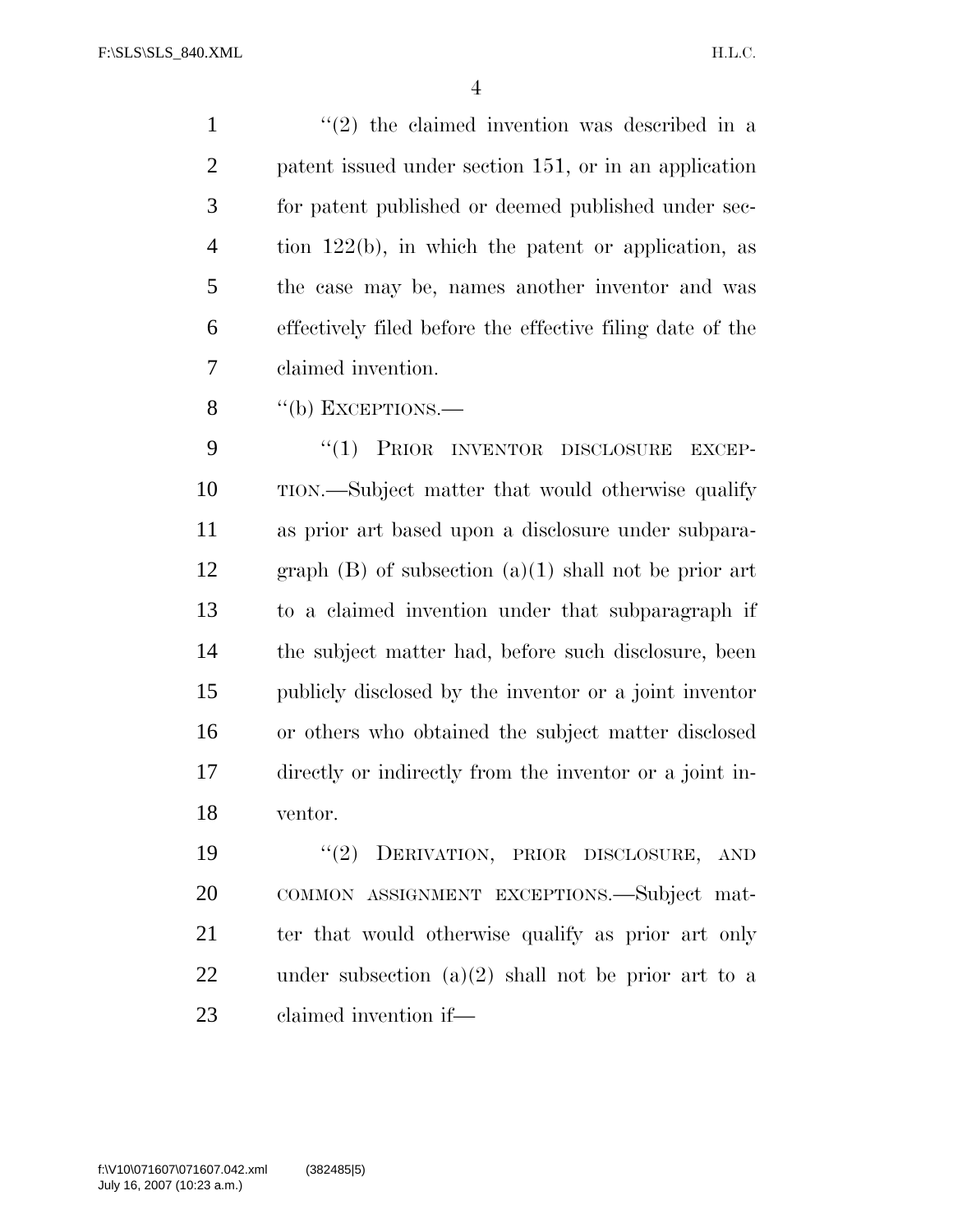$\langle (A)$  the subject matter was obtained di- rectly or indirectly from the inventor or a joint inventor; 4 ''(B) the subject matter had been publicly disclosed by the inventor or a joint inventor or others who obtained the subject matter dis- closed directly or indirectly from the inventor or a joint inventor before the date on which the application or patent referred to in subsection 10 (a)(2) was effectively filed; or  $\langle ^{\prime}(C) \rangle$  the subject matter and the claimed invention, not later than the effective filing date of the claimed invention, were owned by the same person or subject to an obligation of as- signment to the same person. 16 "(3) JOINT RESEARCH AGREEMENT EXCEP-17 TION.— 18 "(A) IN GENERAL.—Subject matter and a claimed invention shall be deemed to have been owned by the same person or subject to an obli- gation of assignment to the same person in ap-22 plying the provisions of paragraph (2) if—  $\cdot$  (i) the claimed invention was made by or on behalf of parties to a joint re-search agreement that was in effect on or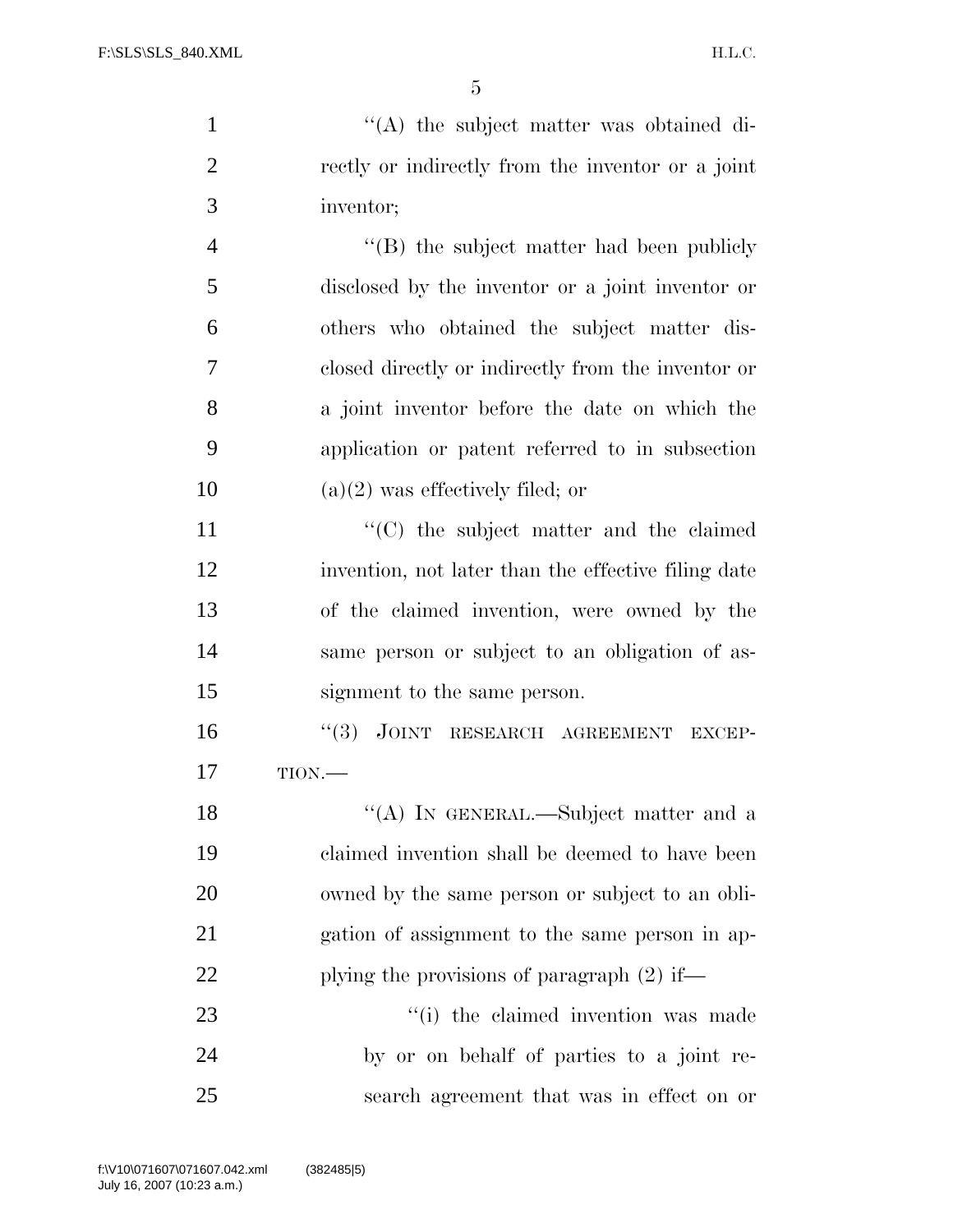H.L.C.

| $\mathbf{1}$   | before the effective filing date of the               |
|----------------|-------------------------------------------------------|
| $\overline{2}$ | claimed invention;                                    |
| 3              | "(ii) the claimed invention was made                  |
| $\overline{4}$ | as a result of activities undertaken within           |
| 5              | the scope of the joint research agreement;            |
| 6              | and                                                   |
| 7              | "(iii) the application for patent for                 |
| 8              | claimed invention discloses or is<br>the              |
| 9              | amended to disclose the names of the par-             |
| 10             | ties to the joint research agreement.                 |
| 11             | "(B) For purposes of subparagraph $(A)$ ,             |
| 12             | the term 'joint research agreement' means a           |
| 13             | written contract, grant, or cooperative agree-        |
| 14             | ment entered into by two or more persons or           |
| 15             | entities for the performance of experimental,         |
| 16             | developmental, or research work in the field of       |
| 17             | the claimed invention.                                |
| 18             | "(4) PATENTS AND PUBLISHED APPLICATIONS               |
| 19             | EFFECTIVELY FILED.— $A$ patent or application for     |
| 20             | patent is effectively filed under subsection $(a)(2)$ |
| 21             | with respect to any subject matter described in the   |
| 22             | patent or application—                                |
| 23             | "(A) as of the filing date of the patent or           |
| 24             | the application for patent; or                        |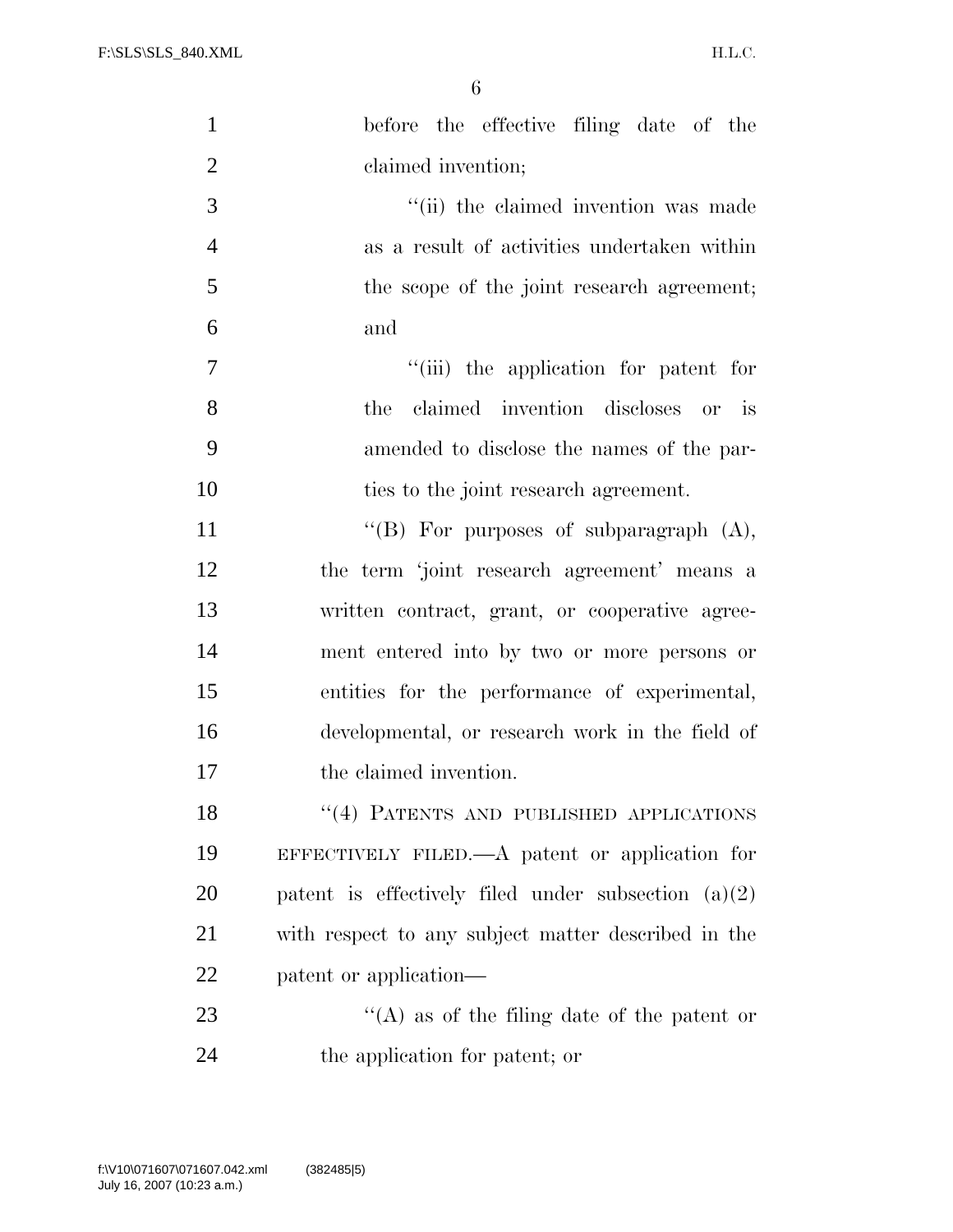$\langle ^{\prime}(B)$  if the patent or application for patent is entitled to claim a right of priority under sec- $3 \text{ tion } 119, 365(a), \text{ or } 365(b) \text{ or to claim the ben-}$  efit of an earlier filing date under section 120,  $5 \t 121$ , or  $365(c)$ , based upon one or more prior filed applications for patent, as of the filing date of the earliest such application that de- scribes the subject matter.''. (2) CONFORMING AMENDMENT.—The item re- lating to section 102 in the table of sections for chapter 10 is amended to read as follows: ''102. Conditions for patentability; novelty.''. (c) CONDITIONS FOR PATENTABILITY; NON-OBVIOUS SUBJECT MATTER.—Section 103 is amended to read as follows: **''§ 103. Conditions for patentability; nonobvious sub- ject matter**  ''A patent for a claimed invention may not be ob- tained though the claimed invention is not identically dis- closed as set forth in section 102, if the differences be- tween the claimed invention and the prior art are such that the claimed invention as a whole would have been ob-vious before the effective filing date of the claimed inven-

tion to a person having ordinary skill in the art to which

the claimed invention pertains. Patentability shall not be

negated by the manner in which the invention was made.''.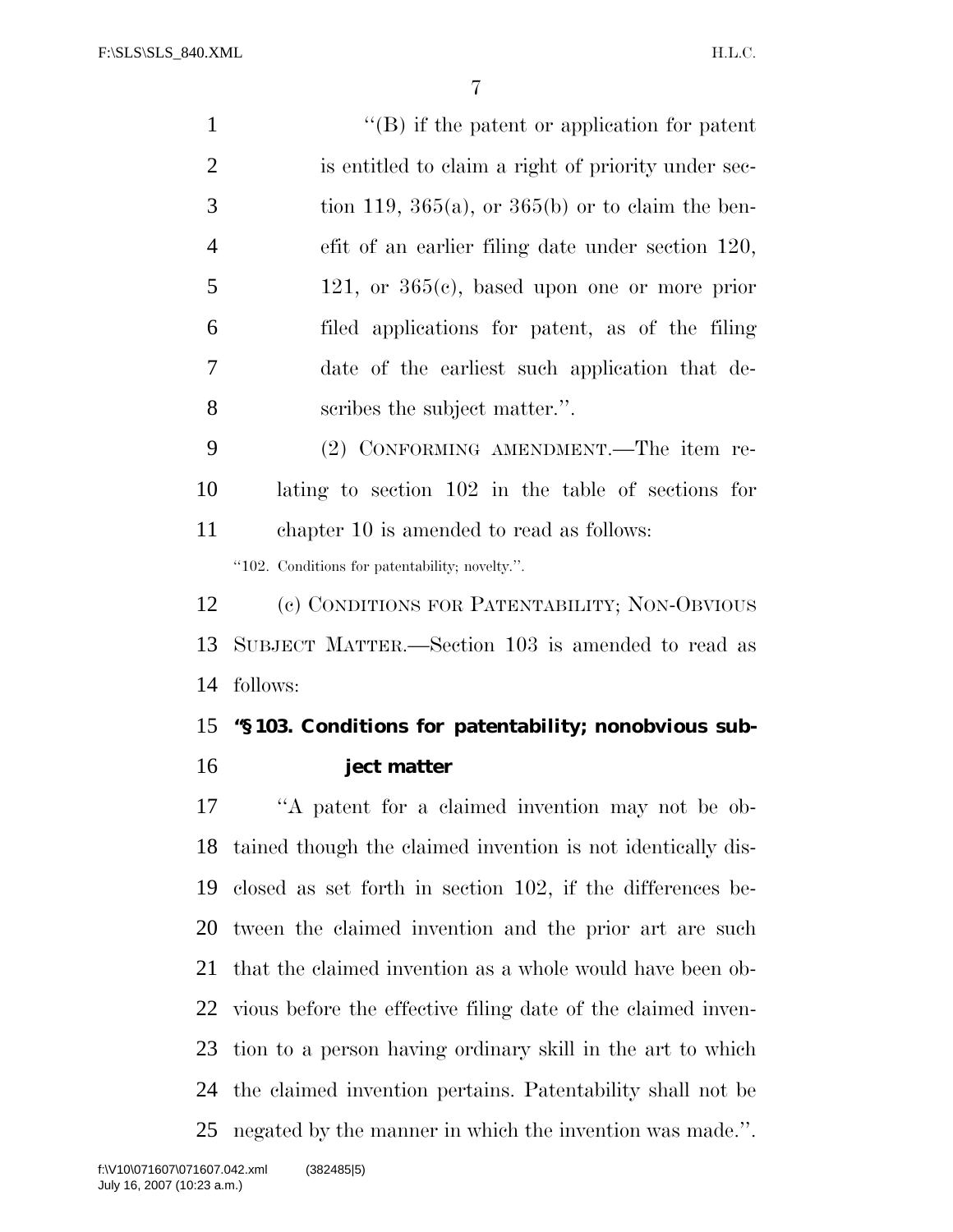(d) REPEAL OF REQUIREMENTS FOR INVENTIONS MADE ABROAD.—Section 104, and the item relating to that section in the table of sections for chapter 10, are repealed.

 (e) REPEAL OF STATUTORY INVENTION REGISTRA-TION.—

 (1) IN GENERAL.—Section 157, and the item relating to that section in the table of sections for chapter 14, are repealed.

 (2) REMOVAL OF CROSS REFERENCES.—Section  $11 \quad 111(b)(8)$  is amended by striking "sections 115, 131, 135, and 157'' and inserting ''sections 131 and 135''.

 (f) EARLIER FILING DATE FOR INVENTOR AND JOINT INVENTOR.—Section 120 is amended by striking ''which is filed by an inventor or inventors named'' and inserting ''which names an inventor or joint inventor''.

18 (g) CONFORMING AMENDMENTS.

 (1) RIGHT OF PRIORITY.—Section 172 is amended by striking ''and the time specified in sec-21 tion  $102(d)$ ".

22 (2) LIMITATION ON REMEDIES.—Section  $23 \qquad 287(c)(4)$  is amended by striking "the earliest effec- tive filing date of which is prior to'' and inserting ''which has an effective filing date before''.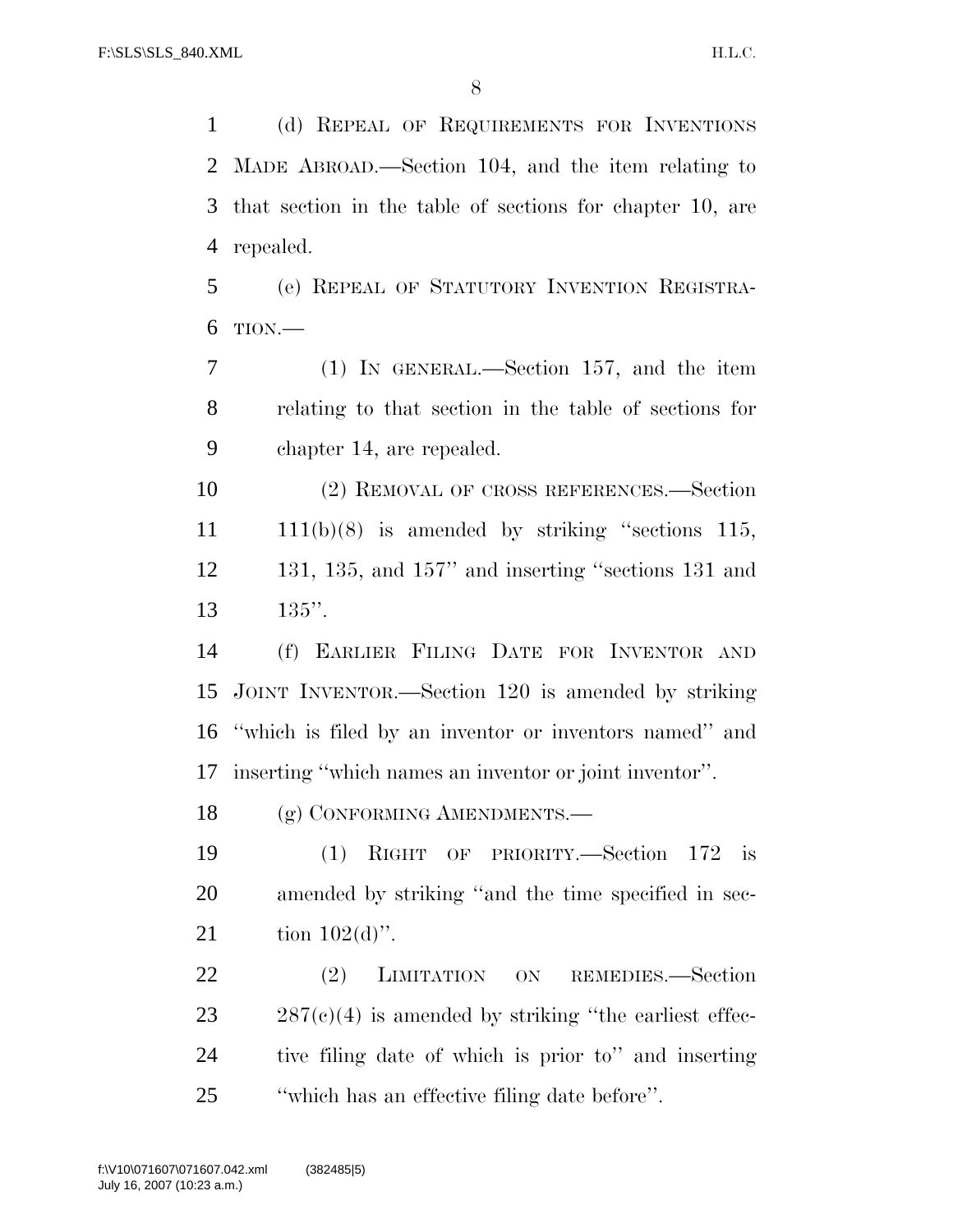(3) INTERNATIONAL APPLICATION DESIG- NATING THE UNITED STATES: EFFECT.—Section 363 is amended by striking ''except as otherwise provided in section 102(e) of this title''. (4) PUBLICATION OF INTERNATIONAL APPLICA- TION: EFFECT.—Section 374 is amended by striking ''sections 102(e) and 154(d)'' and inserting ''section 8  $154(d)$ ". (5) PATENT ISSUED ON INTERNATIONAL APPLI- CATION: EFFECT.—The second sentence of section 375(a) is amended by striking ''Subject to section 102(e) of this title, such'' and inserting ''Such''. (6) LIMIT ON RIGHT OF PRIORITY.—Section 119(a) is amended by striking ''; but no patent shall be granted'' and all that follows through ''one year prior to such filing''. (7) INVENTIONS MADE WITH FEDERAL ASSIST- ANCE.—Section 202(c) is amended—  $(A)$  in paragraph  $(2)$ — 20 (i) by striking "publication, on sale, or public use,'' and all that follows through 22 ''obtained in the United States'' and in- serting ''the 1-year period referred to in 24 section  $102(a)$  would end before the end of 25 that 2-year period"; and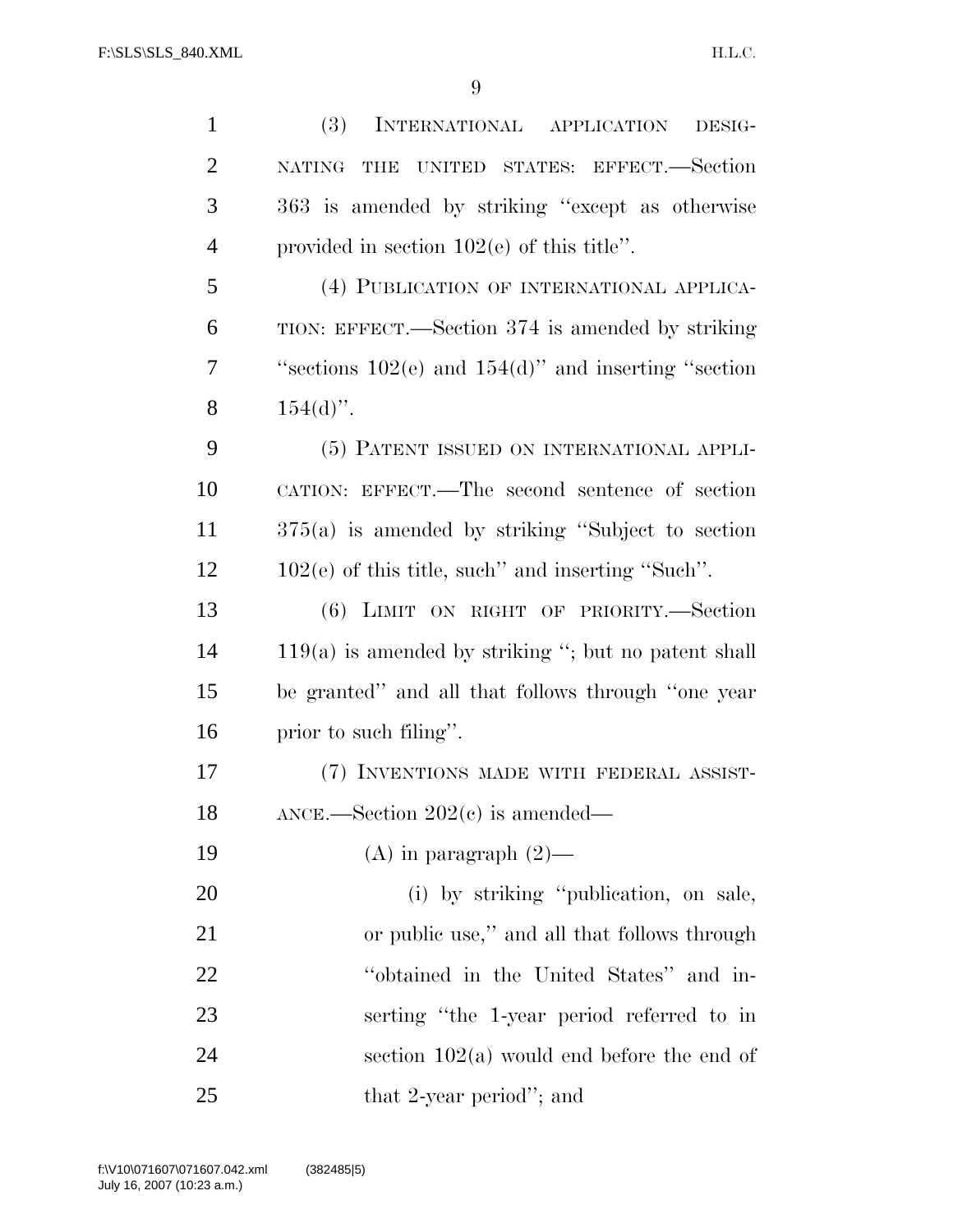H.L.C.

| $\mathbf{1}$   | (ii) by striking "the statutory" and                      |
|----------------|-----------------------------------------------------------|
| $\overline{2}$ | inserting "that 1-year"; and                              |
| 3              | $(B)$ in paragraph $(3)$ , by striking "any               |
| $\overline{4}$ | statutory bar date that may occur under this              |
| 5              | title due to publication, on sale, or public use"         |
| 6              | and inserting "the expiration of the 1-year pe-           |
| 7              | riod referred to in section $102(a)$ ".                   |
| 8              | (h) REPEAL OF INTERFERING PATENT REMEDIES.—               |
| 9              | Section 291, and the item relating to that section in the |
| 10             | table of sections for chapter 29, are repealed.           |
| 11             | (i) ACTION FOR CLAIM TO PATENT ON DERIVED IN-             |
| 12             | VENTION.—Section $135(a)$ is amended to read as follows:  |
| 13             | "(a) DISPUTE OVER RIGHT TO PATENT.—                       |
| 14             | INSTITUTION OF DERIVATION<br>``(1)<br>PRO-                |
| 15             | CEEDING.                                                  |
| 16             | "(A) REQUEST FOR PROCEEDING.—An ap-                       |
| 17             | plicant may request initiation of a derivation            |
| 18             | proceeding to determine the right of the appli-           |
| 19             | cant to a patent by filing a request that sets            |
| 20             | forth with particularity the basis for finding            |
| 21             | that another applicant derived the claimed in-            |
| 22             | vention from the applicant requesting the pro-            |
| 23             | ceeding and, without authorization, filed an ap-          |
| 24             | plication claiming such invention. Any such re-           |
| 25             | $quest$ —                                                 |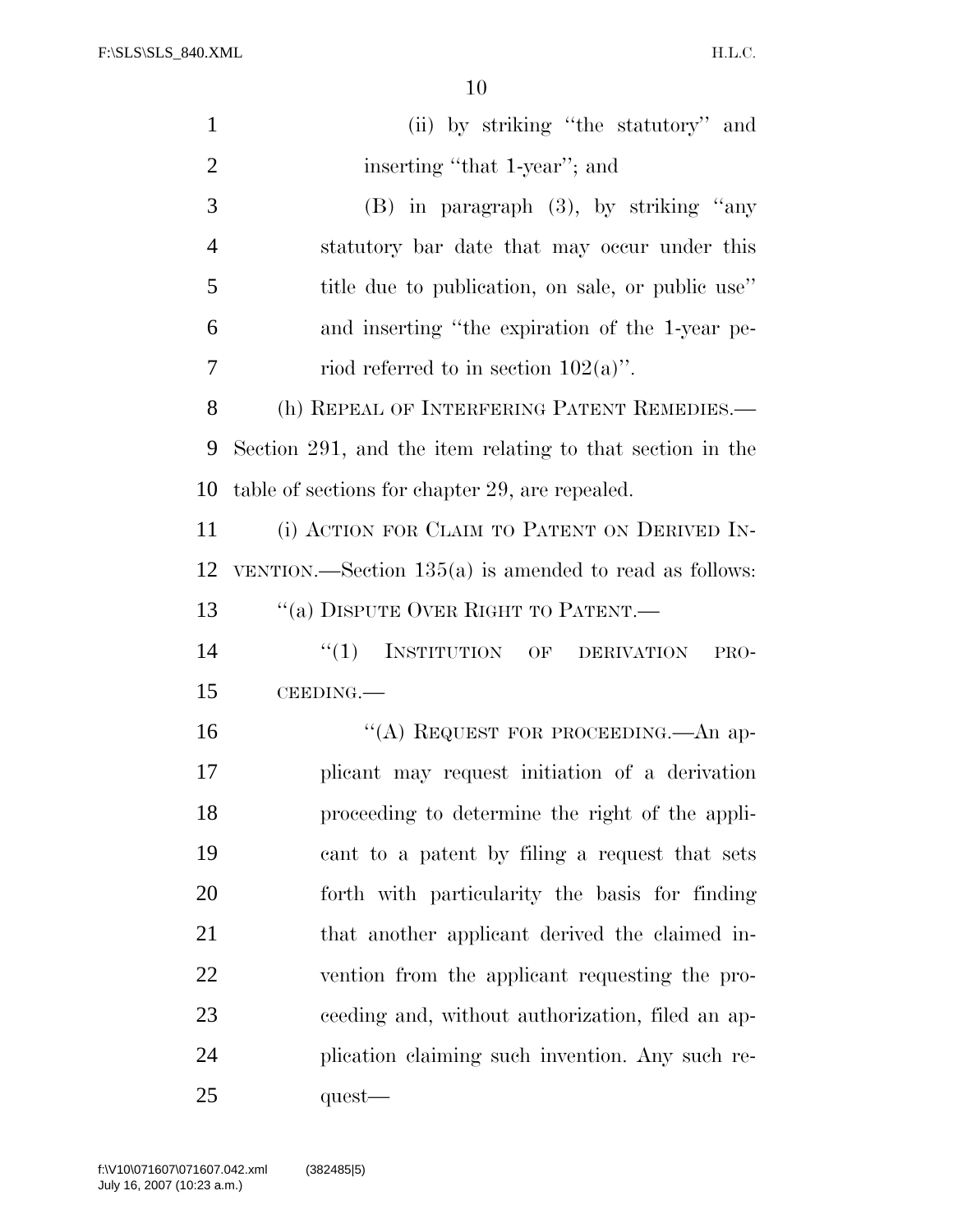H.L.C.

| $\mathbf{1}$   | "(i) may only be made within $12$                 |
|----------------|---------------------------------------------------|
| $\overline{2}$ | months after the earlier of—                      |
| 3              | $\lq (I)$ the date on which a patent              |
| $\overline{4}$ | is issued containing a claim that is              |
| 5              | the same or substantially the same as             |
| 6              | the claimed invention; or                         |
| 7              | $\lq$ (II) the date of first publication          |
| 8              | of an application containing a claim              |
| 9              | that is the same or is substantially the          |
| 10             | same as the claimed invention; and                |
| 11             | "(ii) must be made under oath, and                |
| 12             | must be supported by substantial evidence.        |
| 13             | DETERMINATION OF DIRECTOR.-<br>$\lq\lq (B)$       |
| 14             | Whenever the Director determines that patents     |
| 15             | or applications for patent naming different indi- |
| 16             | viduals as the inventor interfere with one an-    |
| 17             | other because of a dispute over the right to pat- |
| 18             | ent under section 101 on the basis of a request   |
| 19             | under subparagraph (A), the Director shall in-    |
| 20             | stitute a derivation proceeding for the purpose   |
| 21             | of determining which applicant is entitled to a   |
| 22             | patent.                                           |
| 23             | "(2) DETERMINATION BY PATENT TRIAL AND            |
| 24             | APPEAL BOARD.—In any proceeding under this sub-   |
| 25             | section, the Patent Trial and Appeal Board—       |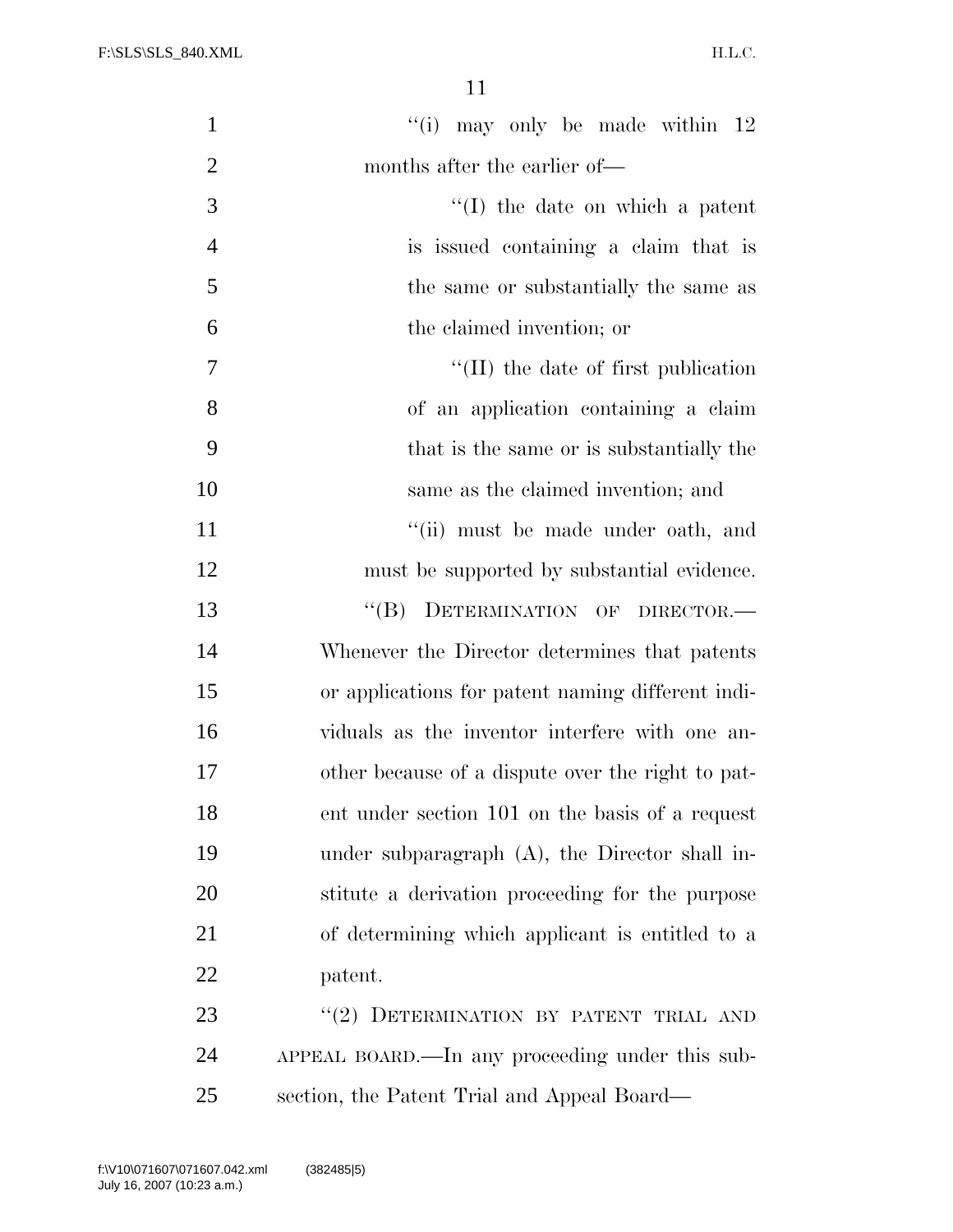H.L.C.

| $\mathbf{1}$   | $\lq\lq$ shall determine the question of the            |
|----------------|---------------------------------------------------------|
| $\overline{2}$ | right to patent;                                        |
| 3              | "(B) in appropriate circumstances, may                  |
| $\overline{4}$ | correct the naming of the inventor in any appli-        |
| 5              | cation or patent at issue; and                          |
| 6              | $\lq\lq$ (C) shall issue a final decision on the        |
| 7              | right to patent.                                        |
| 8              | "(3) DERIVATION PROCEEDING.—The Patent                  |
| 9              | Trial and Appeal Board may defer action on a re-        |
| 10             | quest to initiate a derivation proceeding for up to     |
| 11             | three months after the date on which the Director       |
| 12             | issues a patent to the applicant that filed the earlier |
| 13             | application.                                            |
| 14             | $(4)$ EFFECT OF FINAL DECISION.—The final               |
| 15             | decision of the Patent Trial and Appeal Board, if       |
| 16             | adverse to the claim of an applicant, shall constitute  |
| 17             | the final refusal by the Patent and Trademark Of-       |
| 18             | fice on the claims involved. The Director may issue     |
| 19             | a patent to an applicant who is determined by the       |
| 20             | Patent Trial and Appeal Board to have the right to      |
| 21             | patent. The final decision of the Board, if adverse     |
| 22             | to a patentee, shall, if no appeal or other review of   |
| 23             | the decision has been or can be taken or had, con-      |
| 24             | stitute cancellation of the claims involved in the pat- |
| 25             | ent, and notice of such cancellation shall be endorsed  |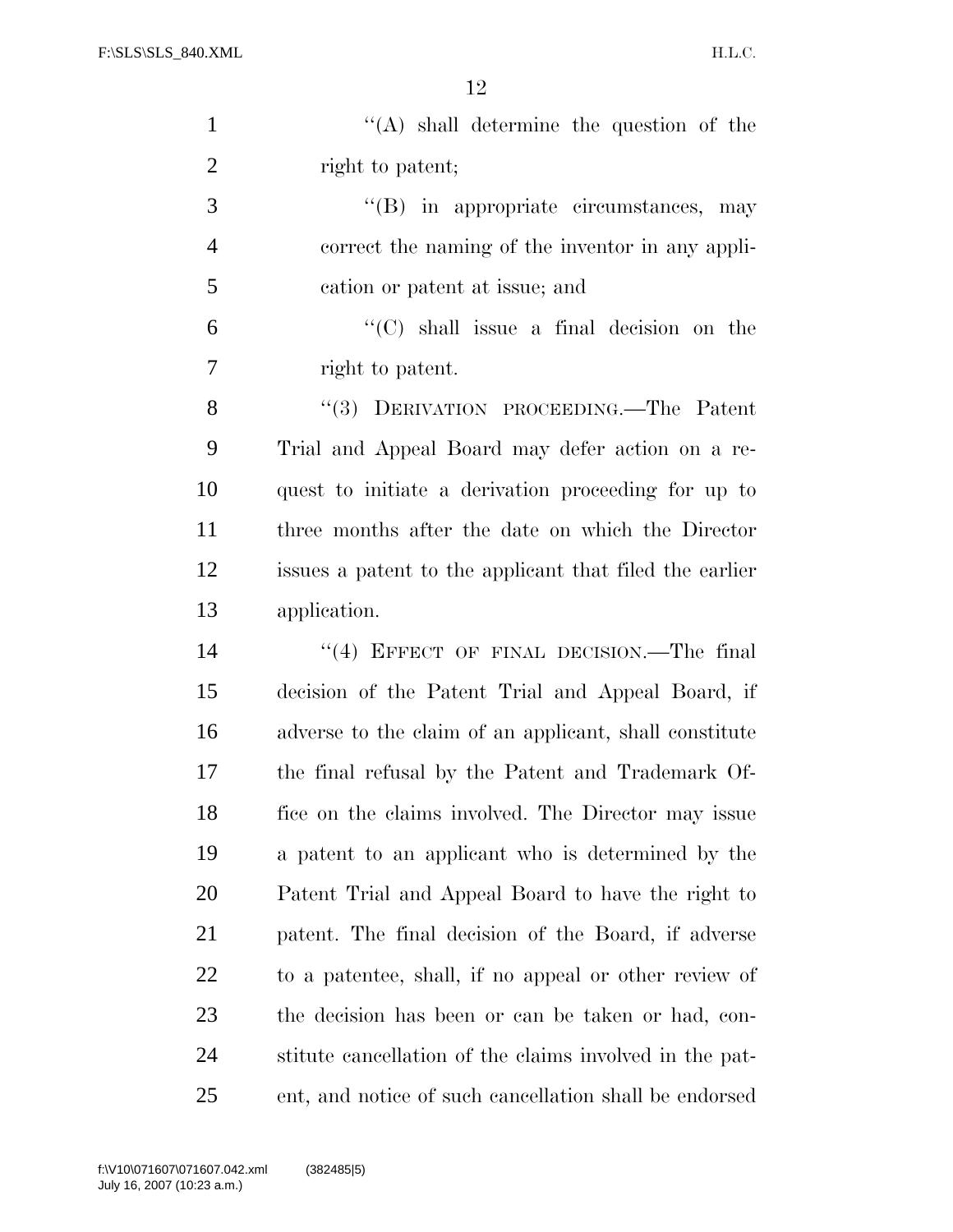| $\mathbf{1}$   | on copies of the patent distributed after such can-     |
|----------------|---------------------------------------------------------|
| $\overline{2}$ | cellation by the Patent and Trademark Office.".         |
| 3              | ELIMINATION OF REFERENCES TO INTER-<br>(j)              |
| 4              | FERENCES.—(1) Sections 6, 41, 134, 141, 145, 146, 154,  |
| 5              | 305, and 314 are each amended by striking "Board of     |
| 6              | Patent Appeals and Interferences" each place it appears |
| 7              | and inserting "Patent Trial and Appeal Board".          |
| 8              | $(2)$ Sections 141, 146, and 154 are each amended—      |
| 9              | $(A)$ by striking "an interference" each place it       |
| 10             | appears and inserting "a derivation proceeding";        |
| 11             | and                                                     |
| 12             | (B) by striking "interference" each additional          |
| 13             | place it appears and inserting "derivation pro-         |
| 14             | ceeding".                                               |
| 15             | $(3)$ The section heading for section 134 is amended    |
| 16             | to read as follows:                                     |
| 17             | "§134. Appeal to the Patent Trial and Appeal Board".    |
| 18             | $(4)$ The section heading for section 135 is amended    |
| 19             | to read as follows:                                     |
| 20             | "§135. Derivation proceedings".                         |
| 21             | $(5)$ The section heading for section 146 is amended    |
|                | 22 to read as follows:                                  |
|                |                                                         |
|                |                                                         |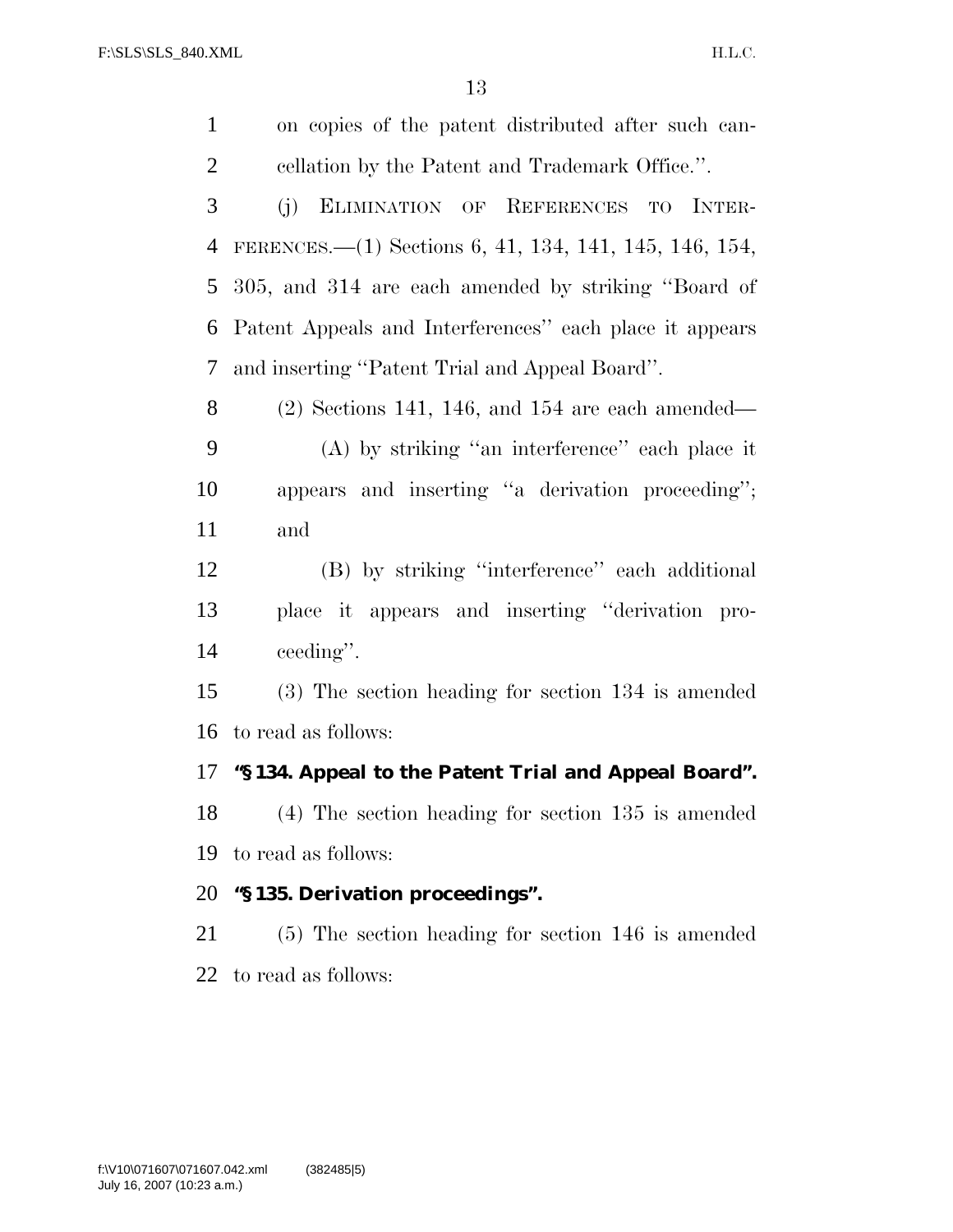## **''§ 146. Civil action in case of derivation proceeding''.**

2 (6) Section  $154(b)(1)(C)$  is amended by striking ''INTERFERENCES'' and inserting ''DERIVATION PRO-CEEDINGS''.

(7) The item relating to section 6 in the table of sec-

 tions for chapter 1 is amended to read as follows: ''6. Patent Trial and Appeal Board.''.

 (8) The items relating to sections 134 and 135 in the table of sections for chapter 12 are amended to read as follows:

''134. Appeal to the Patent Trial and Appeal Board. ''135. Derivation proceedings.''.

(9) The item relating to section 146 in the table of

sections for chapter 13 is amended to read as follows:

''146. Civil action in case of derivation proceeding.''.

12 (10) CERTAIN APPEALS.—Subsection  $1295(a)(4)(A)$  of title 28, United States Code, is amended to read as follows:

15 "(A) the Patent Trial and Appeal Board of the United States Patent and Trademark Office with respect to patent applications, derivation proceedings, and post-grant review proceedings, at the instance of an applicant for a patent or any party to a patent interference (commenced before the effective date provided in section 22 3(k) of the Patent Reform Act of 2007), deriva-tion proceeding, or post-grant review pro-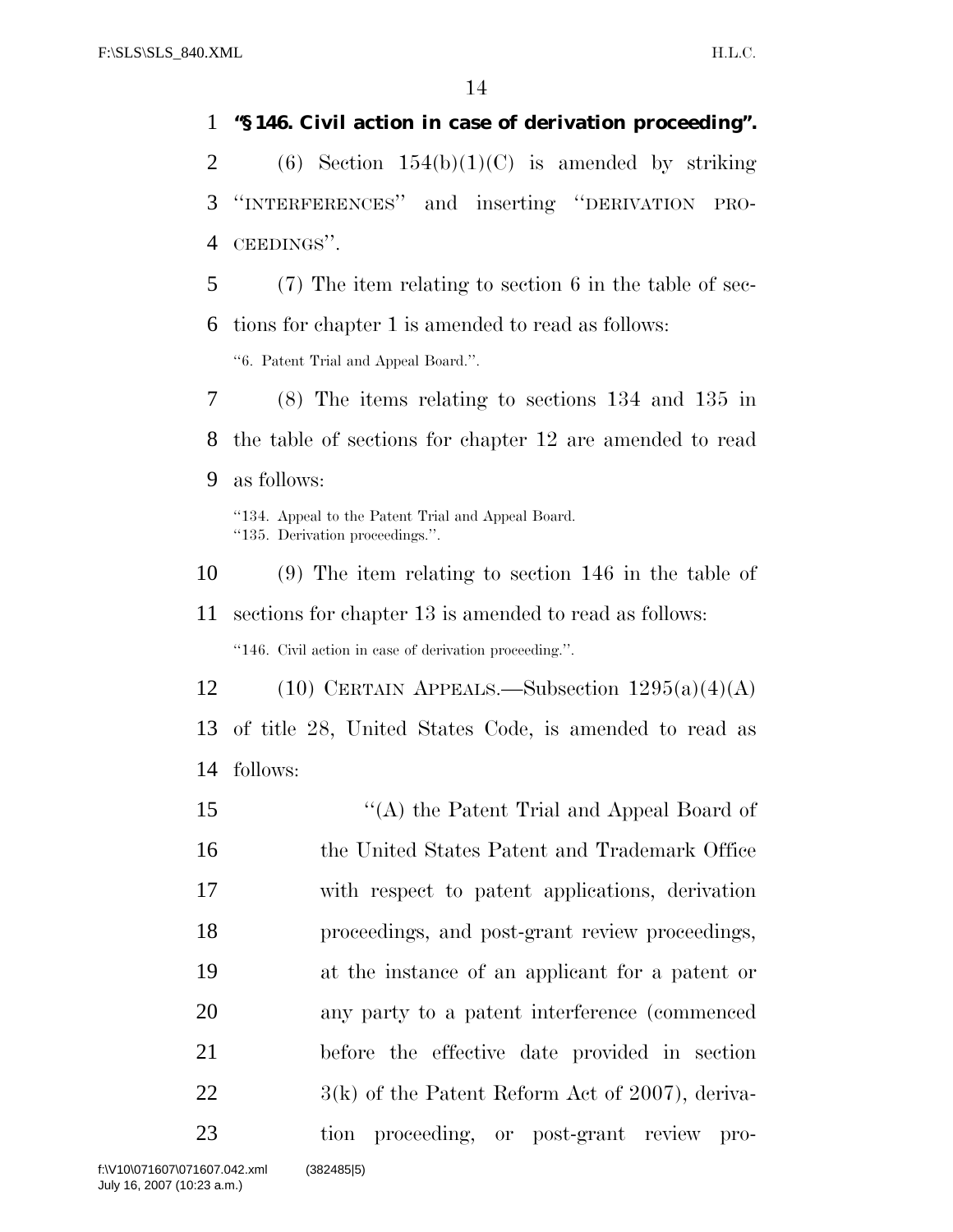| $\mathbf{1}$   | ceeding, and any such appeal shall waive any       |
|----------------|----------------------------------------------------|
| $\overline{2}$ | right of such applicant or party to proceed        |
| 3              | under section $145$ or $146$ of title $35$ ;".     |
| $\overline{4}$ | (k) EFFECTIVE DATE.-                               |
| 5              | (1) IN GENERAL.—The amendments made by             |
| 6              | this section—                                      |
| 7              | (A) shall take effect 90 days after the date       |
| 8              | on which the President transmits to the Con-       |
| 9              | gress a finding that major patenting authorities   |
| 10             | have adopted a grace period having substan-        |
| 11             | tially the same effect as that contained under     |
| 12             | the amendments made by this section; and           |
| 13             | (B) shall apply to all applications filed on       |
| 14             | or after the effective date under subparagraph     |
| 15             | (A).                                               |
| 16             | (2) DEFINITIONS.—In this subsection:               |
| 17             | (A) MAJOR PATENTING AUTHORITIES.                   |
| 18             | The term "major patenting authorities" means       |
| 19             | at least the patenting authorities in Europe and   |
| 20             | Japan.                                             |
| 21             | (B) GRACE PERIOD.—The term "grace pe-              |
| 22             | riod" means the 1-year period ending on the ef-    |
| 23             | fective filing date of a claimed invention, during |
| 24             | which disclosures of the subject matter by the     |
| 25             | inventor or a joint inventor, or by others who     |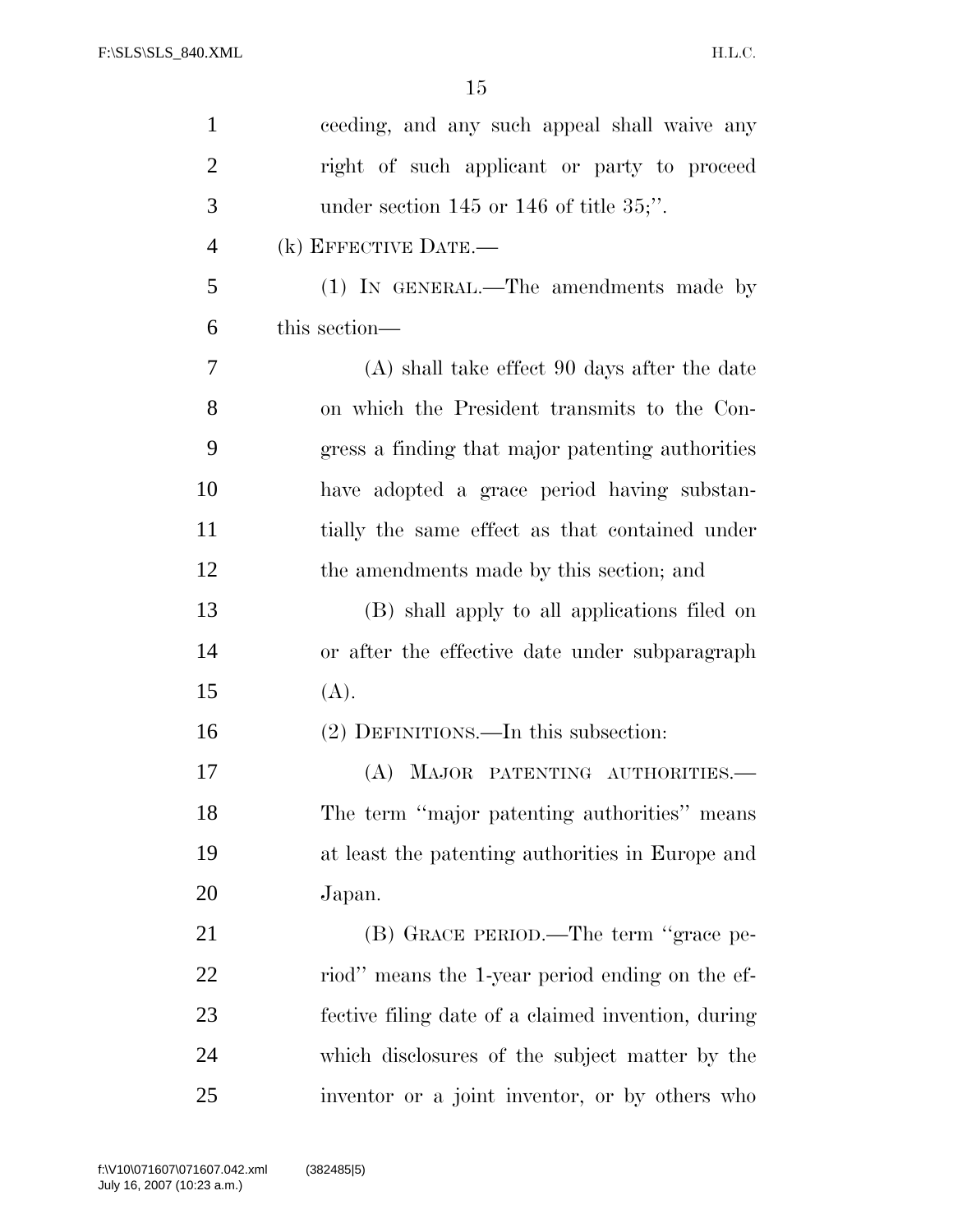obtained the subject matter disclosed directly or indirectly from the inventor or a joint inventor, do not qualify as prior art to the claimed inven-tion.

 (C) EFFECTIVE FILING DATE.—The term ''effective filing date of a claimed invention'' means, with respect to a patenting authority in another country, a date equivalent to the effec- tive filing date of a claimed invention as defined in section 100(h) of title 35, United States Code, as added by subsection (a) of this section.

#### **SEC. 4. INVENTOR'S OATH OR DECLARATION.**

(a) INVENTOR'S OATH OR DECLARATION.—

 (1) IN GENERAL.—Section 115 is amended to read as follows:

# **''§ 115. Inventor's oath or declaration**

17 ""(a) NAMING THE INVENTOR; INVENTOR'S OATH OR DECLARATION.—An application for patent that is filed under section 111(a), that commences the national stage under section 363, or that is filed by an inventor for an invention for which an application has previously been filed under this title by that inventor shall include, or be amended to include, the name of the inventor of any claimed invention in the application. Except as otherwise provided in this section, each individual who is the inven-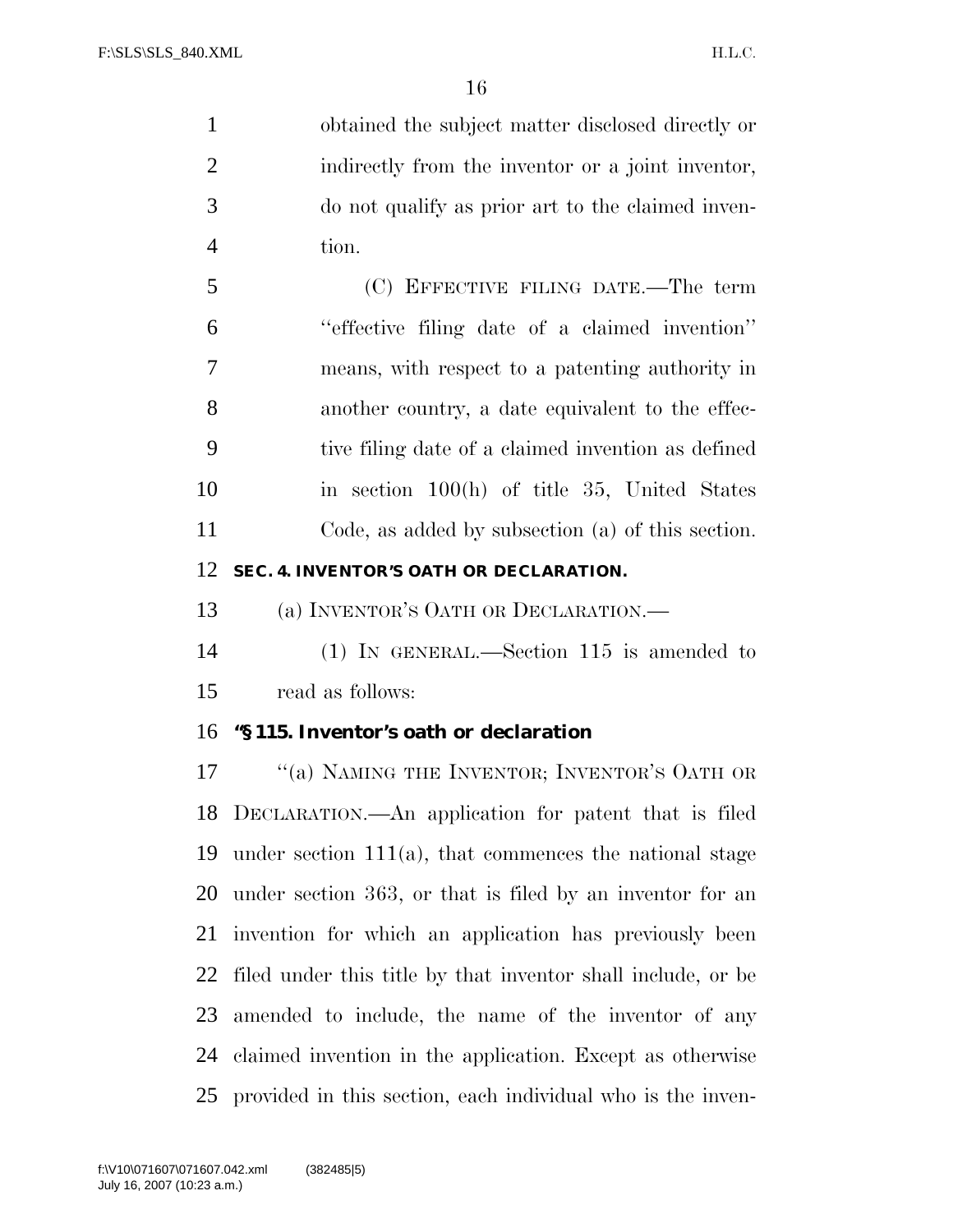tor or a joint inventor of a claimed invention in an applica- tion for patent shall execute an oath or declaration in con-nection with the application.

 ''(b) REQUIRED STATEMENTS.—An oath or declara-tion under subsection (a) shall contain statements that—

 $(1)$  the application was made or was author-ized to be made by the affiant or declarant; and

8 "(2) such individual believes himself or herself to be the original inventor or an original joint inven-tor of a claimed invention in the application.

 ''(c) ADDITIONAL REQUIREMENTS.—The Director may specify additional information relating to the inventor and the invention that is required to be included in an oath or declaration under subsection (a).

15 "(d) SUBSTITUTE STATEMENT.—

16 "(1) IN GENERAL.—In lieu of executing an oath or declaration under subsection (a), the applicant for patent may provide a substitute statement under the circumstances described in paragraph (2) and such additional circumstances that the Director may specify by regulation.

22 "(2) PERMITTED CIRCUMSTANCES.—A sub- stitute statement under paragraph (1) is permitted with respect to any individual who—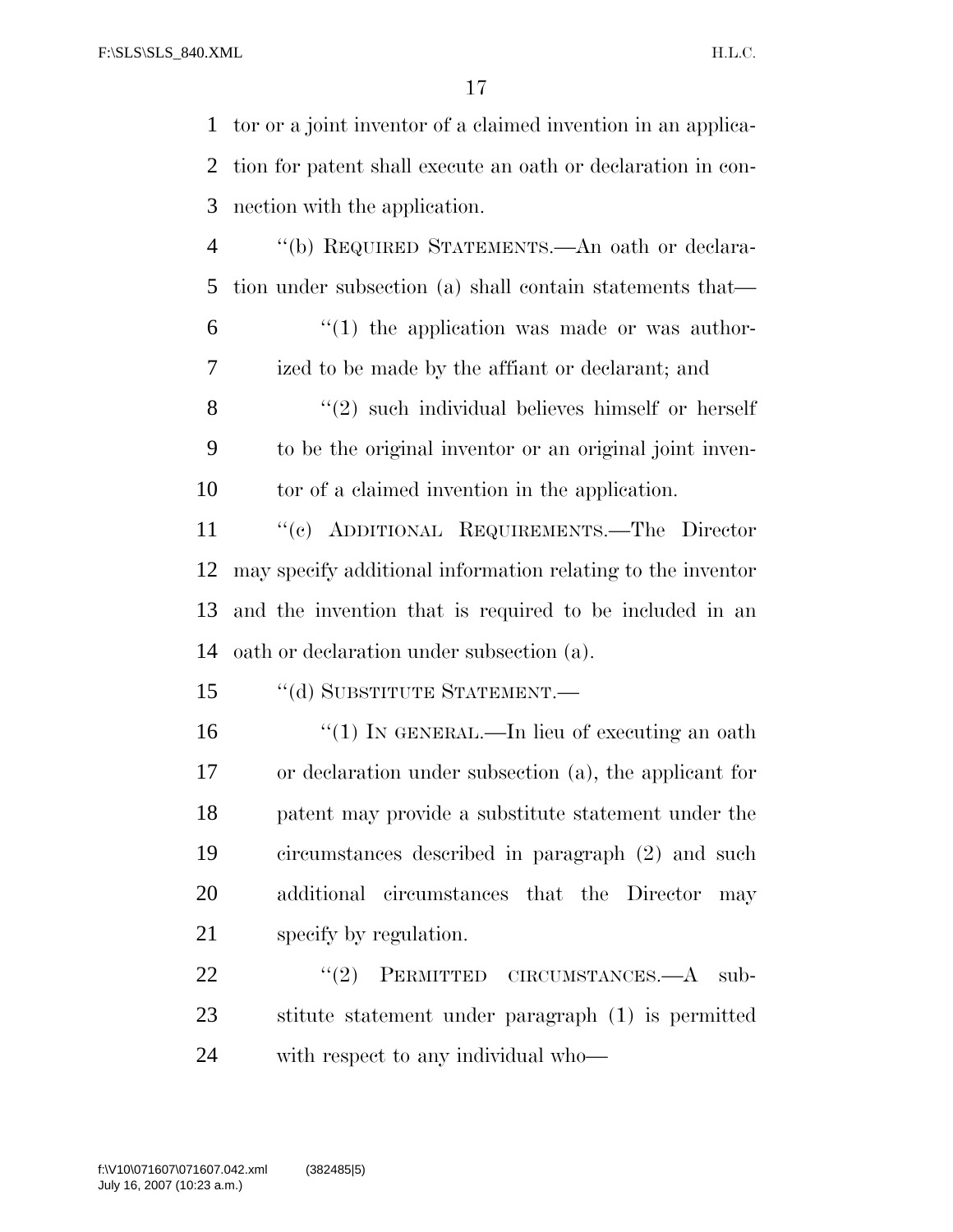| $\mathbf{1}$   | $\lq\lq$ is unable to file the oath or declara-         |
|----------------|---------------------------------------------------------|
| $\overline{2}$ | tion under subsection (a) because the indi-             |
| 3              | vidual—                                                 |
| $\overline{4}$ | $``(i)$ is deceased;                                    |
| 5              | "(ii) is under legal incapacity; or                     |
| 6              | "(iii) cannot be found or reached after                 |
| 7              | diligent effort; or                                     |
| 8              | "(B) is under an obligation to assign the               |
| 9              | invention and has refused to make the oath or           |
| 10             | declaration required under subsection (a).              |
| 11             | "(3) CONTENTS.—A substitute statement under             |
| 12             | this subsection shall—                                  |
| 13             | $\lq\lq$ identify the individual with respect to        |
| 14             | whom the statement applies;                             |
| 15             | $\lq\lq (B)$ set forth the circumstances rep-           |
| 16             | resenting the permitted basis for the filing of         |
| 17             | the substitute statement in lieu of the oath or         |
| 18             | declaration under subsection (a); and                   |
| 19             | $\lq\lq$ contain any additional information,            |
| 20             | including any showing, required by the Direc-           |
| 21             | tor.                                                    |
| 22             | "(e) MAKING REQUIRED STATEMENTS IN ASSIGN-              |
| 23             | MENT OF RECORD.—An individual who is under an obliga-   |
| 24             | tion of assignment of an application for patent may in- |
| 25             | clude the required statements under subsections (b) and |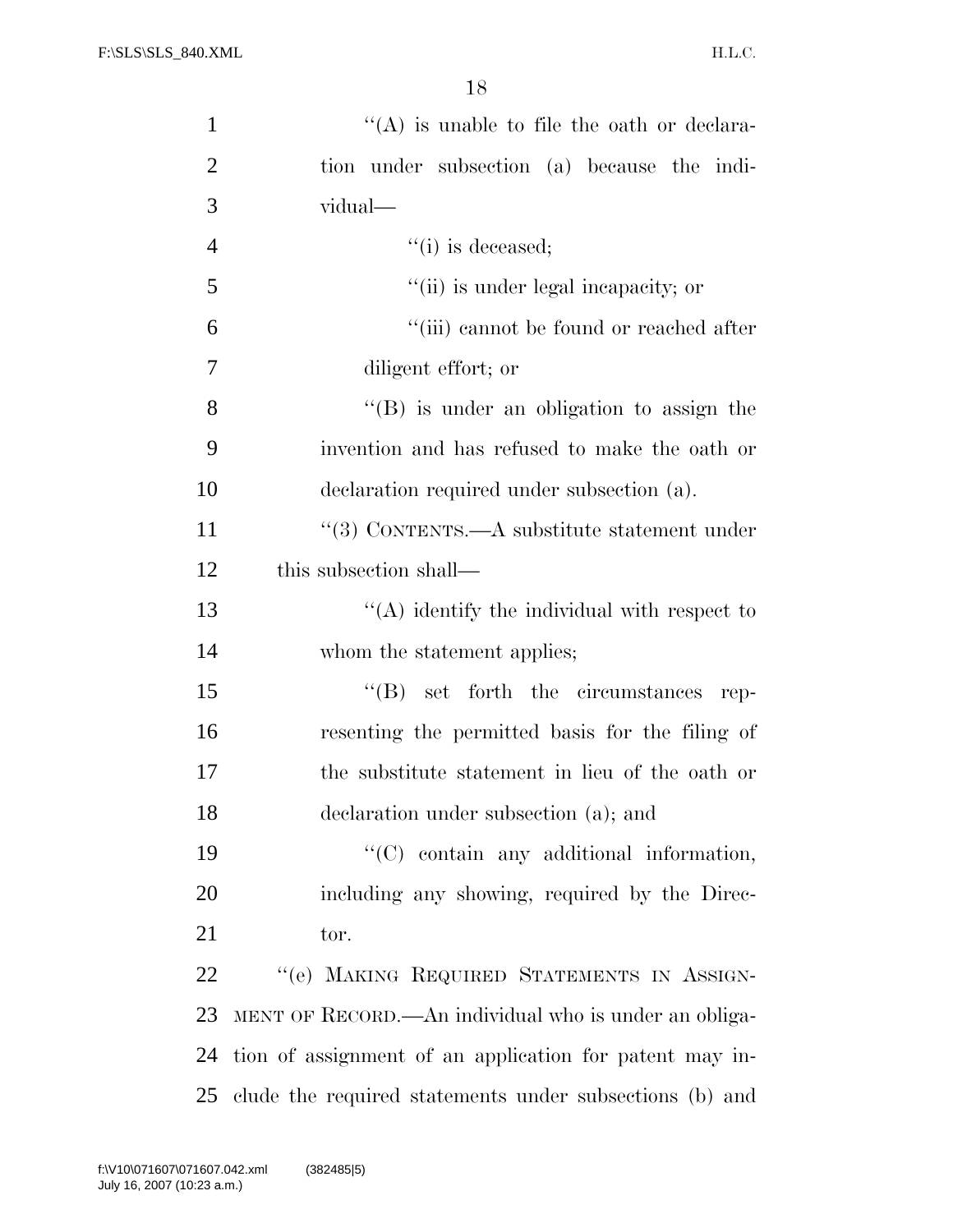(c) in the assignment executed by the individual, in lieu of filing such statements separately.

 ''(f) TIME FOR FILING.—A notice of allowance under section 151 may be provided to an applicant for patent only if the applicant for patent has filed each required oath or declaration under subsection (a) or has filed a sub- stitute statement under subsection (d) or recorded an as-signment meeting the requirements of subsection (e).

9 "(g) EARLIER-FILED APPLICATION CONTAINING RE- QUIRED STATEMENTS OR SUBSTITUTE STATEMENT.— The requirements under this section shall not apply to an individual with respect to an application for patent in which the individual is named as the inventor or a joint inventor and that claims the benefit of an earlier filing date under section 120 or 365(c), if—

16 ''(1) an oath or declaration meeting the require- ments of subsection (a) was executed by the indi- vidual and was filed in connection with the earlier-filed application;

20  $(2)$  a substitute statement meeting the re- quirements of subsection (d) was filed in the earlier filed application with respect to the individual; or

23  $\frac{1}{2}$  (3) an assignment meeting the requirements of subsection (e) was executed with respect to the earlier-filed application by the individual and was re-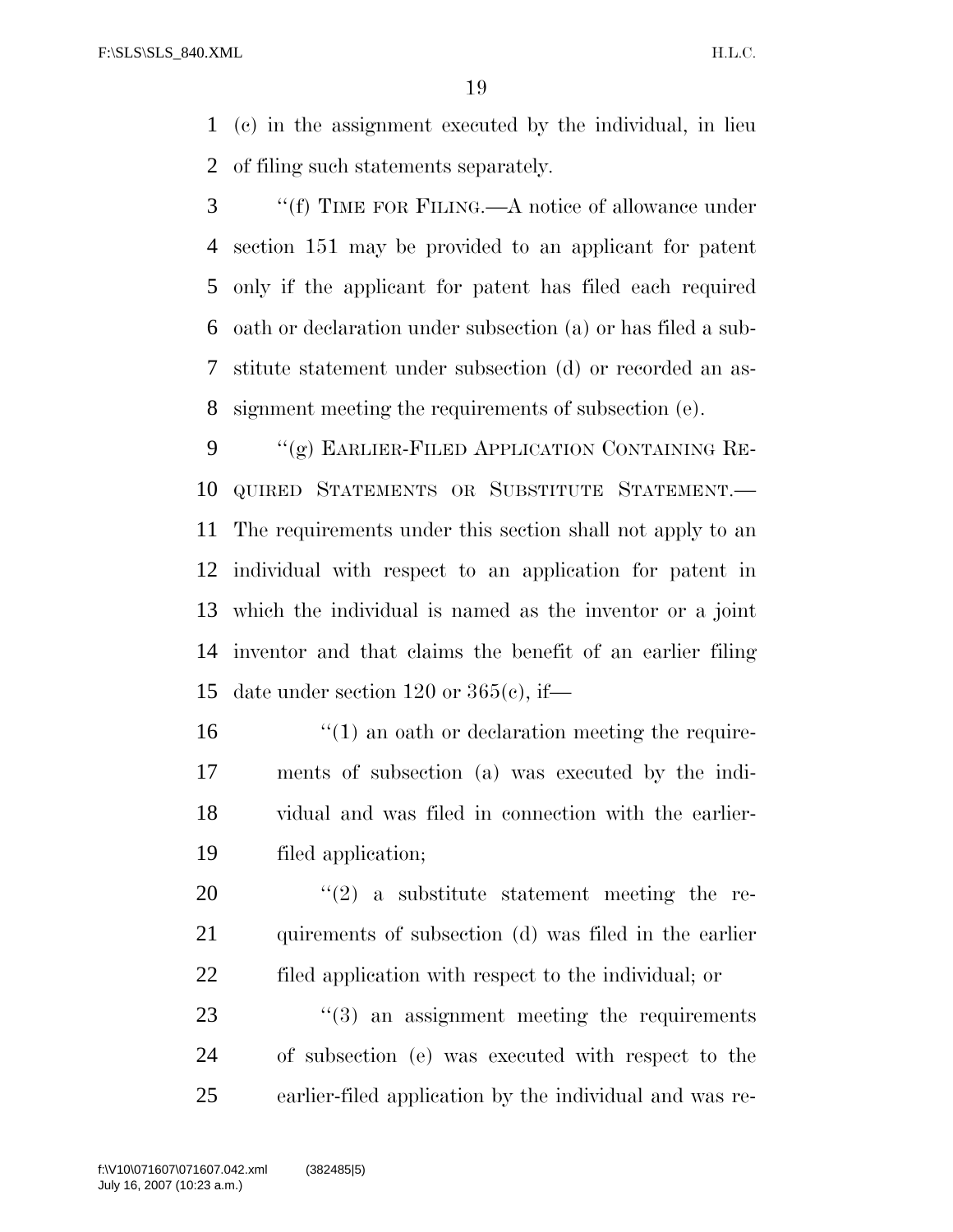corded in connection with the earlier-filed applica-tion.

 ''(h) SUPPLEMENTAL AND CORRECTED STATE-MENTS; FILING ADDITIONAL STATEMENTS.—

5 "(1) In GENERAL.—Any person making a state- ment required under this section may withdraw, re- place, or otherwise correct the statement at any time. If a change is made in the naming of the in- ventor requiring the filing of 1 or more additional statements under this section, the Director shall es- tablish regulations under which such additional statements may be filed.

13 "(2) SUPPLEMENTAL STATEMENTS NOT RE- QUIRED.—If an individual has executed an oath or declaration under subsection (a) or an assignment meeting the requirements of subsection (e) with re- spect to an application for patent, the Director may not thereafter require that individual to make any additional oath, declaration, or other statement equivalent to those required by this section in con- nection with the application for patent or any patent issuing thereon.

23 "(3) SAVINGS CLAUSE.—No patent shall be in-valid or unenforceable based upon the failure to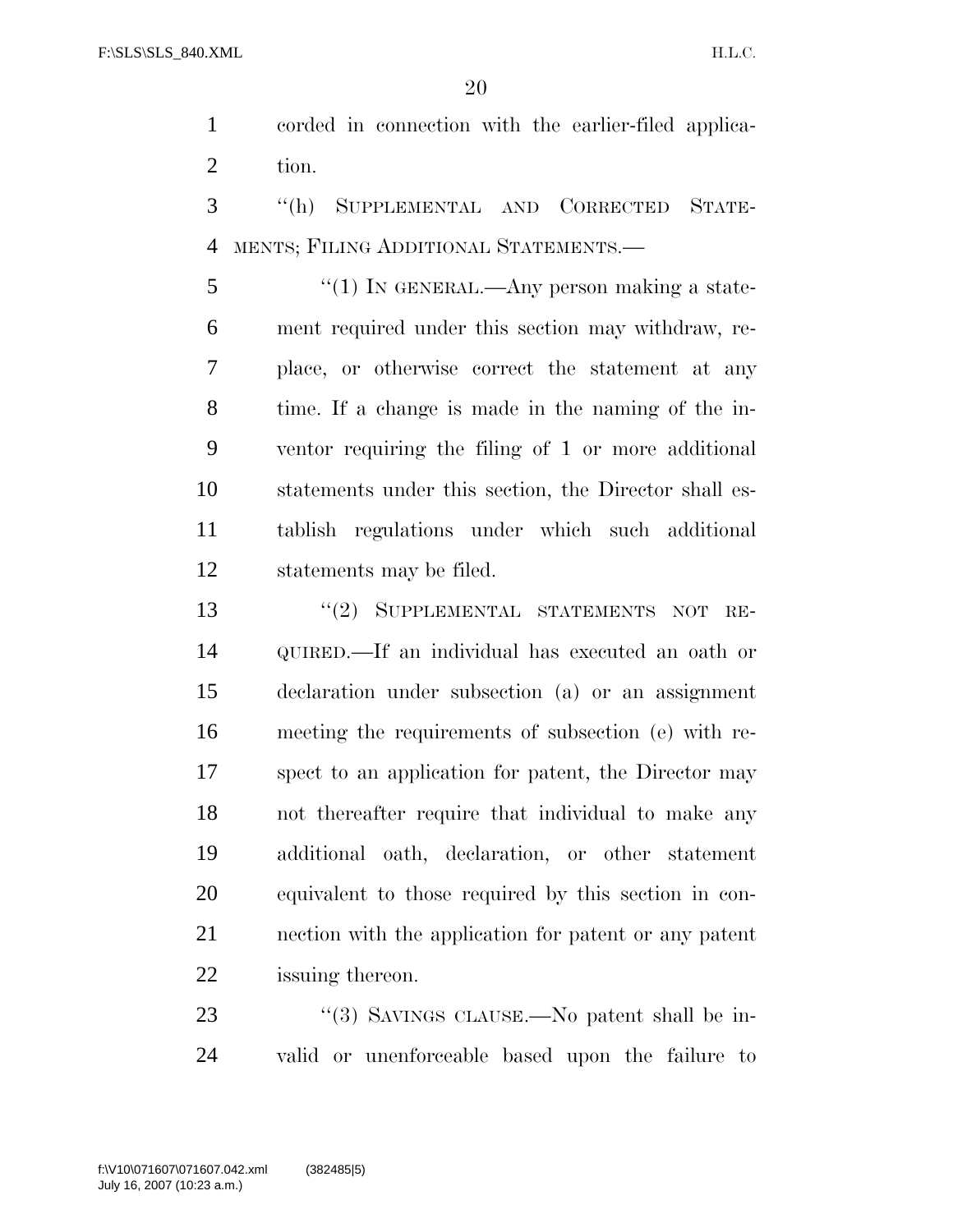| $\mathbf{1}$   | comply with a requirement under this section if the         |
|----------------|-------------------------------------------------------------|
| $\overline{2}$ | failure is remedied as provided under paragraph (1).        |
| 3              | "(i) ACKNOWLEDGMENT OF PENALTIES.- Any dec-                 |
| 4              | laration or statement filed under this section must contain |
| 5              | an acknowledgment that any willful false statement is       |
| 6              | punishable by fine or imprisonment, or both, under section  |
| 7              | 1001 of title 18.".                                         |
| 8              | (2)<br>RELATIONSHIP TO DIVISIONAL APPLICA-                  |
| 9              | TIONS.—Section 121 is amended by striking "If a             |
| 10             | divisional application" and all that follows through        |
| 11             | "inventor.".                                                |
| 12             | (3) REQUIREMENTS FOR NONPROVISIONAL AP-                     |
| 13             | PLICATIONS.—Section $111(a)$ is amended—                    |
| 14             | (A) in paragraph $(2)(C)$ , by striking "by                 |
| 15             | the applicant" and inserting "or declaration";              |
| 16             | $(B)$ in the heading for paragraph $(3)$ , by               |
| 17             | striking "AND OATH"; and                                    |
| 18             | (C) by striking "and oath" each place it                    |
| 19             | appears.                                                    |
| 20             | (4) CONFORMING AMENDMENT.—The item re-                      |
| 21             | lating to section 115 in the table of sections for          |
| 22             | chapter 10 is amended to read as follows:                   |
|                | "115. Inventor's oath or declaration.".                     |
| 23             | (b) FILING BY OTHER THAN INVENTOR.—Section                  |
| 24             | 118 is amended to read as follows:                          |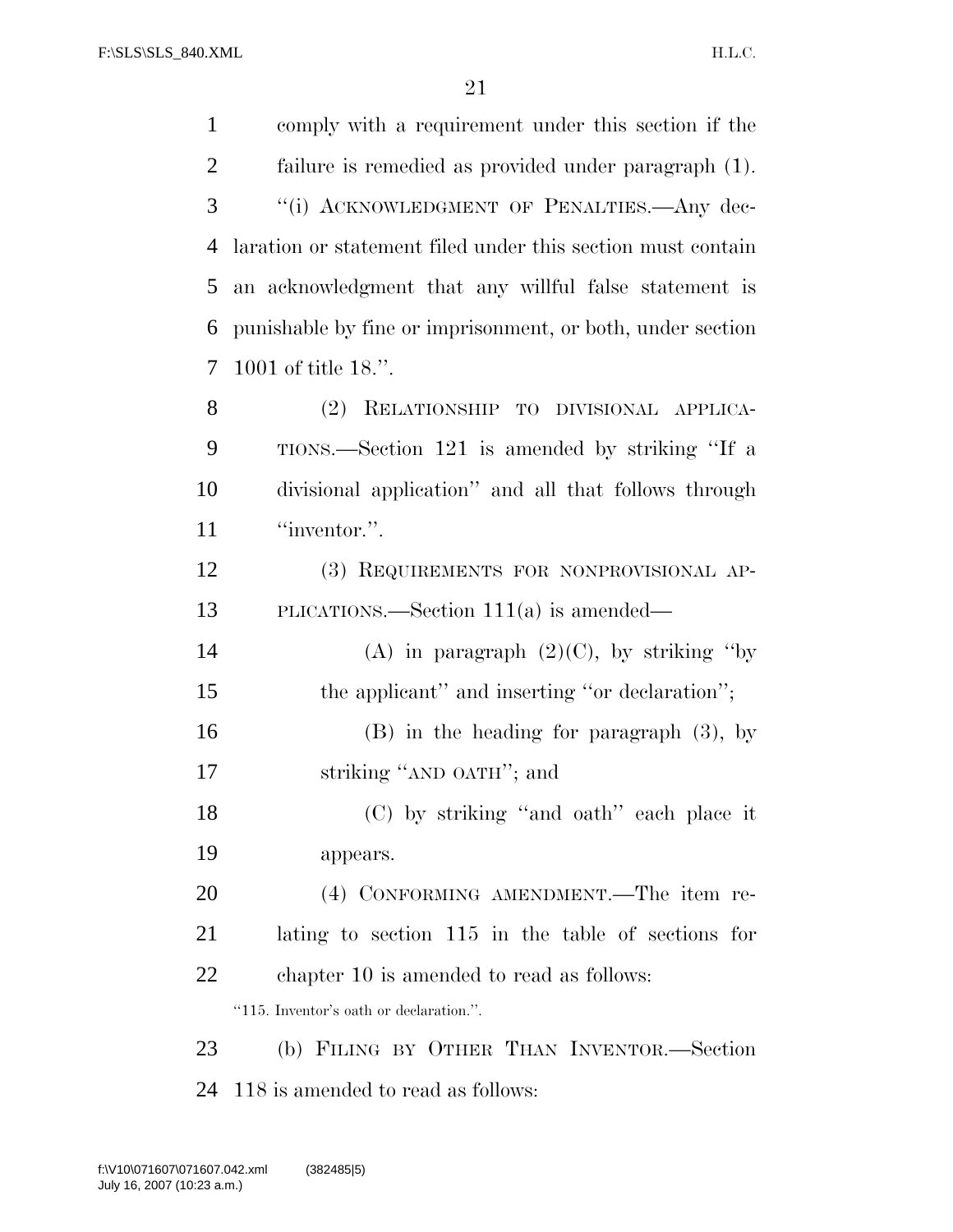#### **''§ 118. Filing by other than inventor**

 ''A person to whom the inventor has assigned or is under an obligation to assign the invention may make an application for patent. A person who otherwise shows suf- ficient proprietary interest in the matter may make an ap- plication for patent on behalf of and as agent for the in- ventor on proof of the pertinent facts and a showing that such action is appropriate to preserve the rights of the parties. If the Director grants a patent on an application filed under this section by a person other than the inven- tor, the patent shall be granted to the real party in inter- est and upon such notice to the inventor as the Director considers to be sufficient.''.

- (c) SPECIFICATION.—Section 112 is amended—
- (1) in the first paragraph——
- (A) by striking ''The specification'' and in-17 serting "(a) IN GENERAL.—The specification"; (B) by striking ''of carrying out his inven- tion'' and inserting ''or joint inventor of car-20 rying out the invention"; and
- (2) in the second paragraph—

 (A) by striking ''The specification'' and in-23 serting "(b) CONCLUSION.—The specification"; and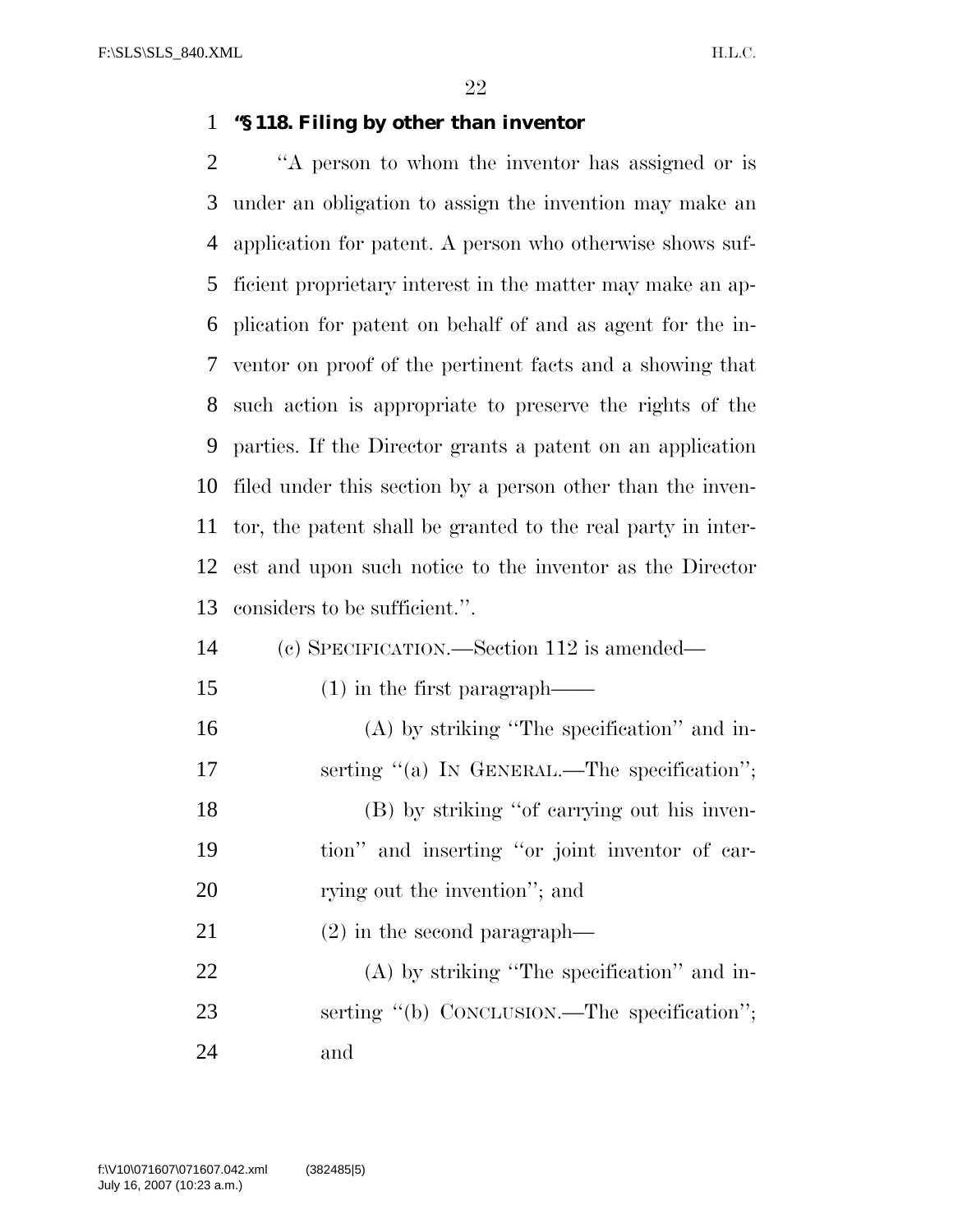H.L.C.

| $\mathbf{1}$   | (B) by striking "applicant regards as his                   |
|----------------|-------------------------------------------------------------|
| $\overline{2}$ | invention" and inserting "inventor or a joint in-           |
| 3              | ventor regards as the invention";                           |
| $\overline{4}$ | $(3)$ in the third paragraph, by striking "A                |
| 5              | claim" and inserting " $(e)$ FORM.—A claim";                |
| 6              | $(4)$ in the fourth paragraph, by striking "Sub-            |
| $\overline{7}$ | ject to the following paragraph," and inserting $\cdot$ (d) |
| 8              | REFERENCE IN DEPENDENT FORMS.-Subject to                    |
| 9              | subsection $(e)$ ,";                                        |
| 10             | $(5)$ in the fifth paragraph, by striking "A                |
| 11             | claim" and inserting "(e) REFERENCE IN MULTIPLE             |
| 12             | DEPENDENT FORM.—A claim"; and                               |
| 13             | $(6)$ in the last paragraph, by striking "An ele-           |
| 14             | ment" and inserting "(f) ELEMENT IN CLAIM FOR               |
| 15             | A COMBINATION.—An element".                                 |
| 16             | (d) EFFECTIVE DATE.—The amendments made by                  |
| 17             | this section—                                               |
| 18             | $(1)$ shall take effect at the end of the 1-year pe-        |
| 19             | riod beginning on the date of the enactment of this         |
| 20             | Act; and                                                    |
| 21             | $(2)$ shall apply to any application for patent, or         |
| 22             | application for reissue patent, that is filed on or         |
| 23             | after the effective date under paragraph (1).               |
| 24             | SEC. 5. RIGHT OF THE INVENTOR TO OBTAIN DAMAGES.            |
| 25             | (a) DAMAGES.—Section 284 is amended—                        |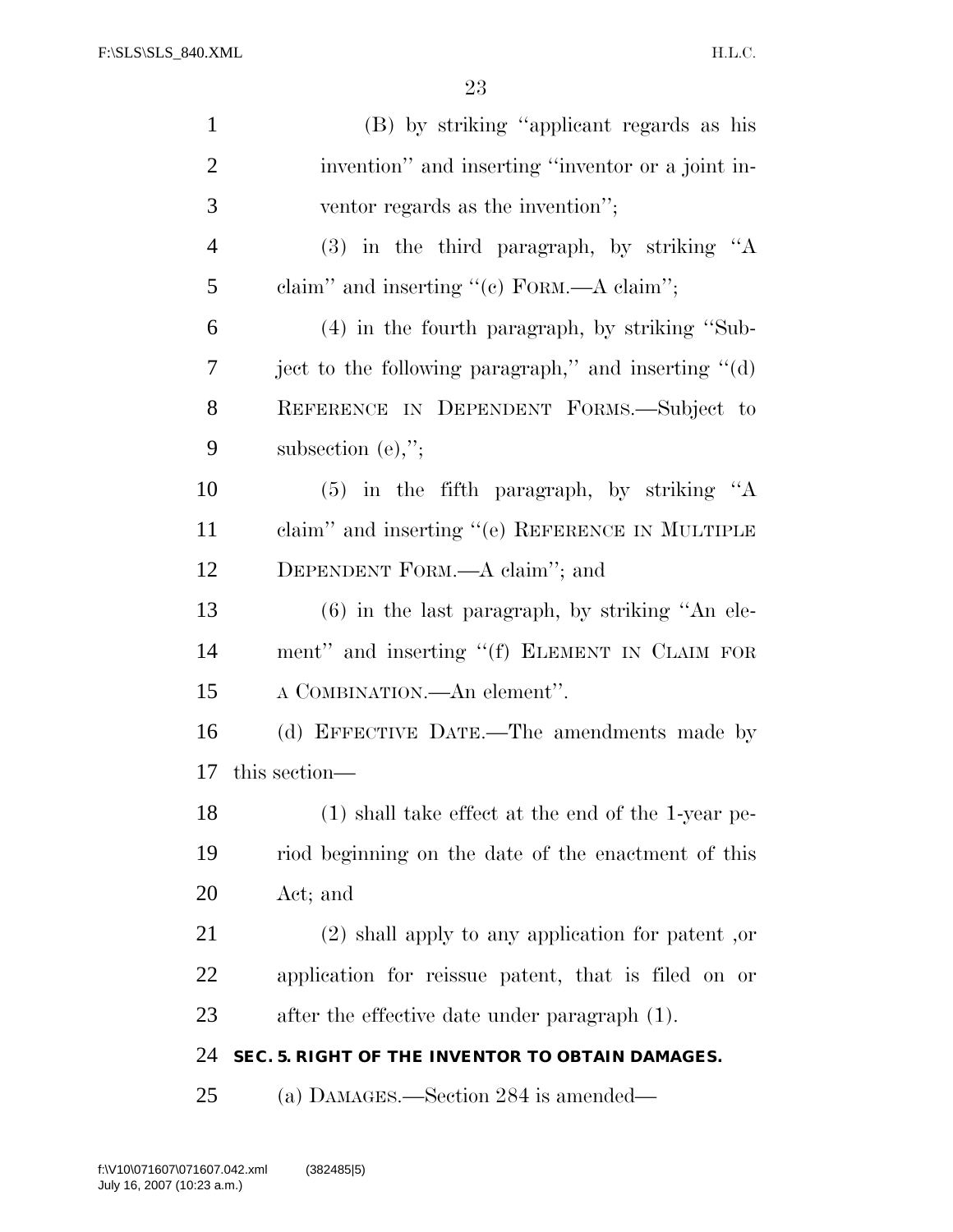H.L.C.

| $\mathbf{1}$   | $(1)$ in the first paragraph—                            |
|----------------|----------------------------------------------------------|
| $\overline{2}$ | (A) by striking "Upon" and inserting " $(a)$             |
| 3              | IN GENERAL.-Upon";                                       |
| $\overline{4}$ | (B) by designating the second undesig-                   |
| 5              | nated paragraph as subsection $(c)$ ; and                |
| 6              | (C) by inserting after subsection (a) (as                |
| 7              | designated by subparagraph (A) of this para-             |
| 8              | graph) the following:                                    |
| 9              | $``$ (b) REASONABLE ROYALTY.—                            |
| 10             | "(1) IN GENERAL.— An award pursuant to                   |
| 11             | subsection (a) that is based upon a reasonable roy-      |
| 12             | alty shall be determined in accordance with the re-      |
| 13             | quirements of paragraphs $(2)$ through $(5)$ . The court |
| 14             | shall identify the factors that are relevant to the de-  |
| 15             | termination of a reasonable royalty under the appli-     |
| 16             | cable paragraph, and the court or jury, as the case      |
| 17             | may be, shall consider only those factors in making      |
| 18             | the determination.                                       |
| 19             | "(2) RELATIONSHIP OF DAMAGES TO CON-                     |
| 20             | TRIBUTIONS OVER PRIOR ART.—The court shall con-          |
| 21             | duct an analysis to ensure that a reasonable royalty     |
| 22             | under subsection (a) is applied only to that economic    |
| 23             | value properly attributable to the patent's specific     |
| 24             | contribution over the prior art. The court shall ex-     |
| 25             | clude from the analysis the economic value properly      |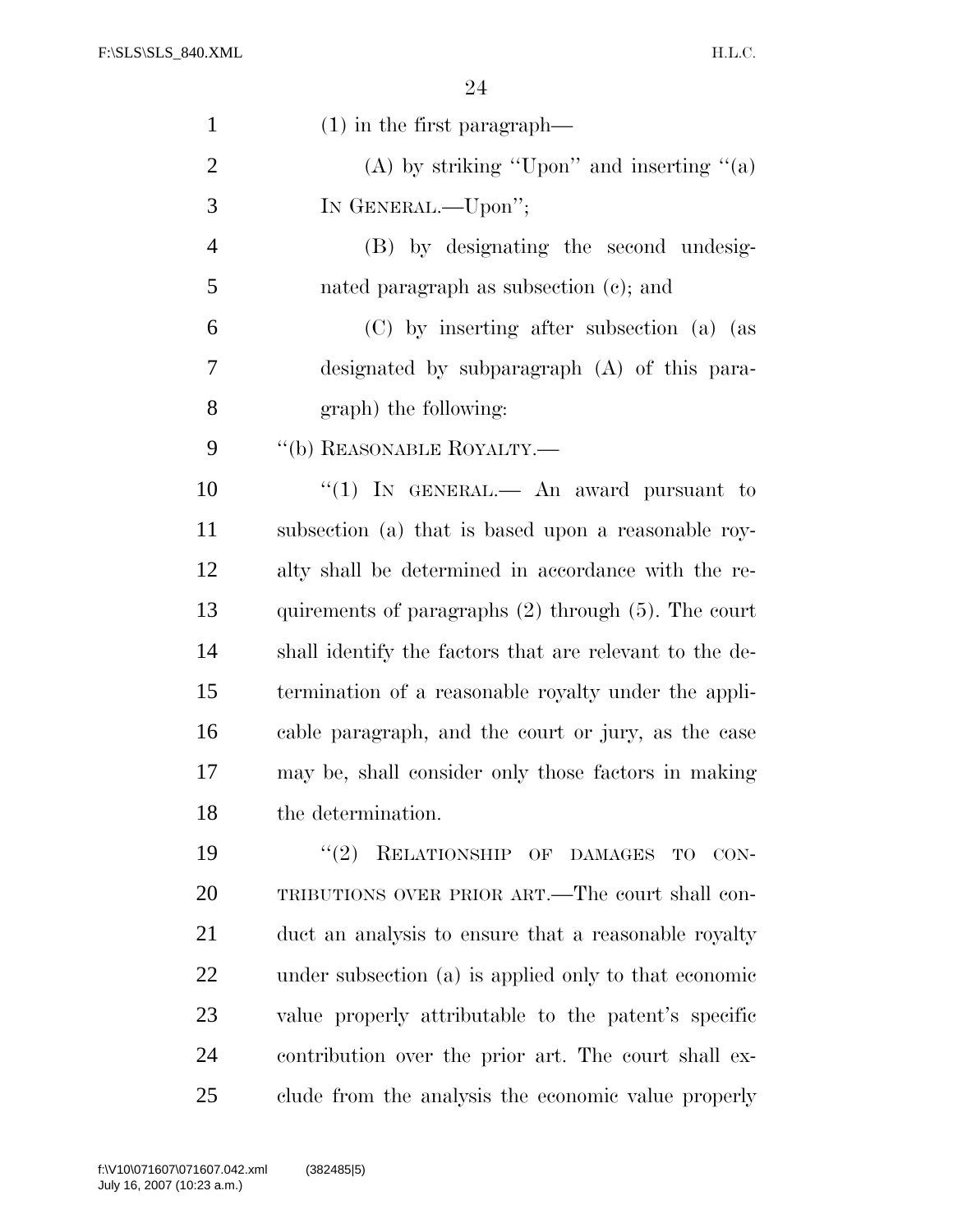attributable to the prior art, and other features or improvements, whether or not themselves patented, that contribute economic value to the infringing product or process.

 ''(3) ENTIRE MARKET VALUE.—Unless the claimant shows that the patent's specific contribu- tion over the prior art is the predominant basis for market demand for an infringing product or process, damages may not be based upon the entire market value of the products or processes involved that sat-isfy that demand.

12 "(4) COMBINATION INVENTIONS.—For pur- poses of paragraphs (2) and (3), in the case of a combination invention the elements of which are present individually in the prior art, the patentee may show that the contribution over the prior art may include the value of the additional function re- sulting from the combination, as well as the en- hanced value, if any, of some or all of the prior art elements resulting from the combination.

21 "(5) OTHER FACTORS.—In determining a rea- sonable royalty, the court may also consider, or di- rect the jury to consider, the terms of any nonexclu-sive marketplace licensing of the invention, where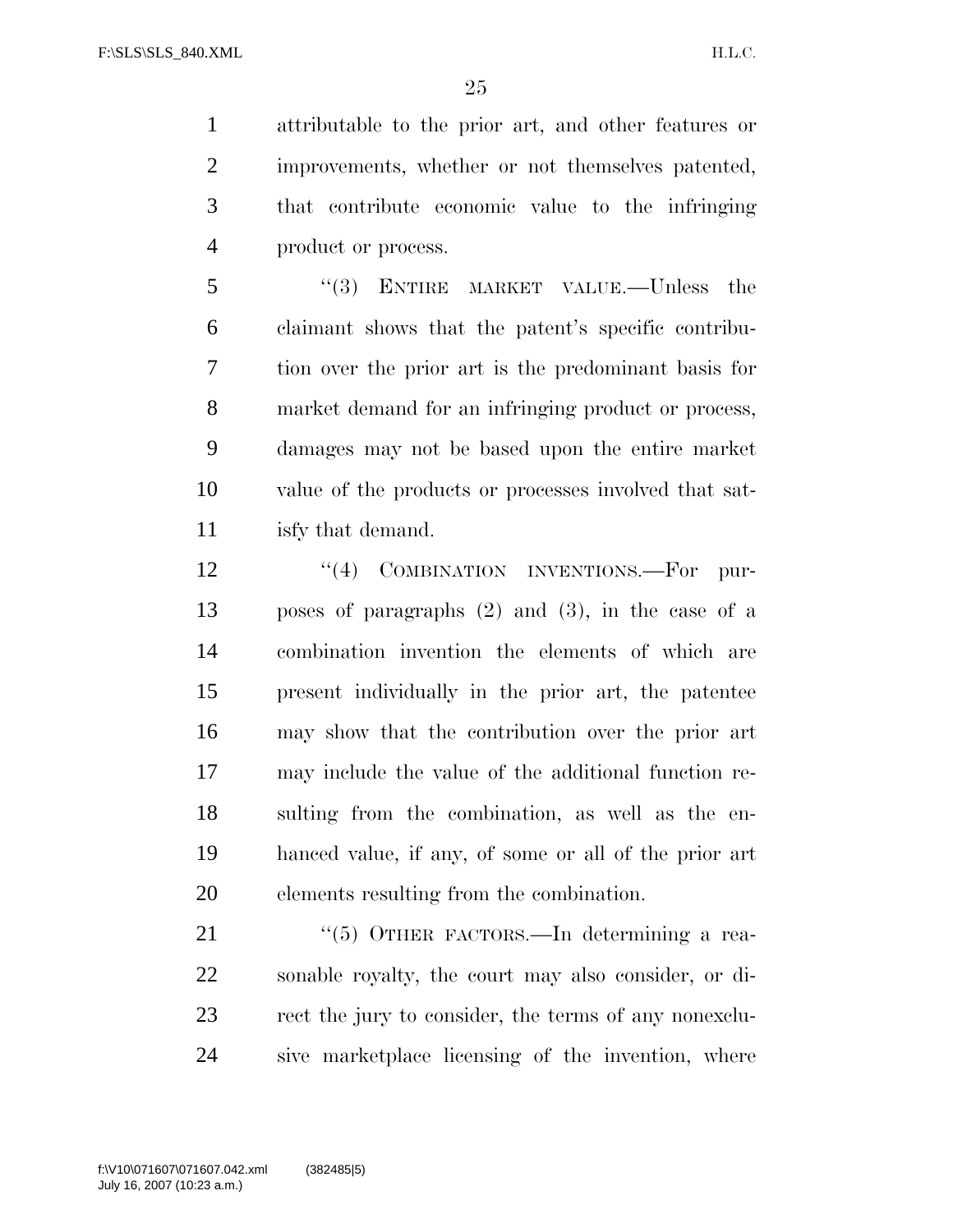appropriate, as well as any other relevant factors 2 under applicable law.";

 (2) by amending the subsection (c) (as des- ignated by paragraph (1)(B) of this subsection) to read as follows:

''(c) WILLFUL INFRINGEMENT.—

7 "(1) INCREASED DAMAGES.—A court that has determined that the infringer has willfully infringed a patent or patents may increase the damages up to three times the amount of damages found or as- sessed under subsection (a), except that increased damages under this paragraph shall not apply to provisional rights under section 154(d).

 $\text{``(2)}$  PERMITTED GROUNDS FOR WILLFUL- NESS.—A court may find that an infringer has will- fully infringed a patent only if the patent owner pre-sents clear and convincing evidence that—

18 "(A) after receiving written notice from the patentee—

 $\frac{1}{2}$  (i) alleging acts of infringement in a manner sufficient to give the infringer an objectively reasonable apprehension of suit on such patent, and

24 ''(ii) identifying with particularity each claim of the patent, each product or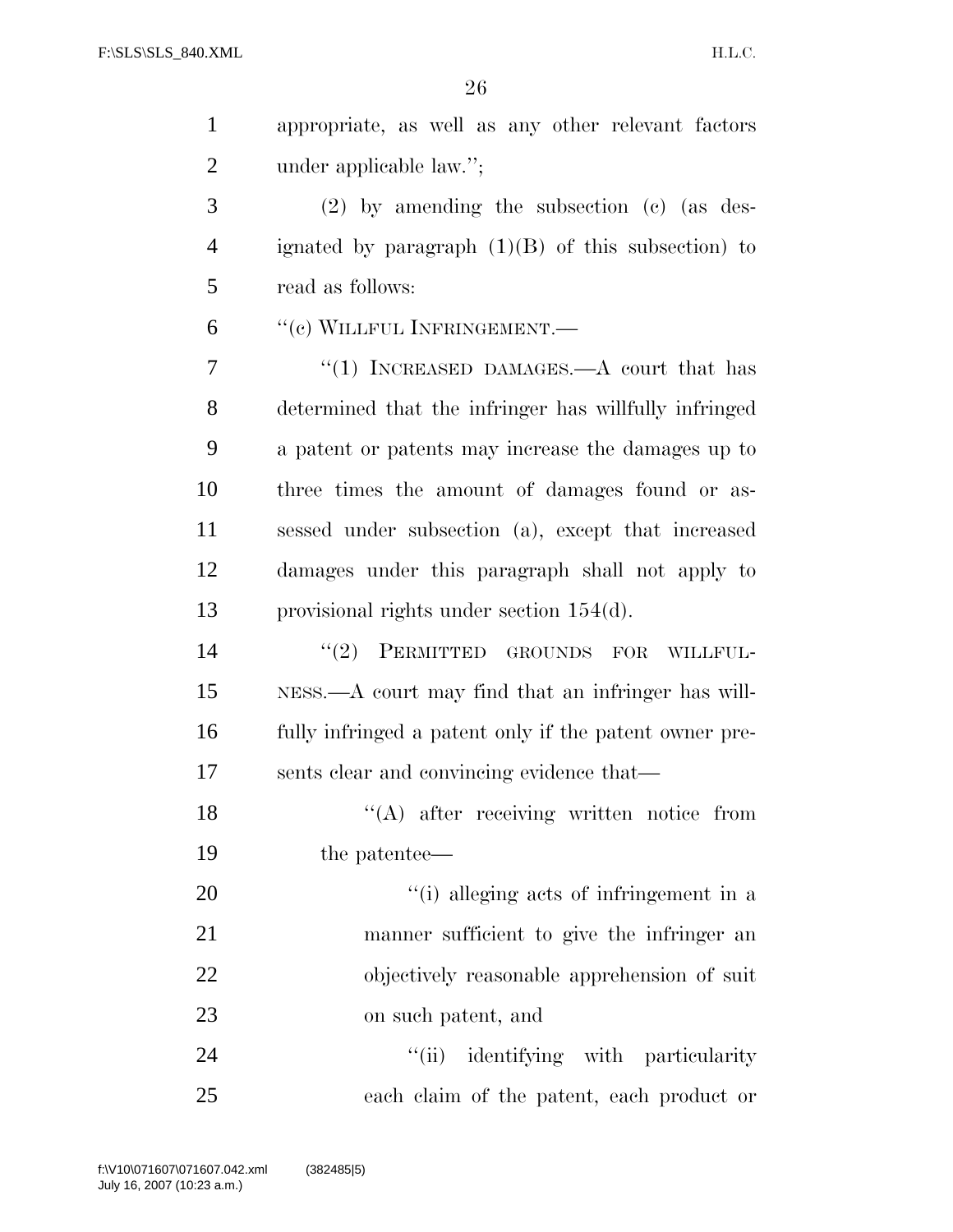H.L.C.

| $\mathbf{1}$   | process that the patent owner alleges in-              |
|----------------|--------------------------------------------------------|
| $\overline{2}$ | fringes the patent, and the relationship of            |
| 3              | such product or process to such claim,                 |
| $\overline{4}$ | the infringer, after a reasonable opportunity to       |
| 5              | investigate, thereafter performed one or more of       |
| 6              | the alleged acts of infringement;                      |
| $\tau$         | $\lq\lq$ the infringer intentionally copied the        |
| $8\,$          | patented invention with knowledge that it was          |
| 9              | patented; or                                           |
| 10             | "(C) after having been found by a court to             |
| 11             | have infringed that patent, the infringer en-          |
| 12             | gaged in conduct that was not colorably dif-           |
| 13             | ferent from the conduct previously found to            |
| 14             | have infringed the patent, and that resulted in        |
| 15             | a separate finding of infringement of the same         |
| 16             | patent.                                                |
| 17             | "(3) LIMITATIONS ON WILLFULNESS. $-A$ ) A              |
| 18             | court may not find that an infringer has willfully in- |
| 19             | fringed a patent under paragraph (2) for any period    |
| 20             | of time during which the infringer had an informed     |
| 21             | good faith belief that the patent was invalid or unen- |
| 22             | forceable, or would not be infringed by the conduct    |
| 23             | later shown to constitute infringement of the patent.  |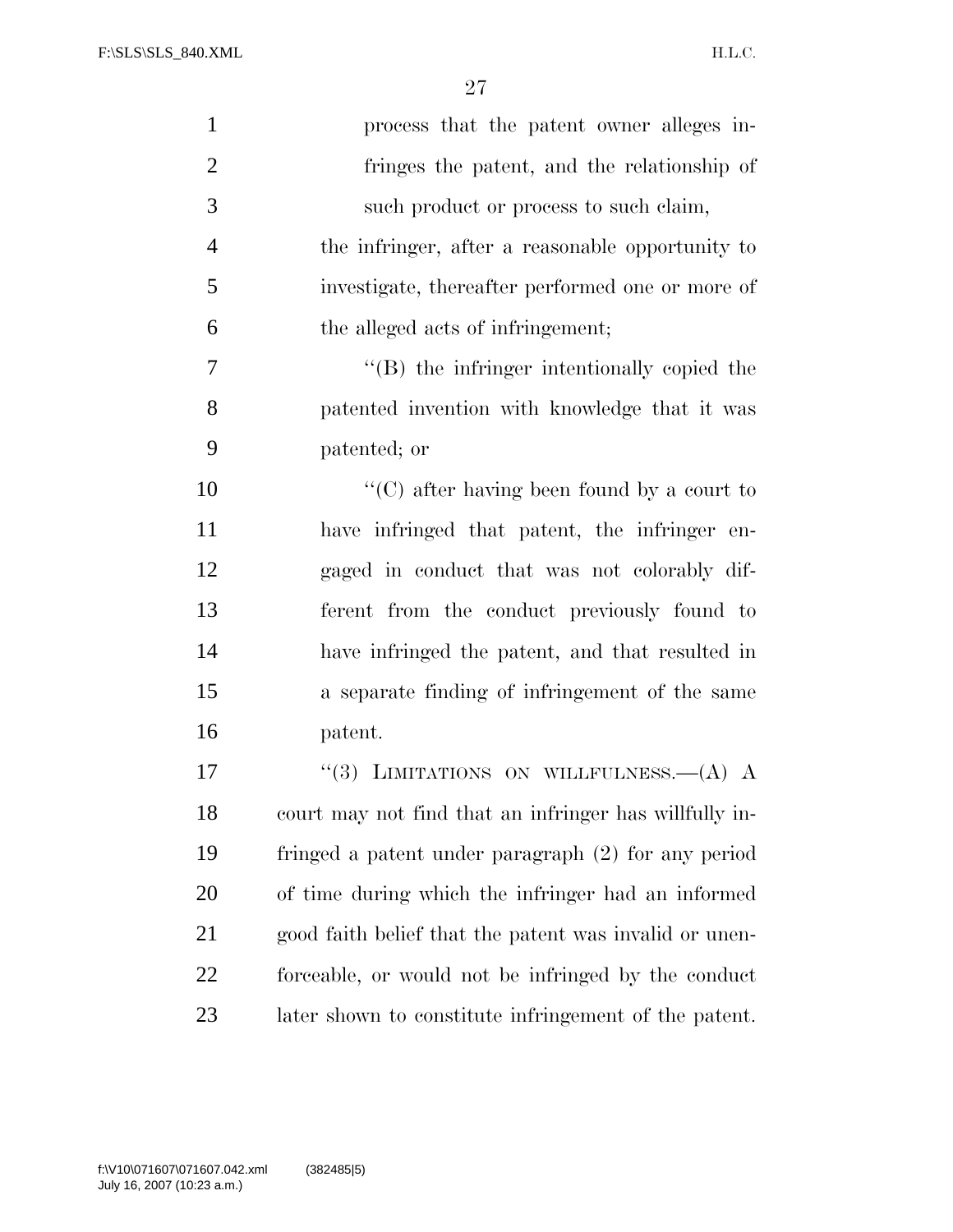| $\mathbf{1}$   | "(B) An informed good faith belief within the          |
|----------------|--------------------------------------------------------|
| $\overline{2}$ | meaning of subparagraph (A) may be established         |
| 3              | $by-$                                                  |
| $\overline{4}$ | "(i) reasonable reliance on advice of coun-            |
| 5              | sel;                                                   |
| 6              | "(ii) evidence that the infringer sought to            |
| 7              | modify its conduct to avoid infringement once it       |
| 8              | had discovered the patent; or                          |
| 9              | "(iii) other evidence a court may find suffi-          |
| 10             | cient to establish such good faith belief.             |
| 11             | " $(C)$ The decision of the infringer not to           |
| 12             | present evidence of advice of counsel is not relevant  |
| 13             | to a determination of willful infringement under       |
| 14             | paragraph $(2)$ .                                      |
| 15             | "(4) LIMITATION ON PLEADING.—Before the                |
| 16             | date on which a court determines that the patent in    |
| 17             | suit is not invalid, is enforceable, and has been in-  |
| 18             | fringed by the infringer, a patentee may not plead     |
| 19             | and a court may not determine that an infringer has    |
| 20             | willfully infringed a patent. The court's determina-   |
| 21             | tion of an infringer's willfulness shall be made with- |
| 22             | out a jury."; and                                      |
| 23             | (3) in the third undesignated paragraph, by            |
| 24             | striking "The court" and inserting "(c) EXPERT         |
| 25             | TESTIMONY.—The court".                                 |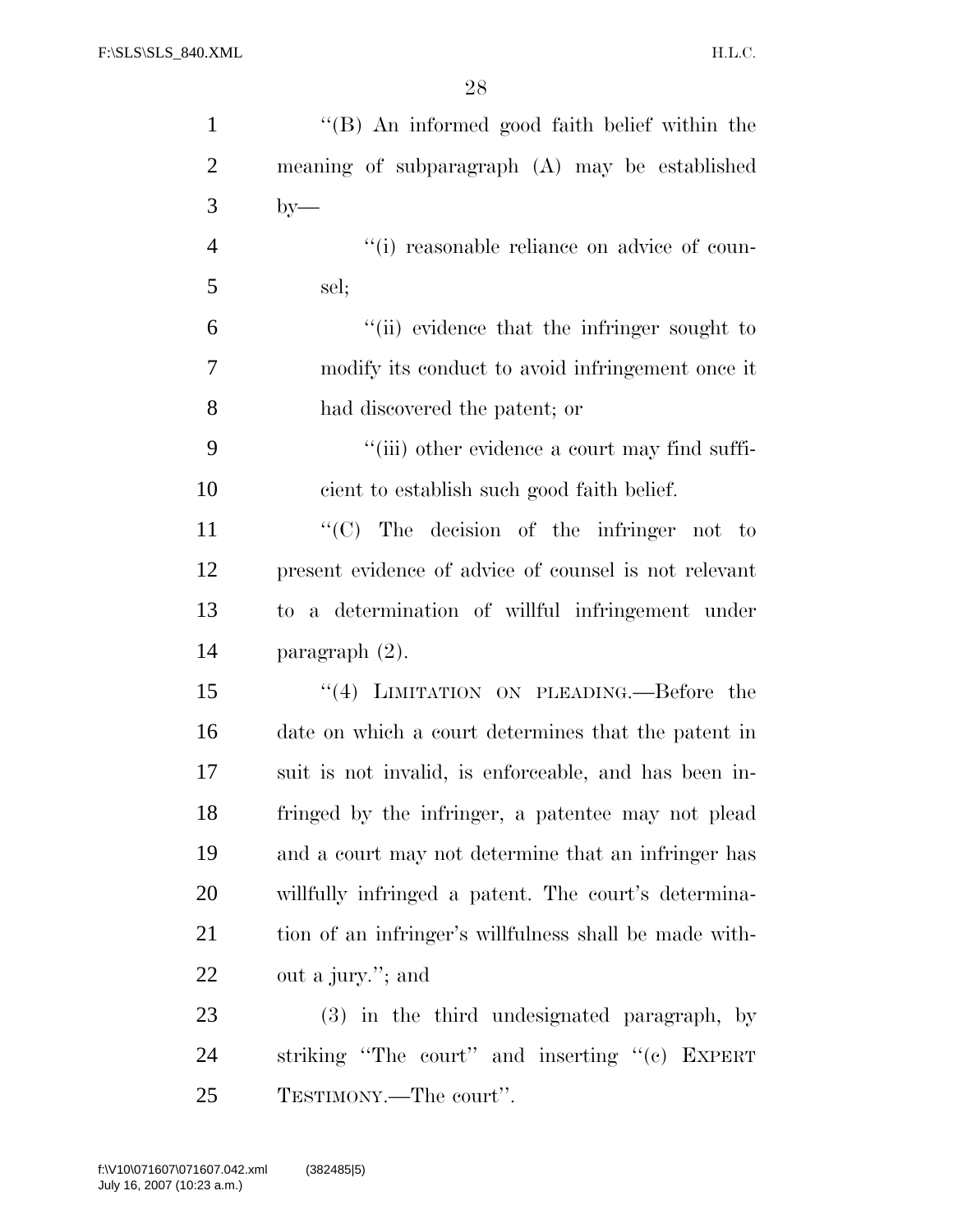| $\mathbf{1}$   | (b) DEFENSE TO INFRINGEMENT BASED ON EAR-             |
|----------------|-------------------------------------------------------|
| 2              | LIER INVENTOR.—Section 273 of title 35, United States |
| 3              | Code, is amended—                                     |
| $\overline{4}$ | $(1)$ in subsection $(a)$ —                           |
| 5              | $(A)$ in paragraph $(1)$ —                            |
| 6              | (i) by striking "of a method"; and                    |
| 7              | (ii) by striking "review period;" and                 |
| 8              | inserting "review period; and";                       |
| 9              | $(B)$ in paragraph $(2)(B)$ , by striking the         |
| 10             | semicolon at the end and inserting a period;          |
| 11             | and                                                   |
| 12             | $(C)$ by striking paragraphs $(3)$ and $(4)$ ;        |
| 13             | $(2)$ in subsection $(b)$ —                           |
| 14             | $(A)$ in paragraph $(1)$ —                            |
| 15             | (i) by striking "for a method"; and                   |
| 16             | (ii) by striking "at least 1 year before              |
| 17             | the effective filing date of such patent,             |
| 18             | and" and all that follows through the pe-             |
| 19             | riod and inserting "and commercially used,            |
| 20             | or made substantial preparations for com-             |
| 21             | mercial use of, the subject matter before             |
| 22             | the effective filing date of the claimed in-          |
| 23             | vention.";                                            |
| 24             | $(B)$ in paragraph $(2)$ —                            |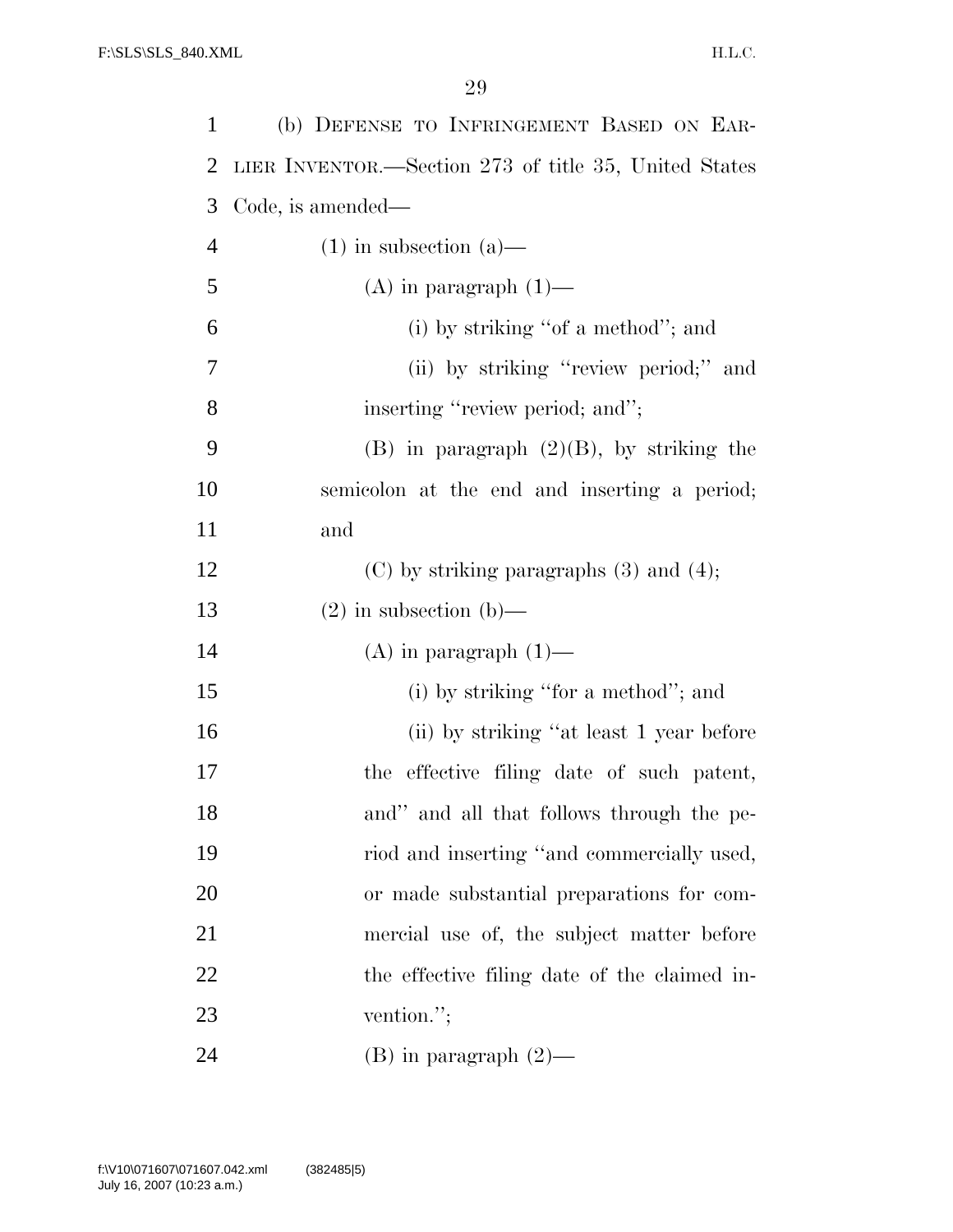| $\mathbf{1}$   | (i) by striking "The sale or other dis-                       |
|----------------|---------------------------------------------------------------|
| $\overline{c}$ | position of a useful end result produced by                   |
| 3              | a patented method" and inserting "The                         |
| $\overline{4}$ | sale or other disposition of subject matter                   |
| 5              | that qualifies for the defense set forth in                   |
| 6              | this section"; and                                            |
| 7              | (ii) by striking "a defense under this                        |
| 8              | section with respect to that useful end re-                   |
| 9              | sult" and inserting "such defense"; and                       |
| 10             | $(C)$ in paragraph $(3)$ —                                    |
| 11             | (i) by striking subparagraph $(A)$ ; and                      |
| 12             | (ii) by redesignating subparagraphs                           |
| 13             | $(B)$ and $(C)$ as subparagraphs $(A)$ and                    |
| 14             | (B), respectively;                                            |
| 15             | $(3)$ in paragraph $(7)$ , by striking "of the pat-           |
| 16             | ent" and inserting "of the claimed invention"; and            |
| 17             | (4) by amending the heading to read as follows:               |
| 18             | "§273. Special defenses to and exemptions from in-            |
| 19             | fringement".                                                  |
| 20             | (c) TABLE OF SECTIONS.—The item relating to sec-              |
| 21             | tion 273 in the table of sections for chapter 28 is amended   |
| 22             | to read as follows:                                           |
|                | "273. Special defenses to and exemptions from infringement.". |
| 23             | (d) EFFECTIVE DATE.—The amendments made by                    |
| 24             | this section shall apply to any civil action commenced on     |
| 25             | or after the date of enactment of this Act.                   |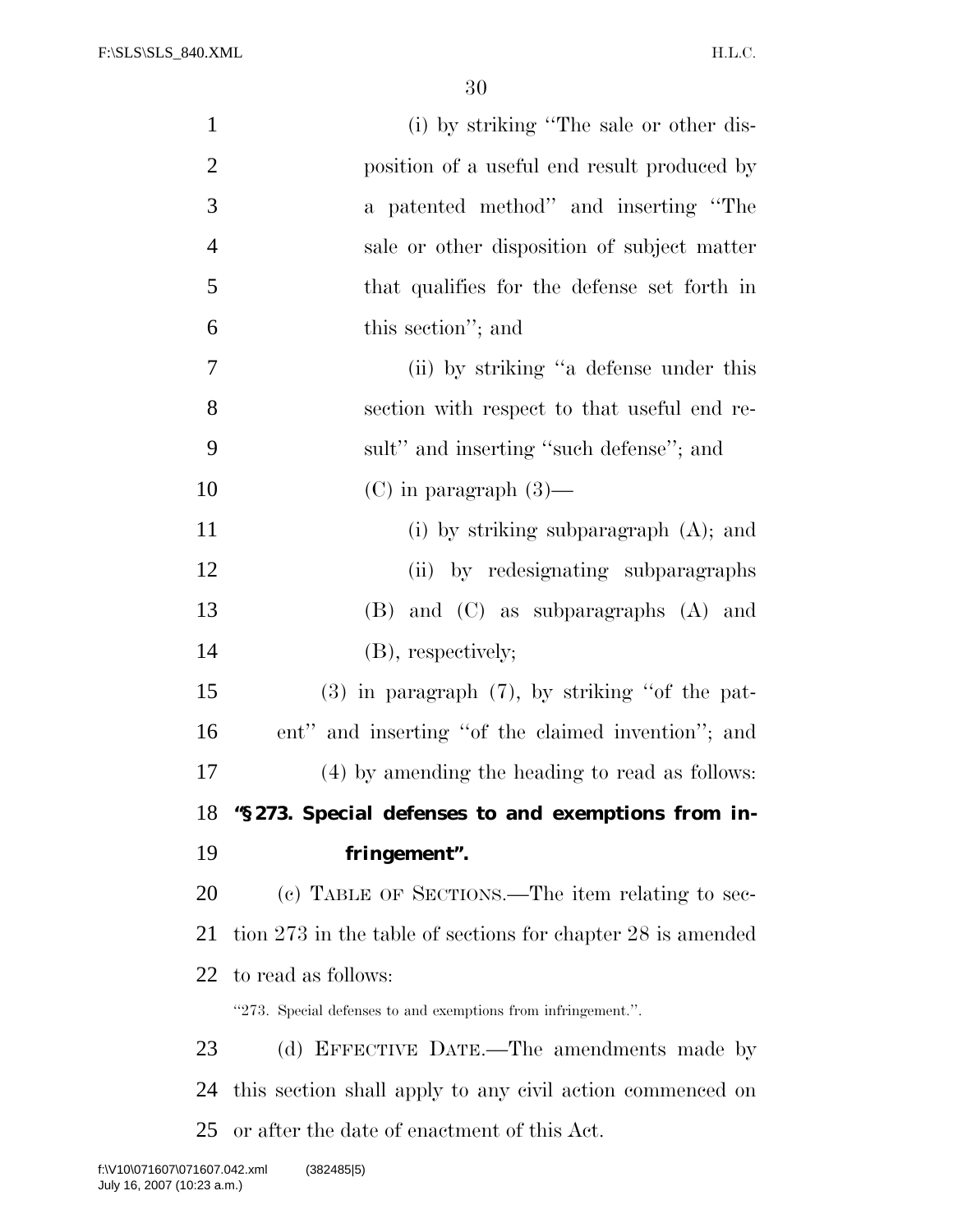| 1              | SEC. 6. POST-GRANT PROCEDURES AND OTHER QUALITY     |
|----------------|-----------------------------------------------------|
| $\overline{2}$ | <b>ENHANCEMENTS.</b>                                |
| 3              | (a) CITATION OF PRIOR ART.—                         |
| $\overline{4}$ | $(1)$ IN GENERAL.—Section 301 is amended to         |
| 5              | read as follows:                                    |
| 6              | "§301. Citation of prior art                        |
| 7              | "(a) IN GENERAL.—Any person at any time may cite    |
| 8              | to the Office in writing—                           |
| 9              | $\lq(1)$ prior art consisting of patents or printed |
| 10             | publications which that person believes to have a   |
| 11             | bearing on the patentability of any claim of a par- |
| 12             | ticular patent; or                                  |
| 13             | $(2)$ written statements of the patent owner        |
| 14             | filed in a proceeding before a Federal court or the |
| 15             | Patent and Trademark Office in which the patent     |
| 16             | owner takes a position on the scope of one or more  |

patent claims.

 ''(b) SUBMISSIONS PART OF OFFICIAL FILE.—If the person citing prior art or written submissions under sub- section (a) explains in writing the pertinence and manner of applying the prior art or written submissions to at least one claim of the patent, the citation of the prior art or written submissions (as the case may be) and the expla- nation thereof shall become a part of the official file of the patent.

26 "(c) PROCEDURES FOR WRITTEN STATEMENTS.—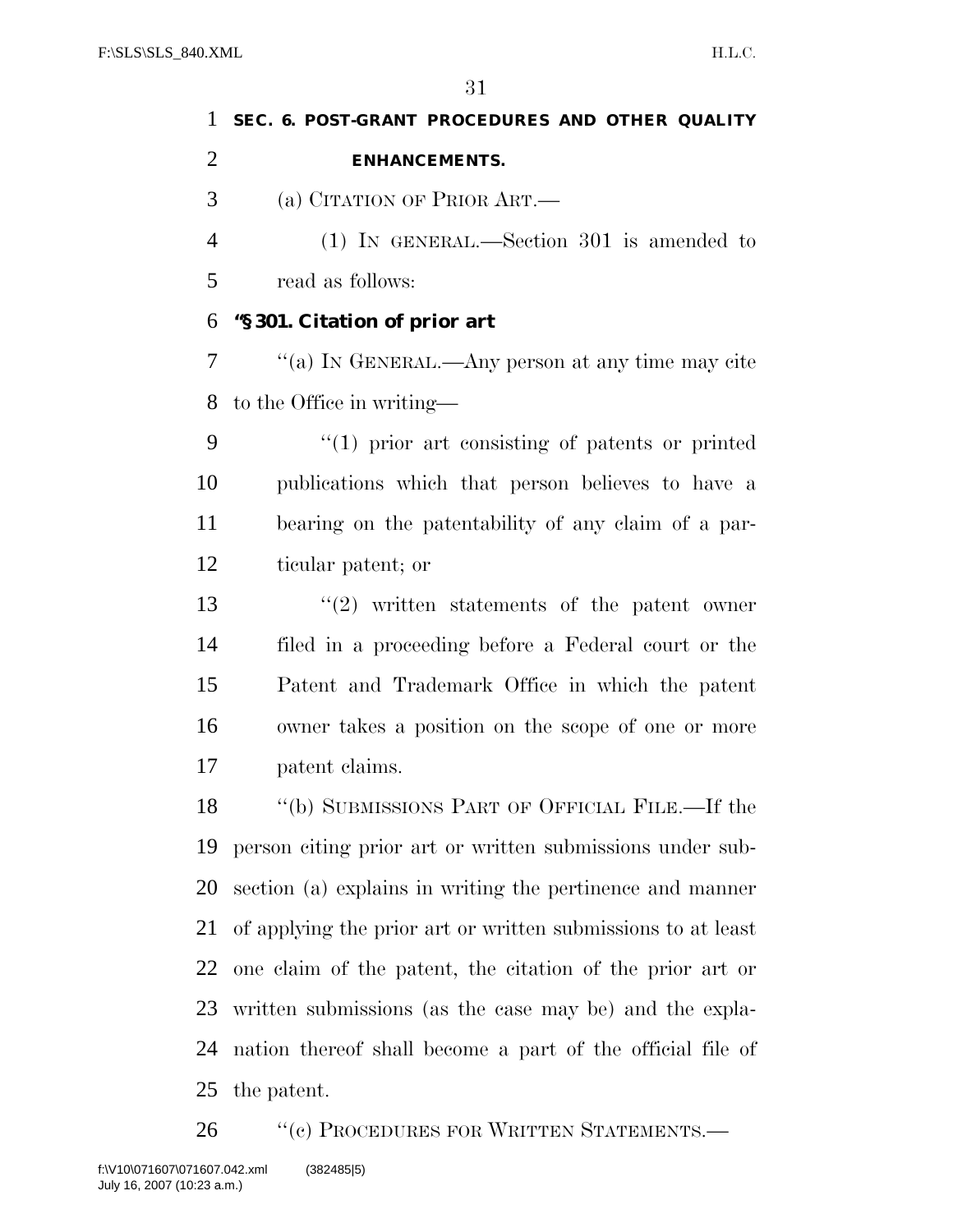H.L.C.

1 "(1) SUBMISSION OF ADDITIONAL MATE- RIALS.—A party that submits written statements under subsection (a)(2) in a proceeding shall include any other documents, pleadings, or evidence from the proceeding that address the patent owner's statements or the claims addressed by the written statements.

 $"(2)$  LIMITATION ON USE OF STATEMENTS. Written statements submitted under subsection (a)(2) shall not be considered for any purpose other than to determine the proper meaning of the claims that are the subject of the request in a proceeding ordered pursuant to section 304 or 313. Any such written statements, and any materials submitted under paragraph (1), that are subject to an applica- ble protective order shall be redacted to exclude in-formation subject to the order.

 ''(d) IDENTITY WITHHELD.—Upon the written re- quest of the person citing prior art or written statements under subsection (a), the person's identity shall be ex-cluded from the patent file and kept confidential.''.

 (b) REEXAMINATION.—Section 303(a) is amended to read as follows:

 ''(a) Within 3 months after the owner of a patent files a request for reexamination under section 302, the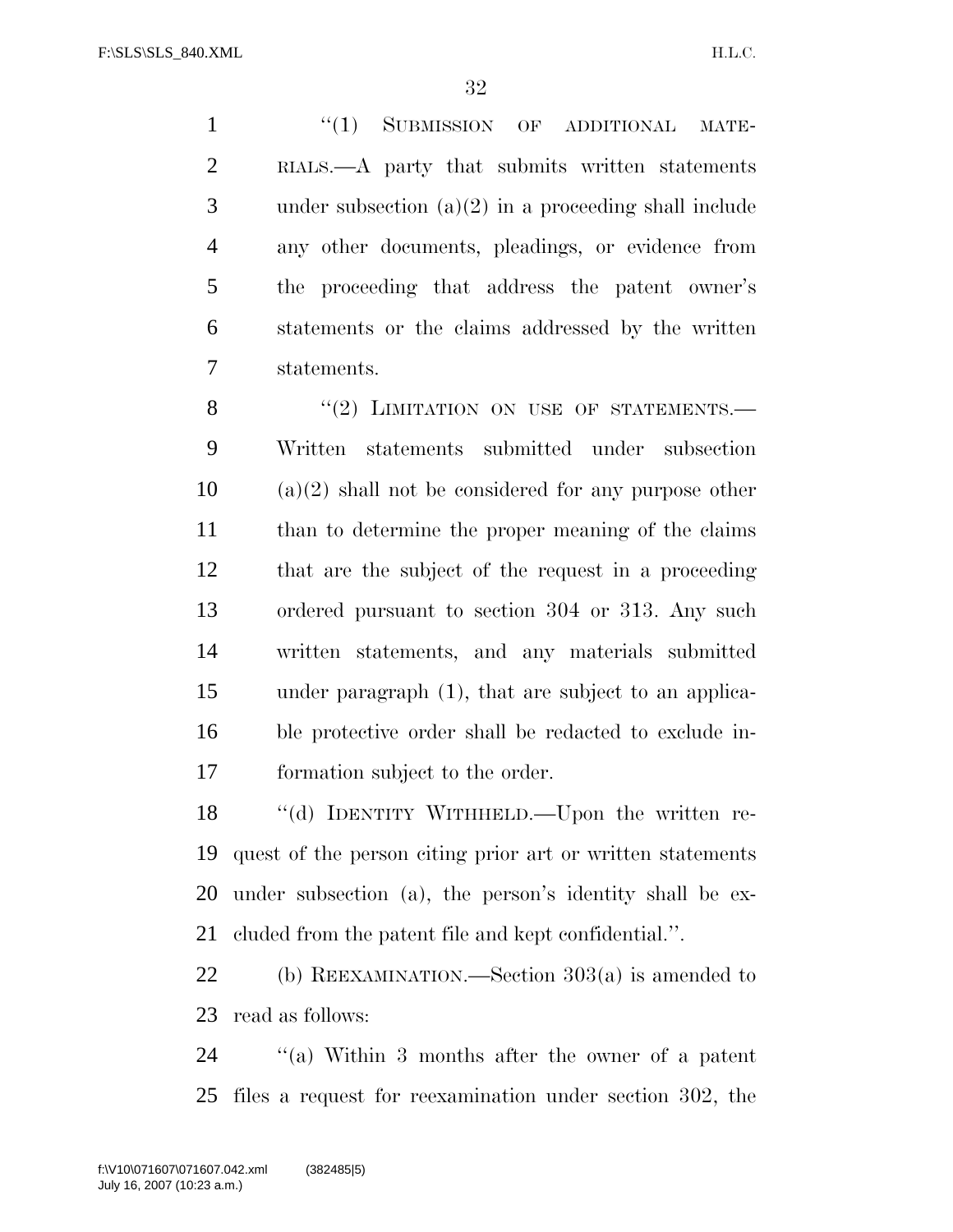Director shall determine whether a substantial new ques- tion of patentability affecting any claim of the patent con- cerned is raised by the request, with or without consider- ation of other patents or printed publications. On the Di- rector's own initiative, and at any time, the Director may determine whether a substantial new question of patent- ability is raised by patents and publications discovered by the Director, is cited under section 301, or is cited by any person other than the owner of the patent under section 302 or section 311. The existence of a substantial new question of patentability is not precluded by the fact that a patent or printed publication was previously cited by or to the Office or considered by the Office.''.

 (c) CONDUCT OF INTER PARTES PROCEEDINGS.— Section 314 is amended—

- (1) in the first sentence of subsection (a), by striking ''conducted according to the procedures es- tablished for initial examination under the provisions of sections 132 and 133'' and inserting ''heard by an administrative patent judge in accordance with procedures which the Director shall establish'';
- (2) in subsection (b), by striking paragraph (2) and inserting the following:

24  $\gamma$  (2) The third-party requester shall have the oppor-tunity to file written comments on any action on the mer-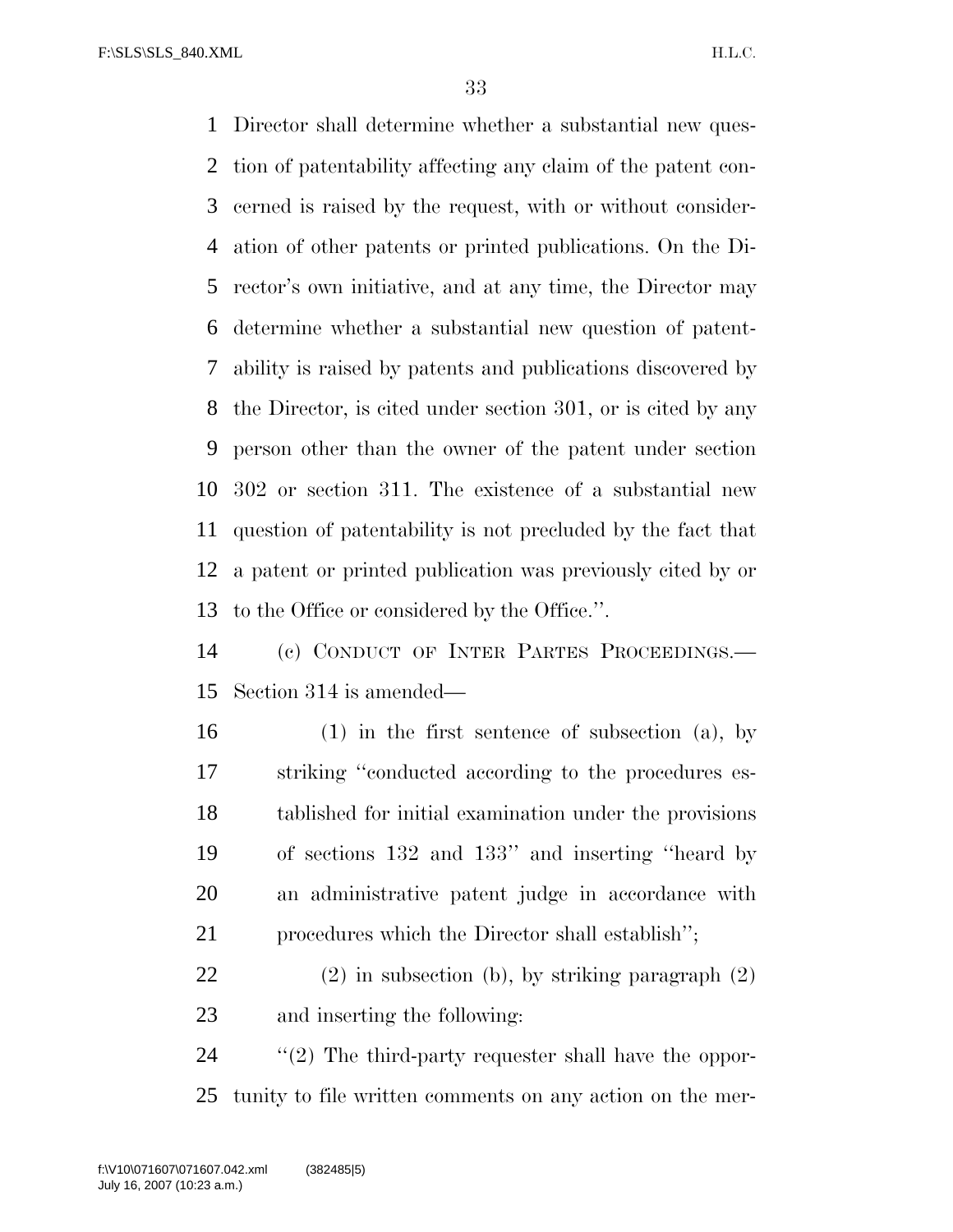its by the Office in the inter partes reexamination pro- ceeding, and on any response that the patent owner files to such an action, if those written comments are received by the Office within 60 days after the date of service on the third-party requester of the Office action or patent owner response, as the case may be.''; and

(3) by adding at the end the following:

8 "(d) ORAL HEARING.—At the request of a third party requestor or the patent owner, the administrative patent judge shall conduct an oral hearing, unless the judge finds cause lacking for such hearing.''.

 (d) ESTOPPEL.—Section 315(c) is amended by strik-ing ''or could have raised''.

 (e) REEXAMINATION PROHIBITED AFTER DISTRICT COURT DECISION.—Section 317(b) is amended—

 (1) in the subsection heading, by striking ''FINAL DECISION'' and inserting ''DISTRICT COURT DECISION''; and

 (2) by striking ''Once a final decision has been entered'' and inserting ''Once the judgment of the district court has been entered''.

22 (f) POST-GRANT OPPOSITION PROCEDURES.—

23 (1) IN GENERAL.—Part III is amended by add-ing at the end the following new chapter: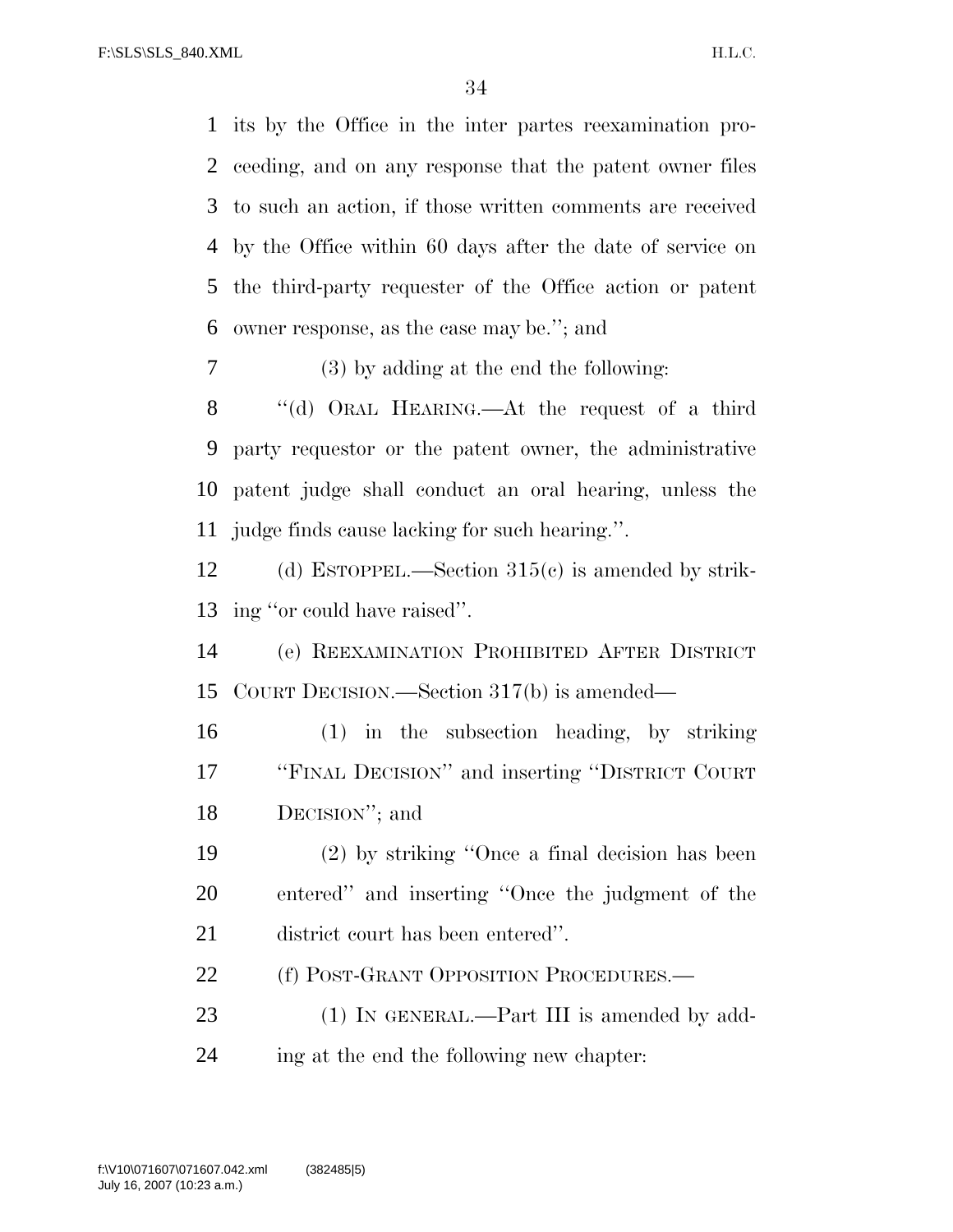# 1 **''CHAPTER 32—POST-GRANT REVIEW**  2 **PROCEDURES**

- '' 321. Petition for post-grant review.
- '' 322. Timing and bases of petition.
- '' 323. Requirements of petition.
- '' 324. Prohibited filings.
- '' 325. Submission of additional information; showing of sufficient grounds.
- '' 326. Conduct of post-grant review proceedings.
- '' 327. Patent owner response.
- '' 328. Proof and evidentiary standards.
- '' 329. Amendment of the patent.
- '' 330. Decision of the Board.
- '' 331. Effect of decision.
- '' 332. Settlement.
- '' 333. Relationship to other pending proceedings.
- '' 334. Effect of decisions rendered in civil action on post-grant review proceedings.
- '' 335. Effect of final decision on future proceedings.
- '' 336. Appeal.

## 3 **''§ 321. Petition for post-grant review**

 ''Subject to sections 322, 324, 332, and 333, a per- son who is not the patent owner may file with the Office a petition for cancellation seeking to institute a post-grant review proceeding to cancel as unpatentable any claim of a patent on any ground that could be raised under para- graph (2) or (3) of section 282(b) (relating to invalidity of the patent or any claim). The Director shall establish, by regulation, fees to be paid by the person requesting the proceeding, in such amounts as the Director deter-mines to be reasonable.

# 14 **''§ 322. Timing and bases of petition**

15 ''A post-grant proceeding may be instituted under 16 this chapter pursuant to a cancellation petition filed under 17 section 321 only if—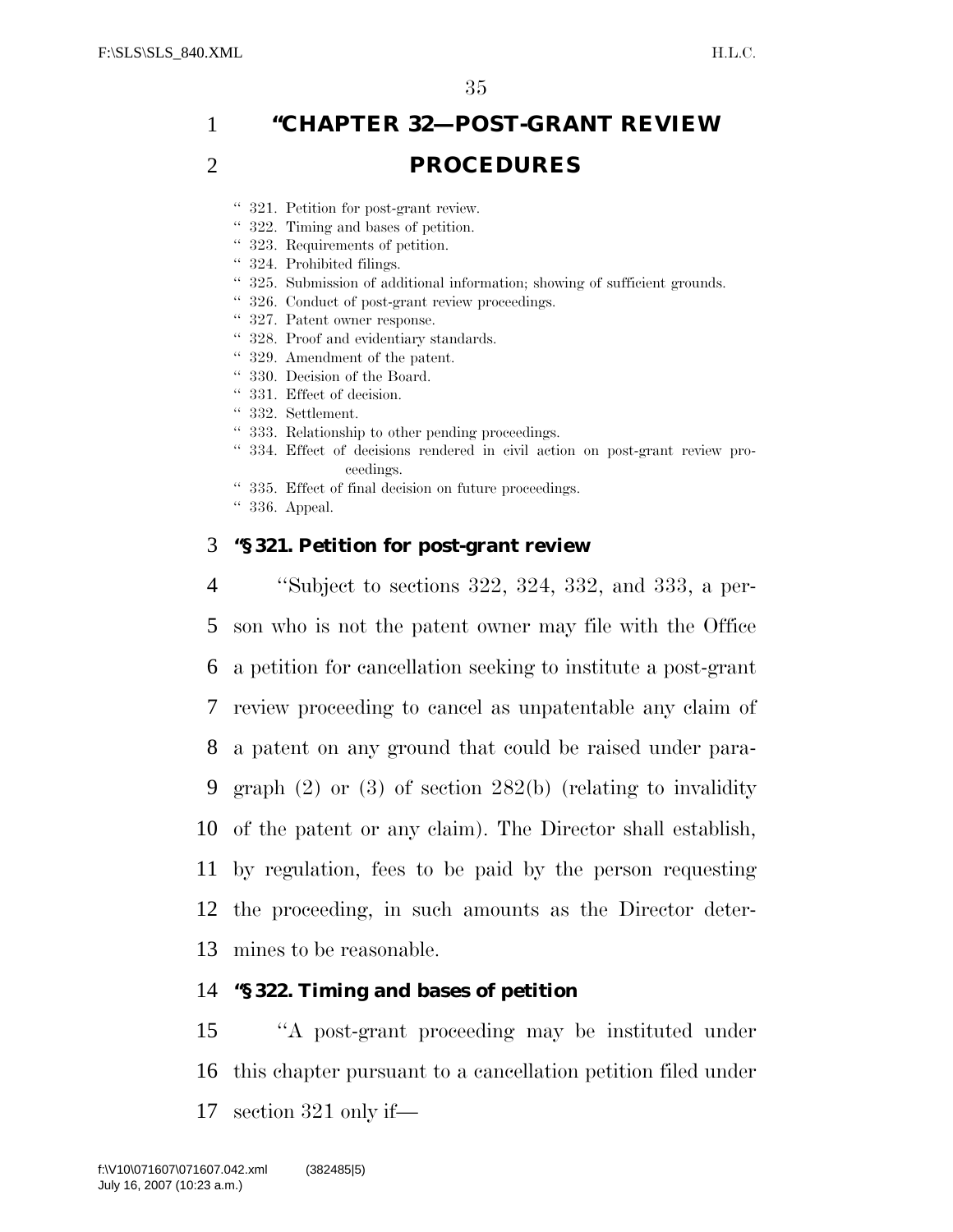| $\mathbf{1}$   | $(1)$ the petition is filed not later than 12                 |
|----------------|---------------------------------------------------------------|
| $\overline{2}$ | months after the grant of the patent or issuance of           |
| 3              | a reissue patent, as the case may be; or                      |
| $\overline{4}$ | $\cdot\cdot(2)$ the patent owner consents in writing to the   |
| 5              | proceeding.                                                   |
| 6              | "§323. Requirements of petition                               |
| 7              | "A cancellation petition filed under section 321 may          |
| 8              | be considered only if—                                        |
| 9              | $\lq(1)$ the petition is accompanied by payment of            |
| 10             | the fee established by the Director under section             |
| 11             | 321;                                                          |
| 12             | $\lq(2)$ the petition identifies the cancellation peti-       |
| 13             | tioner; and                                                   |
| 14             | $\cdot\cdot$ (3) the petition sets forth in writing the basis |
| 15             | for the cancellation, identifying each claim chal-            |
| 16             | lenged and providing such information as the Direc-           |
| 17             | tor may require by regulation, and includes copies of         |
| 18             | patents and printed publications that the cancella-           |
| 19             | tion petitioner relies upon in support of the petition;       |
| 20             | and                                                           |
| 21             | $\cdot$ (4) the petitioner provides copies of those doc-      |
| 22             | uments to the patent owner or, if applicable, the             |
| 23             | designated representative of the patent owner.                |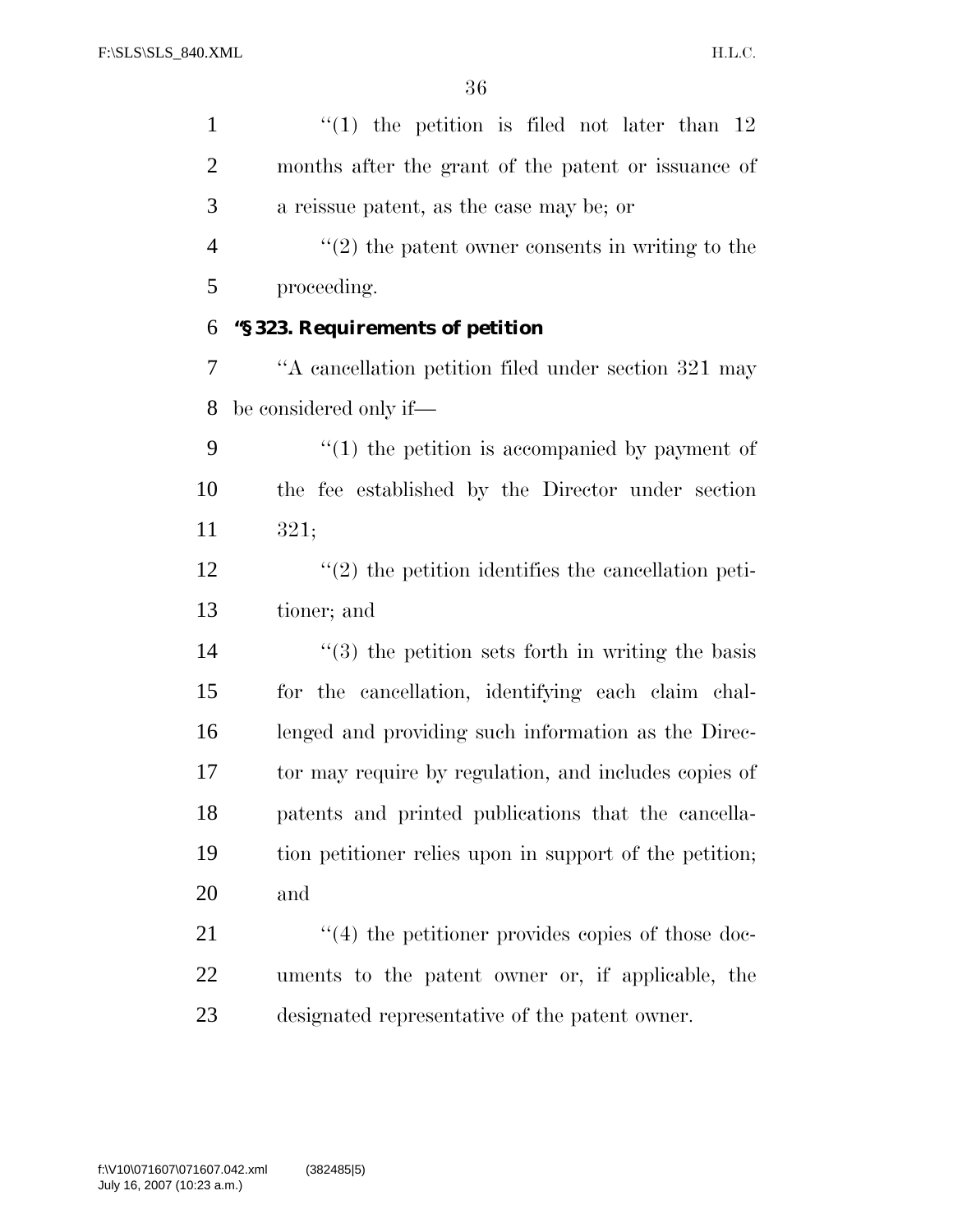#### **''§ 324. Prohibited filings**

 ''A post-grant review proceeding may not be insti- tuted under paragraph (1) or (2) of section 322 if the petition for cancellation requesting the proceeding identi- fies the same cancellation petitioner and the same patent as a previous petition for cancellation filed under either such paragraph of section 322.

# **''§ 325. Submission of additional information; show-ing of sufficient grounds**

 $\cdot$  "(a) In GENERAL.—The cancellation petitioner shall file such additional information with respect to the peti- tion as the Director may require. For each petition sub- mitted under section 321, the Director shall determine if the written statement, and any evidence submitted with the request, establish that a substantial question of pat- entability exists for at least one claim in the patent. The Director may initiate a post-grant review proceeding if the Director determines that the information presented pro- vides sufficient grounds to believe that there is a substan- tial question of patentability concerning one or more claims of the patent at issue.

 ''(b) NOTIFICATION; DETERMINATIONS NOT RE- VIEWABLE.— The Director shall notify the patent owner and each petitioner in writing of the Director's determina- tion under subsection (a), including a determination to deny the petition. The Director shall make that determina-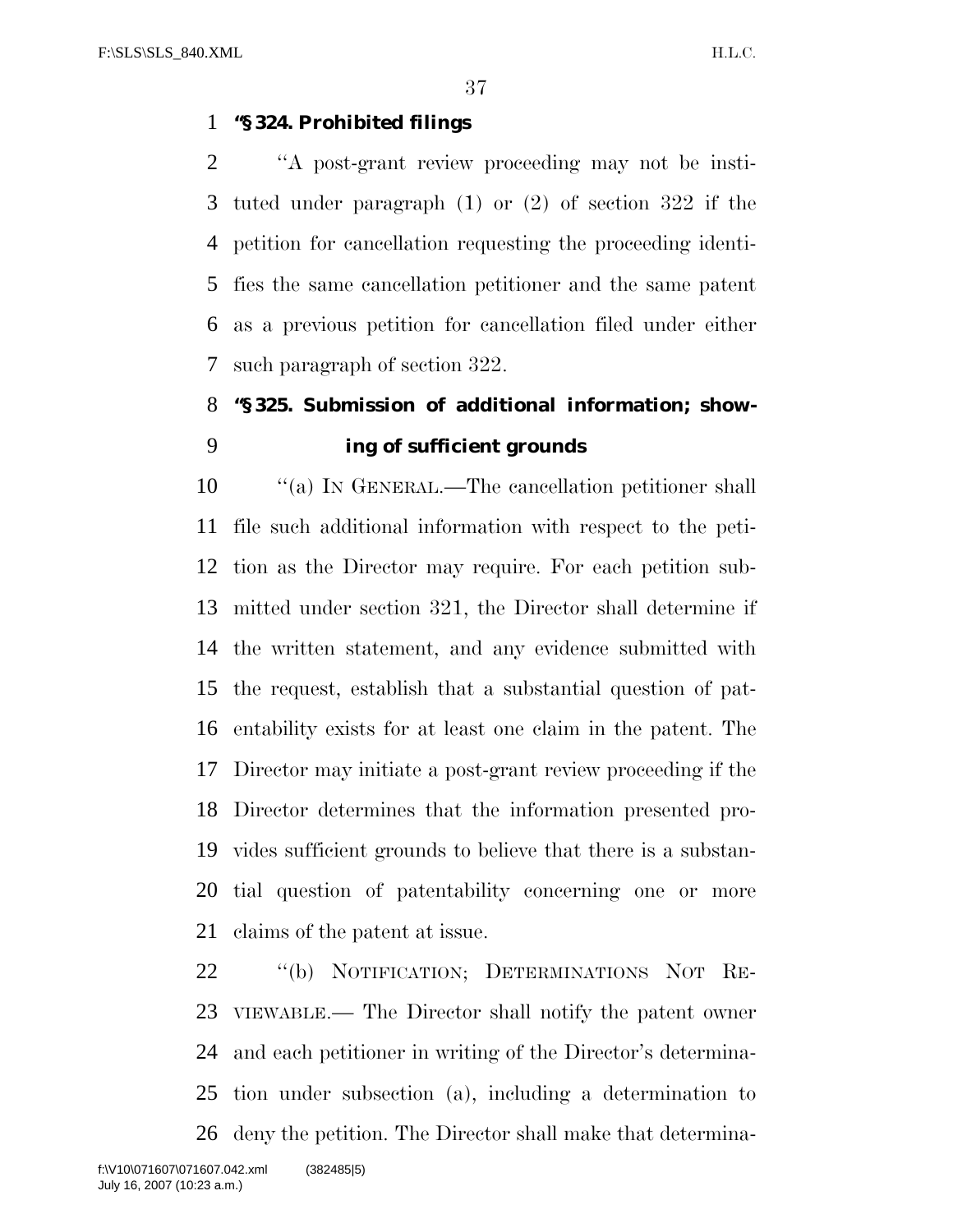tion in writing not later than 60 days after receiving the petition. Any determination made by the Director under subsection (a), including whether or not to institute a post-grant review proceeding or to deny the petition, shall not be reviewable.

#### **''§ 326. Conduct of post-grant review proceedings**

''(a) IN GENERAL.—The Director shall—

8 "(1) prescribe regulations, in accordance with section 2(b)(2), establishing and governing post- grant review proceedings under this chapter and their relationship to other proceedings under this title;

 ''(2) prescribe regulations establishing proce- dures for the submission of supplemental informa- tion after the petition for cancellation is filed; and  $\frac{16}{3}$  prescribe regulations setting forth proce- dures for discovery of relevant evidence, including that such discovery shall be limited to evidence di- rectly related to factual assertions advanced by ei- ther party in the proceeding, and the procedures for obtaining such evidence shall be consistent with the purpose and nature of the proceeding.

 ''(b) POST-GRANT REGULATIONS.—Regulations 24 under subsection  $(a)(1)$ —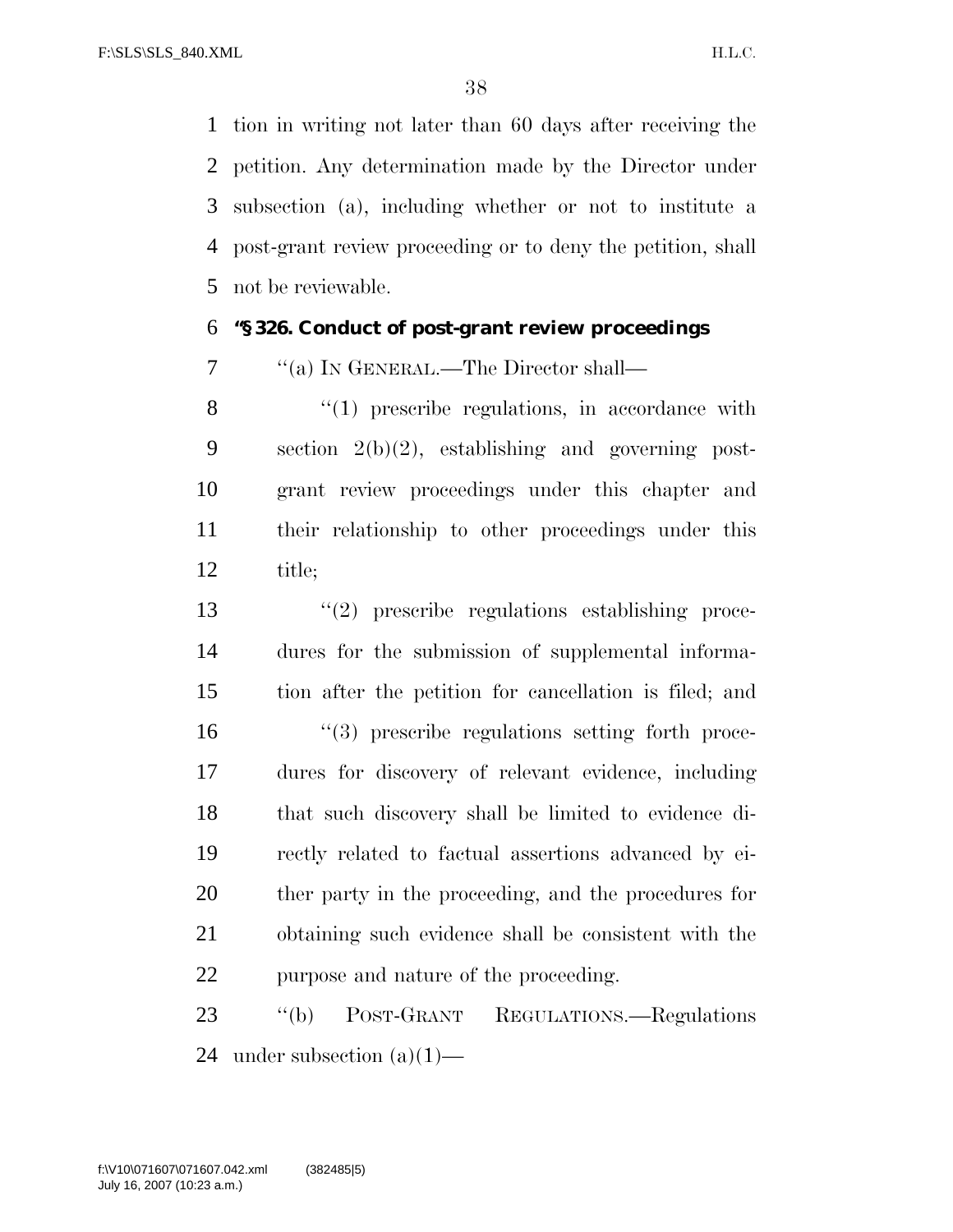H.L.C.

| $\mathbf{1}$   | $\lq(1)$ shall require that the final determination         |
|----------------|-------------------------------------------------------------|
| $\overline{2}$ | in a post-grant proceeding issue not later than one         |
| 3              | year after the date on which the post-grant review          |
| $\overline{4}$ | proceeding is instituted under this chapter, except         |
| 5              | that, for good cause shown, the Director may extend         |
| 6              | the 1-year period by not more than six months;              |
| 7              | $\lq(2)$ shall provide for discovery upon order of          |
| 8              | the Director;                                               |
| 9              | $\lq(3)$ shall prescribe regulations for publication        |
| 10             | of notice in the Federal Register of the filing of a        |
| 11             | petition for post-grant review under this chapter, for      |
| 12             | publication of the petition, and documents, orders          |
| 13             | and decisions relating to the petition, on the website      |
| 14             | of the Patent and Trademark Office, and for filings         |
| 15             | under seal exempt from publication requirements;            |
| 16             | $\lq(4)$ shall prescribe sanctions for abuse of dis-        |
| 17             | covery, abuse of process, or any other improper use         |
| 18             | of the proceeding, such as to harass or to cause un-        |
| 19             | necessary delay or unnecessary increase in the cost         |
| 20             | of the proceeding;                                          |
| 21             | "(5) may provide for protective orders gov-                 |
| 22             | erning the exchange and submission of confidential          |
| 23             | information; and                                            |
| 24             | $\cdot\cdot\cdot(6)$ shall ensure that any information sub- |
| 25             | mitted by the patent owner in support of any                |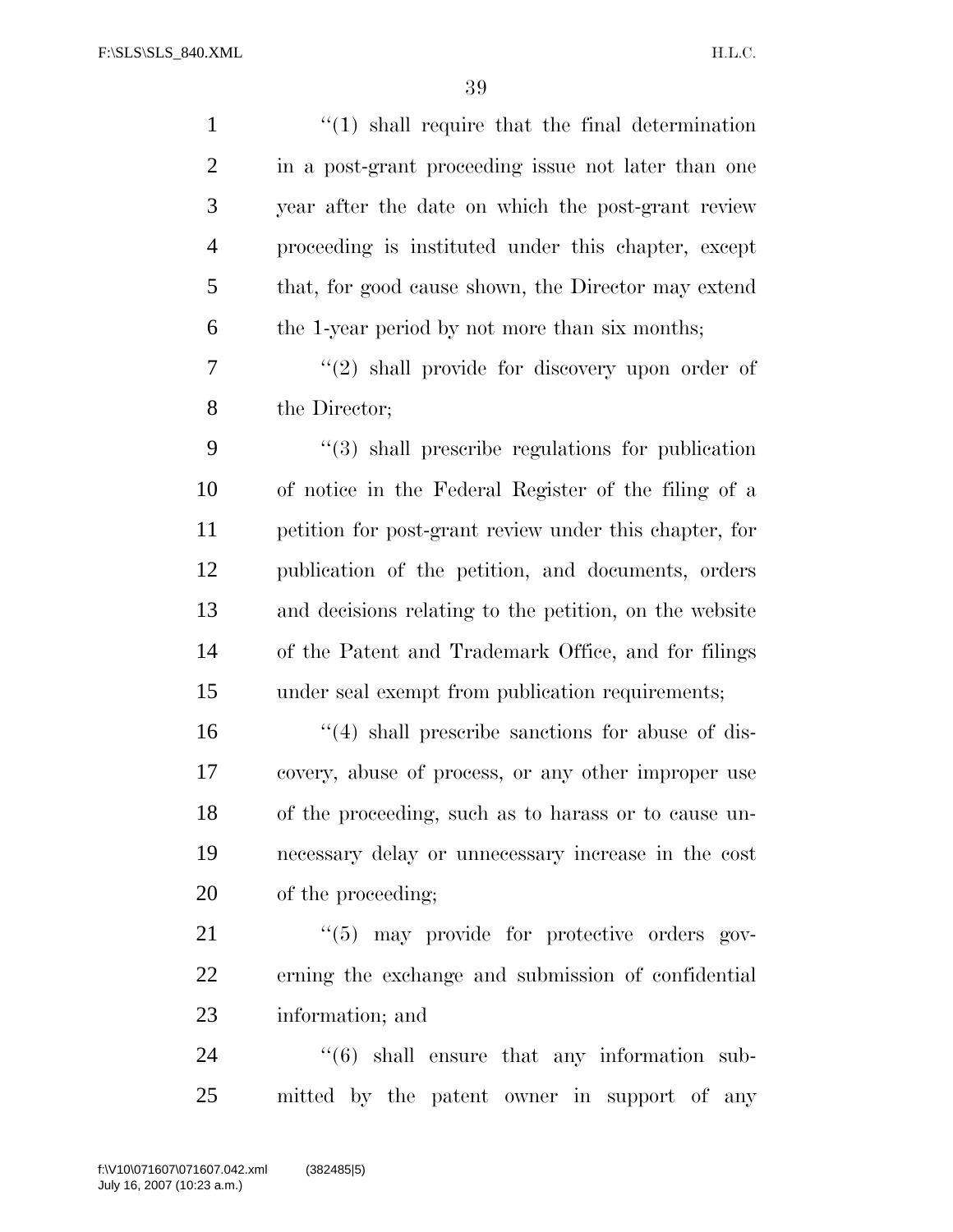amendment entered under section 329 is made avail- able to the public as part of the prosecution history of the patent.

 ''(c) CONSIDERATIONS.—In prescribing regulations under this section, the Director shall consider the effect on the economy, the integrity of the patent system, and the efficient administration of the Office.

8 "(d) CONDUCT OF PROCEEDING.—The Patent Trial and Appeal Board shall, in accordance with section 6(b), conduct each post-grant review proceeding authorized by the Director.

#### **''§ 327. Patent owner response**

 ''After a post-grant proceeding under this chapter has been instituted with respect to a patent, the patent owner shall have the right to file, within a time period set by the Director, a response to the cancellation petition. The patent owner shall file with the response, through af- fidavits or declarations, any additional factual evidence and expert opinions on which the patent owner relies in support of the response.

#### **''§ 328. Proof and evidentiary standards**

22 "(a) In GENERAL.—The presumption of validity set forth in section 282 shall not apply in a challenge to any patent claim under this chapter.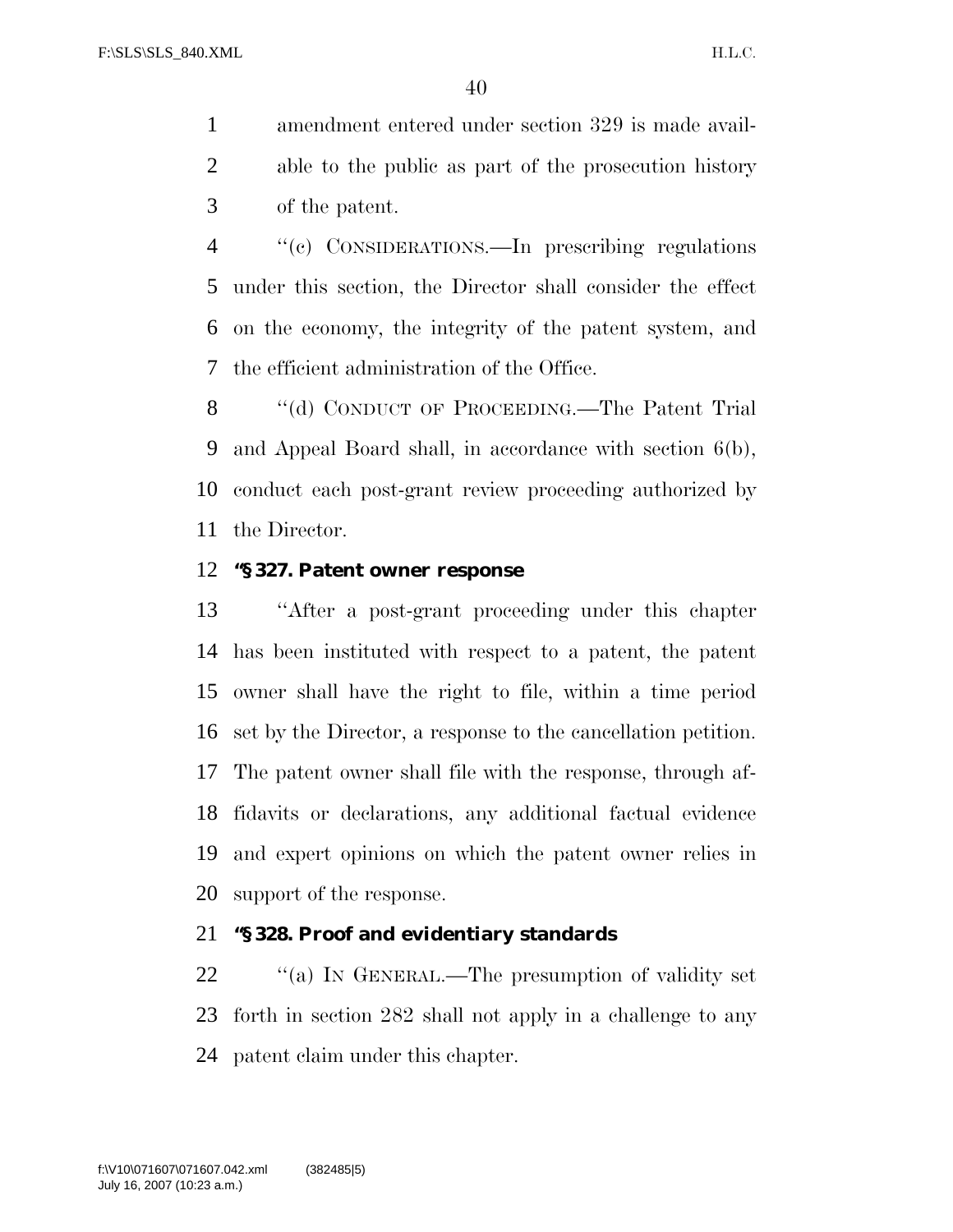''(b) BURDEN OF PROOF.—The party advancing a proposition under this chapter shall have the burden of proving that proposition by a preponderance of the evi-dence.

#### **''§ 329. Amendment of the patent**

 ''(a) IN GENERAL.—In response to a challenge in a petition for cancellation, the patent owner may file one motion to amend the patent in one or more of the fol-lowing ways:

10  $\frac{10}{10}$  Cancel any challenged patent claim.

11 ''(2) For each challenged claim, propose a sub-stitute claim.

 ''(3) Amend the patent drawings or otherwise amend the patent other than the claims.

 ''(b) ADDITIONAL MOTIONS.—Additional motions to amend may be permitted only for good cause shown.

17 ''(c) SCOPE OF CLAIMS.—An amendment under this section may not enlarge the scope of the claims of the pat-ent or introduce new matter.

# **''§ 330. Decision of the Board**

 ''If the post-grant review proceeding is instituted and not dismissed under this chapter, the Patent Trial and Appeal Board shall issue a final written decision with re- spect to the patentability of any patent claim challenged and any new claim added under section 329.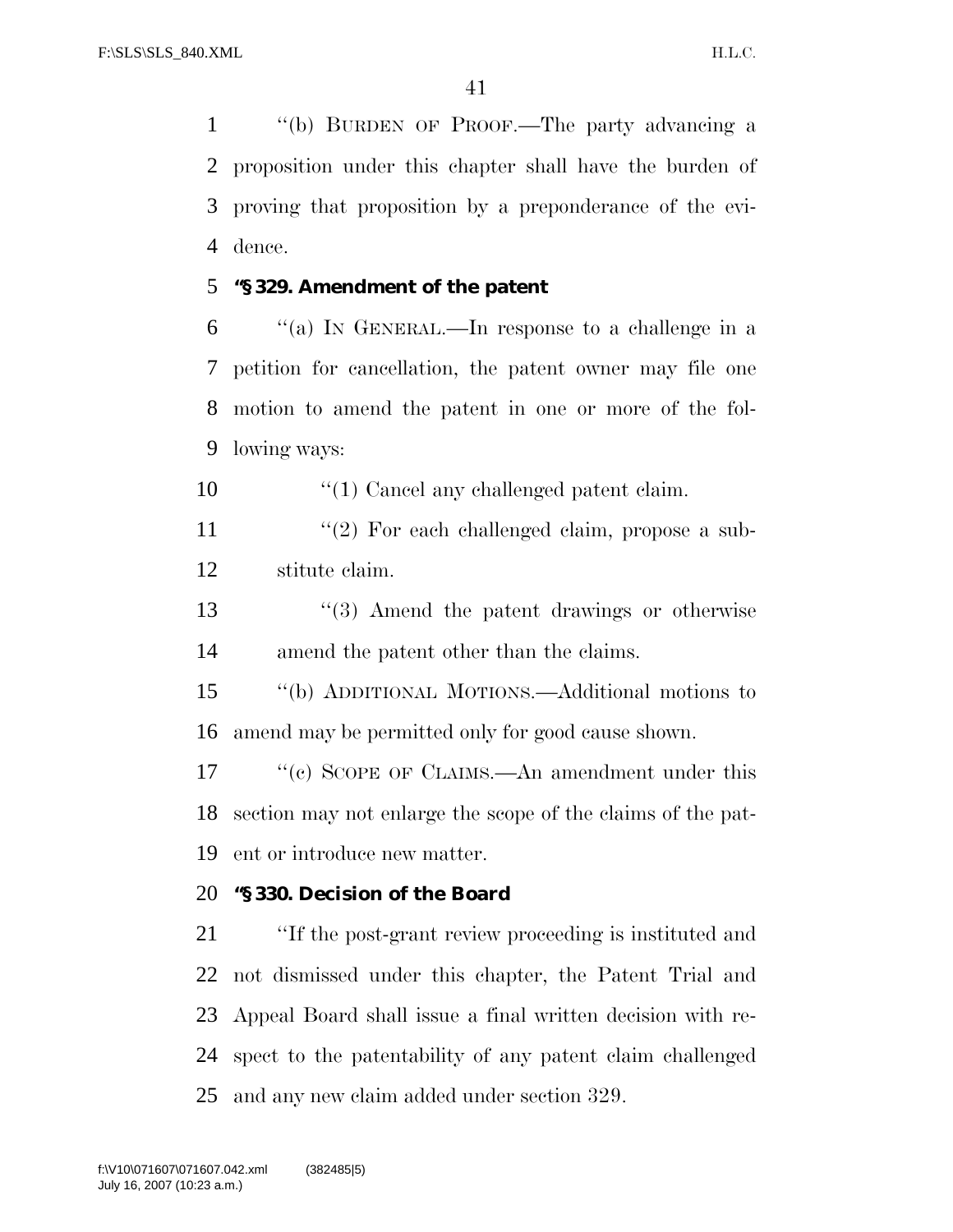#### **''§ 331. Effect of decision**

2 "(a) In GENERAL.—If the Patent Trial and Appeal Board issues a final decision under section 330 and the time for appeal has expired or any appeal proceeding has terminated, the Director shall issue and publish a certifi- cate canceling any claim of the patent finally determined to be unpatentable and incorporating in the patent by op- eration of the certificate any new claim determined to be patentable.

 ''(b) NEW CLAIMS.—Any new claim held to be pat- entable and incorporated into a patent in a post-grant re- view proceeding shall have the same effect as that speci- fied in section 252 for reissued patents on the right of any person who made, purchased, offered to sell, or used within the United States, or imported into the United States, anything patented by such new claim, or who made substantial preparations therefor, before a certificate under subsection (a) of this section is issued.

#### **''§ 332. Settlement**

20 "(a) In GENERAL.—A post-grant review proceeding shall be terminated with respect to any petitioner upon the joint request of the petitioner and the patent owner, unless the Patent Trial and Appeal Board has issued a written decision before the request for termination is filed. If the post-grant review proceeding is terminated with re- spect to a petitioner under this paragraph, no estoppel f:\V10\071607\071607.042.xml (382485|5)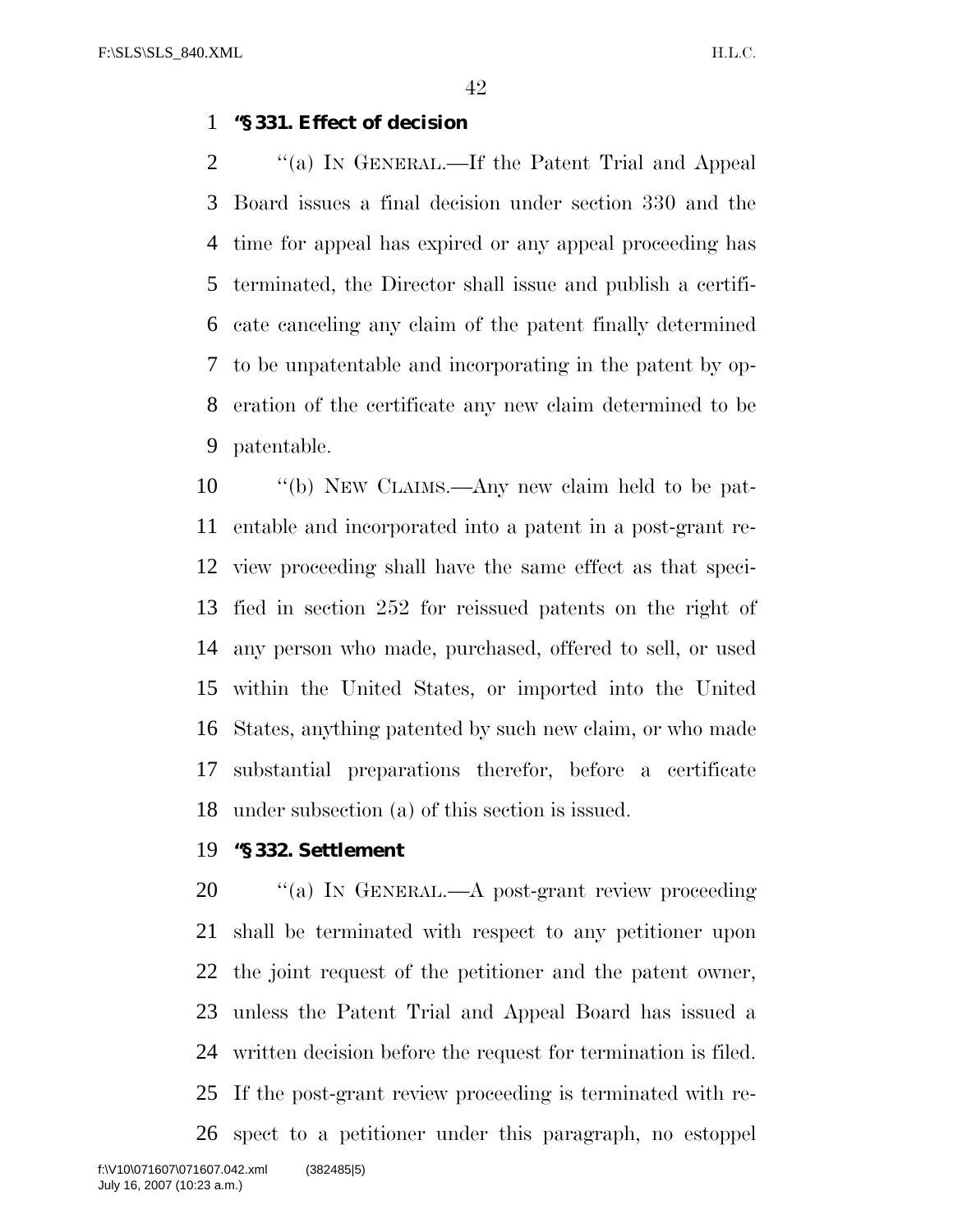shall apply to that petitioner. If no petitioner remains in the proceeding, the panel of administrative patent judges assigned to the proceeding shall terminate the proceeding. ''(b) AGREEMENT IN WRITING.—Any agreement or understanding between the patent owner and a petitioner, including any collateral agreements referred to in the agreement or understanding, that is made in connection with or in contemplation of the termination of a post-grant review proceeding, must be in writing. A post-grant review proceeding as between the parties to the agreement or un- derstanding may not be terminated until a copy of the agreement or understanding, including any such collateral agreements, has been filed in the Office. If any party filing such an agreement or understanding requests, the agree- ment or understanding shall be kept separate from the file of the post-grant review proceeding, and shall be made available only to Government agencies on written request, or to any person on a showing of good cause.

## **''§ 333. Relationship to other pending proceedings**

20 "(a) IN GENERAL.—Notwithstanding subsection 135(a), sections 251 and 252, and chapter 30, the Direc- tor may determine the manner in which any reexamination proceeding, reissue proceeding, interference proceeding (commenced before the effective date provided in section 3(k) of the Patent Reform Act of 2007), derivation pro-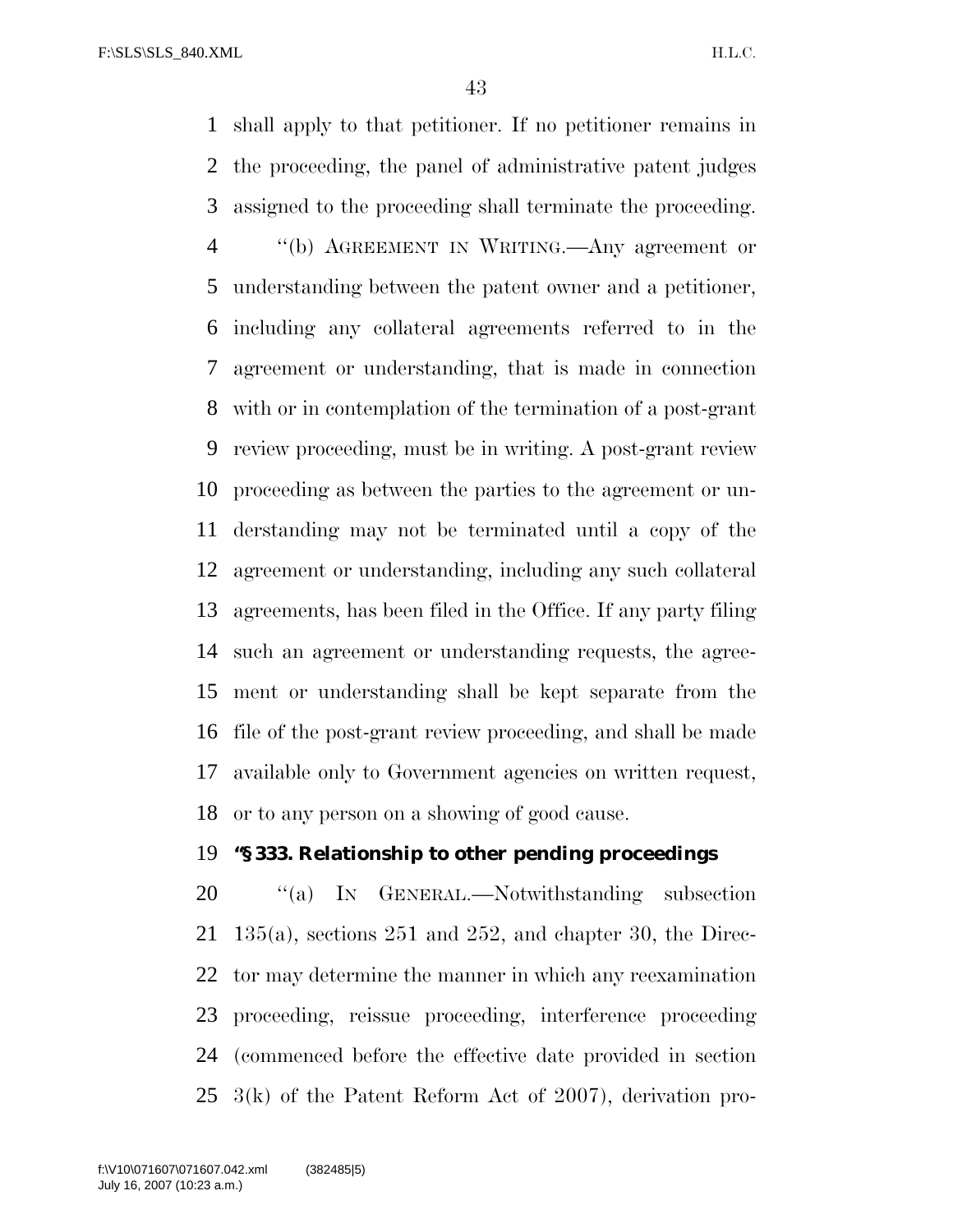ceeding, or post-grant review proceeding, that is pending during a post-grant review proceeding, may proceed, in- cluding providing for stay, transfer, consolidation, or ter-mination of any such proceeding.

 ''(b) STAYS.—The Director may stay a post-grant re- view proceeding if a pending civil action for infringement addresses the same or substantially the same questions of patentability.

# **''§ 334. Effect of decisions rendered in civil action on post-grant review proceedings**

 ''If a final decision is entered against a party in a civil action arising in whole or in part under section 1338 of title 28 establishing that the party has not sustained its burden of proving the invalidity of any patent claim—

 ''(1) that party to the civil action and the privies of that party may not thereafter request a post-grant review proceeding on that patent claim on the basis of any grounds, under the provisions of section 311, which that party or the privies of that party raised or could have raised; and

 $(2)$  the Director may not thereafter maintain a post-grant review proceeding that was requested, before the final decision was so entered, by that party or the privies of that party on the basis of such grounds.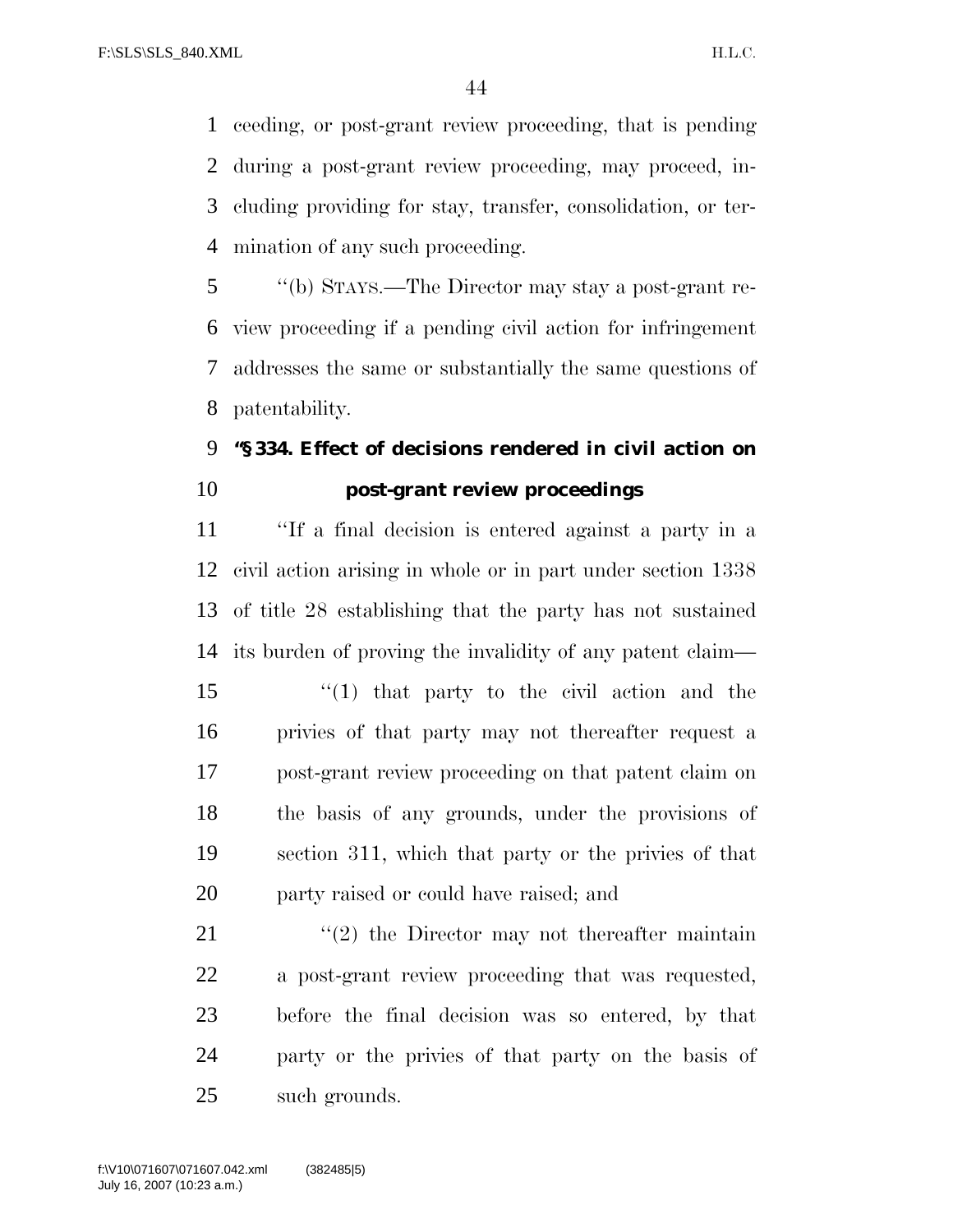**''§ 335. Effect of final decision on future proceedings** 

| $\overline{2}$ | "If a final decision under section 330 is favorable to          |
|----------------|-----------------------------------------------------------------|
| 3              | the patentability of any original or new claim of the patent    |
| 4              | challenged by the cancellation petitioner, the cancellation     |
| 5              | petitioner may not thereafter, based on any ground which        |
| 6              | the cancellation petitioner raised during the post-grant re-    |
| 7              | view proceeding—                                                |
| 8              | $\cdot$ (1) request or pursue a reexamination of such           |
| 9              | claim under chapter 31;                                         |
| 10             | $\lq(2)$ request or pursue a derivation proceeding              |
| 11             | with respect to such claim;                                     |
| 12             | $\cdot\cdot\cdot(3)$ request or pursue a post-grant review pro- |
| 13             | ceeding under this chapter with respect to such                 |
| 14             | claim; or                                                       |
| 15             | $(4)$ assert the invalidity of any such claim in                |
| 16             | any civil action arising in whole or in part under sec-         |
| 17             | tion $1338$ of title 28.                                        |
| 18             | "§336. Appeal                                                   |
| 19             | "A party dissatisfied with the final determination of           |
| 20             | the Patent Trial and Appeal Board in a post-grant pro-          |
| 21             | ceeding under this chapter may appeal the determination         |
| 22             | under sections 141 through 144. Any party to the post-          |
| 23             | grant proceeding shall have the right to be a party to the      |
| 24             | appeal.".                                                       |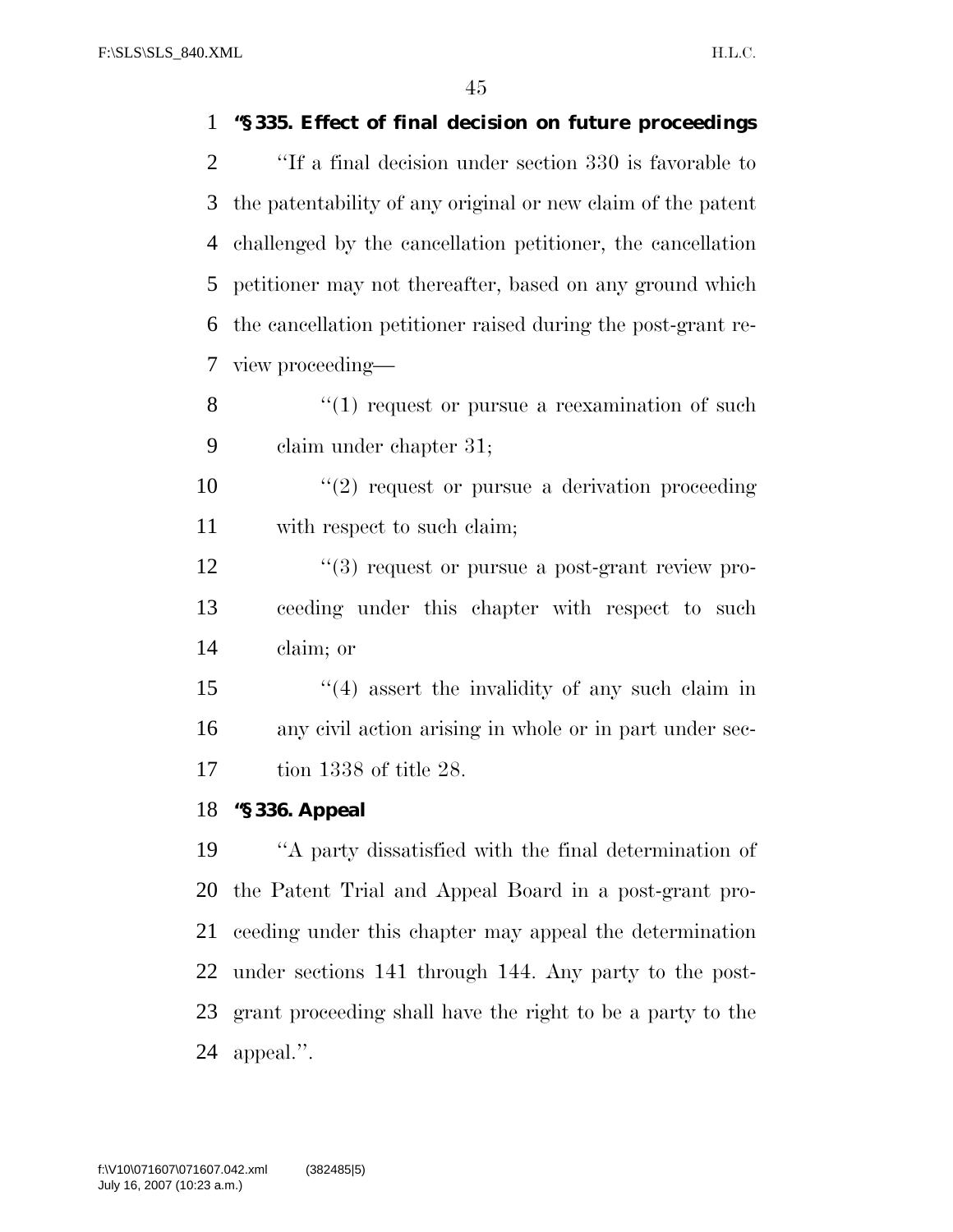(g) CONFORMING AMENDMENT.—The table of chap- ters for part III is amended by adding at the end the fol-lowing:

**''32. Post-Grant Review Proceedings** ......................................... **321''.**

 (h) REPEAL.—Section 4607 of the Intellectual Prop- erty and Communications Omnibus Reform Act of 1999, 6 as enacted by section  $1000(a)(9)$  of Public Law 106-113, is repealed.

8 (i) EFFECTIVE DATES.—

 (1) IN GENERAL.—The amendments and repeal made by this section shall take effect at the end of the 1-year period beginning on the date of the enact-ment of this Act.

 (2) APPLICABILITY TO EX PARTE AND INTER PARTES PROCEEDINGS.—Notwithstanding any other provision of law, sections 301 and 311 through 318 of title 35, United States Code, as amended by this section, shall apply to any patent that issues before, on, or after the effective date under paragraph (1) from an original application filed on any date.

 (3) APPLICABILITY TO POST-GRANT PRO- CEEDINGS.—The amendments made by subsection (f) shall apply to patents issued on or after the ef-fective date under paragraph (1).

(j) REGULATIONS.—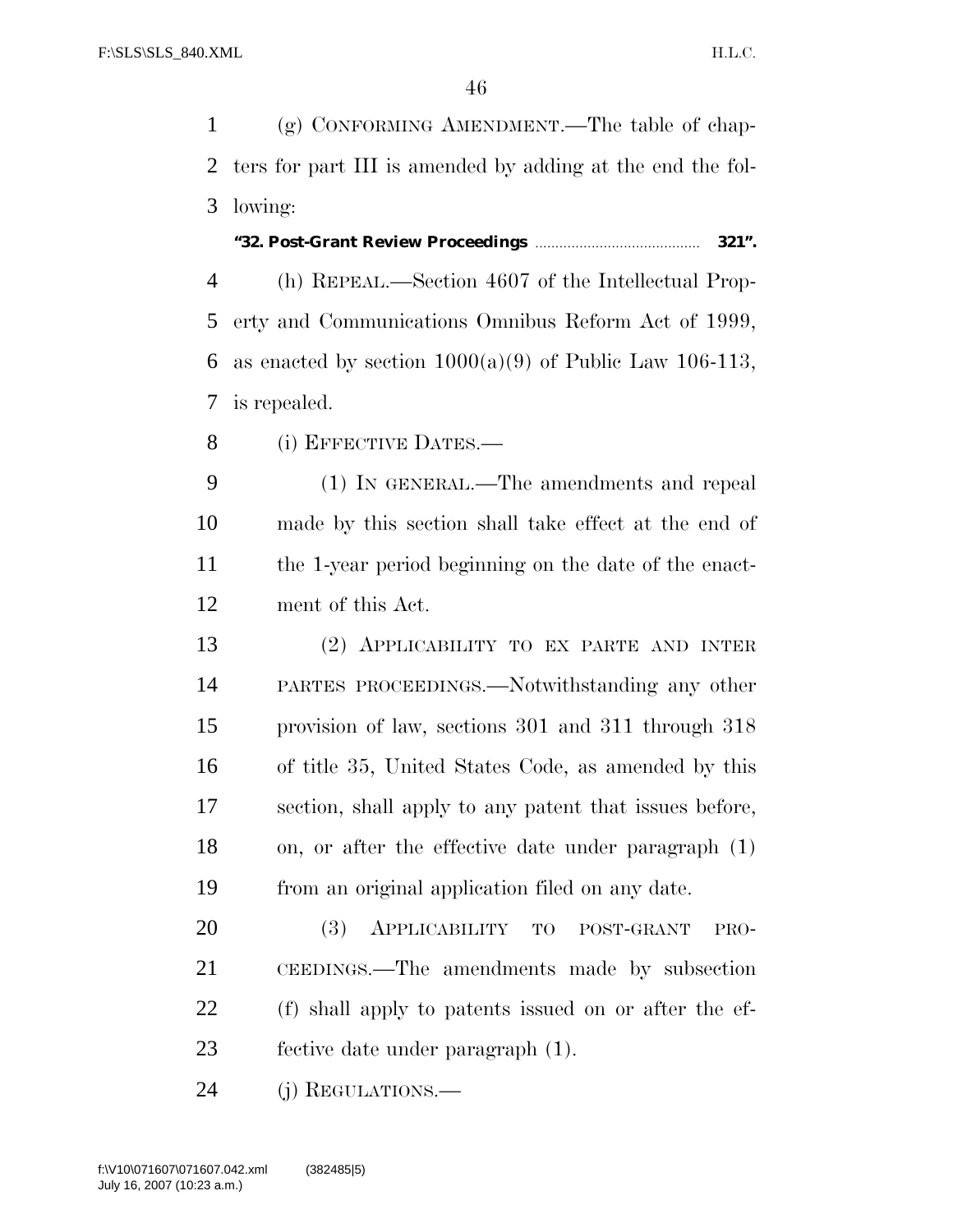(1) REGULATIONS.—The Under Secretary of Commerce for Intellectual Property and Director of the United States Patent and Trademark Office (in this subsection referred to as the ''Director'') shall, not later than the date that is 1 year after the date of the enactment of this Act, issue regulations to carry out chapter 32 of title 35, United States Code, as added by subsection (f) of this section.

 (2) PENDING INTERFERENCES.—The Director shall determine the procedures under which inter- ferences under title 35, United States Code, that are commenced before the effective date under sub- section (i)(1) are to proceed, including whether any such interference is to be dismissed without preju- dice to the filing of a cancellation petition for a post- grant opposition proceeding under chapter 32 of title 35, United States Code, or is to proceed as if this Act had not been enacted. The Director shall include such procedures in regulations issued under para-graph (1).

## **SEC. 7. DEFINITIONS; PATENT TRIAL AND APPEAL BOARD.**

 (a) DEFINITIONS.—Section 100 (as amended by this Act) is further amended—

 (1) in subsection (e), by striking ''or inter partes reexamination under section 311'';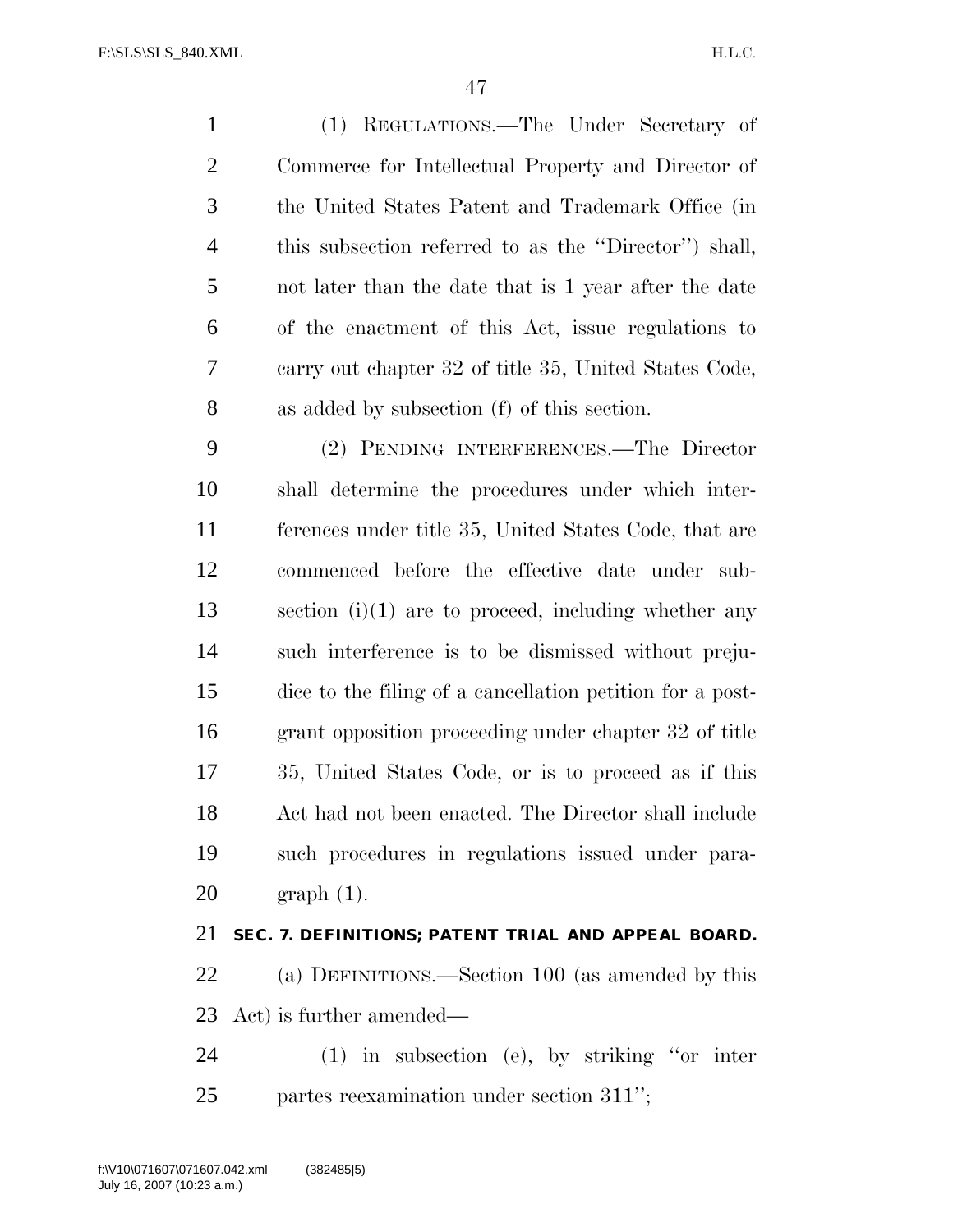(2) by adding at the end the following:

2 ''(k) The term 'cancellation petitioner' means the real party in interest requesting cancellation of any claim of a patent under chapter 32 of this title and the privies of the real party in interest.''.

 (b) PATENT TRIAL AND APPEAL BOARD.—Section 6 is amended to read as follows:

#### **''§ 6. Patent Trial and Appeal Board**

9 "(a) ESTABLISHMENT AND COMPOSITION.—There shall be in the Office a Patent Trial and Appeal Board. The Director, the Deputy Director, the Commissioner for Patents, the Commissioner for Trademarks, and the ad- ministrative patent judges shall constitute the Patent Trial and Appeal Board. The administrative patent judges shall be persons of competent legal knowledge and sci- entific ability who are appointed by the Director. Any ref- erence in any Federal law, Executive order, rule, regula- tion, or delegation of authority, or any document of or pertaining to the Board of Patent Appeals and Inter- ferences is deemed to refer to the Patent Trial and Appeal Board.

 ''(b) DUTIES.—The Patent Trial and Appeal Board shall—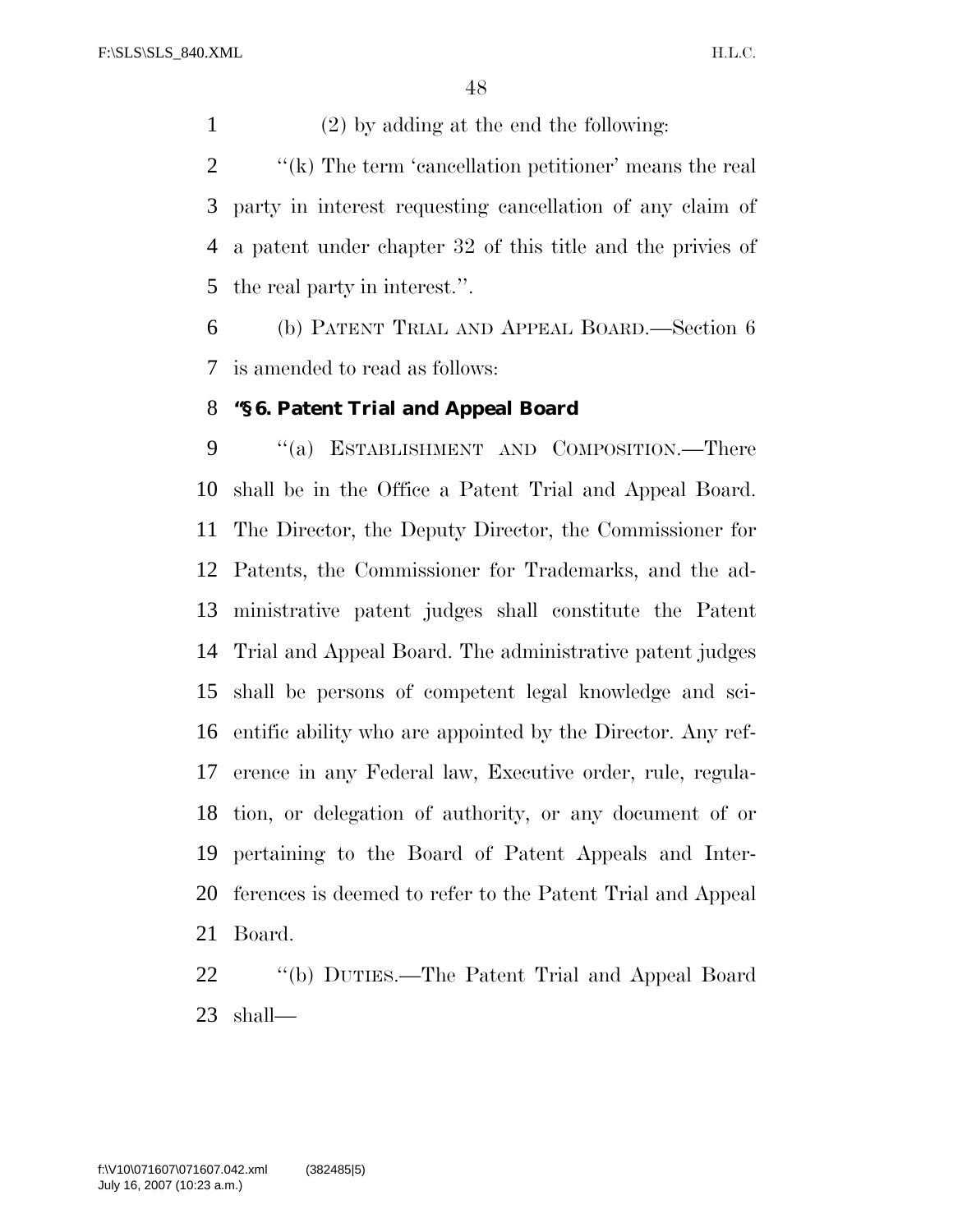| $\mathbf{1}$   | $\lq(1)$ on written appeal of an applicant, review             |
|----------------|----------------------------------------------------------------|
| $\overline{2}$ | adverse decisions of examiners upon application for            |
| 3              | patents;                                                       |
| $\overline{4}$ | $(2)$ on written appeal of a patent owner, re-                 |
| 5              | view adverse decisions of examiners upon patents in            |
| 6              | reexamination proceedings under chapter 30; and                |
| 7              | "(3) determine priority and patentability of in-               |
| 8              | vention in derivation proceedings under section                |
| 9              | $135(a)$ ; and                                                 |
| 10             | $\cdot$ (4) conduct post-grant opposition proceedings          |
| 11             | under chapter 32.                                              |
| 12             | Each appeal and derivation proceeding shall be heard by        |
| 13             | at least 3 members of the Patent Trial and Appeal Board,       |
| 14             | who shall be designated by the Director. Only the Patent       |
| 15             | Trial and Appeal Board may grant rehearings. The Direc-        |
|                | 16 tor shall assign each post-grant review proceeding to a     |
|                | 17 panel of 3 administrative patent judges. Once assigned,     |
| 18             | each such panel of administrative patent judges shall have     |
| 19             | the responsibilities under chapter 32 in connection with       |
| 20             | post-grant review proceedings.".                               |
| 21             | (c) EFFECTIVE DATE.—The amendments made by                     |
| 22             | this section shall take effect at the end of the 1-year period |

beginning on the date of the enactment of this Act.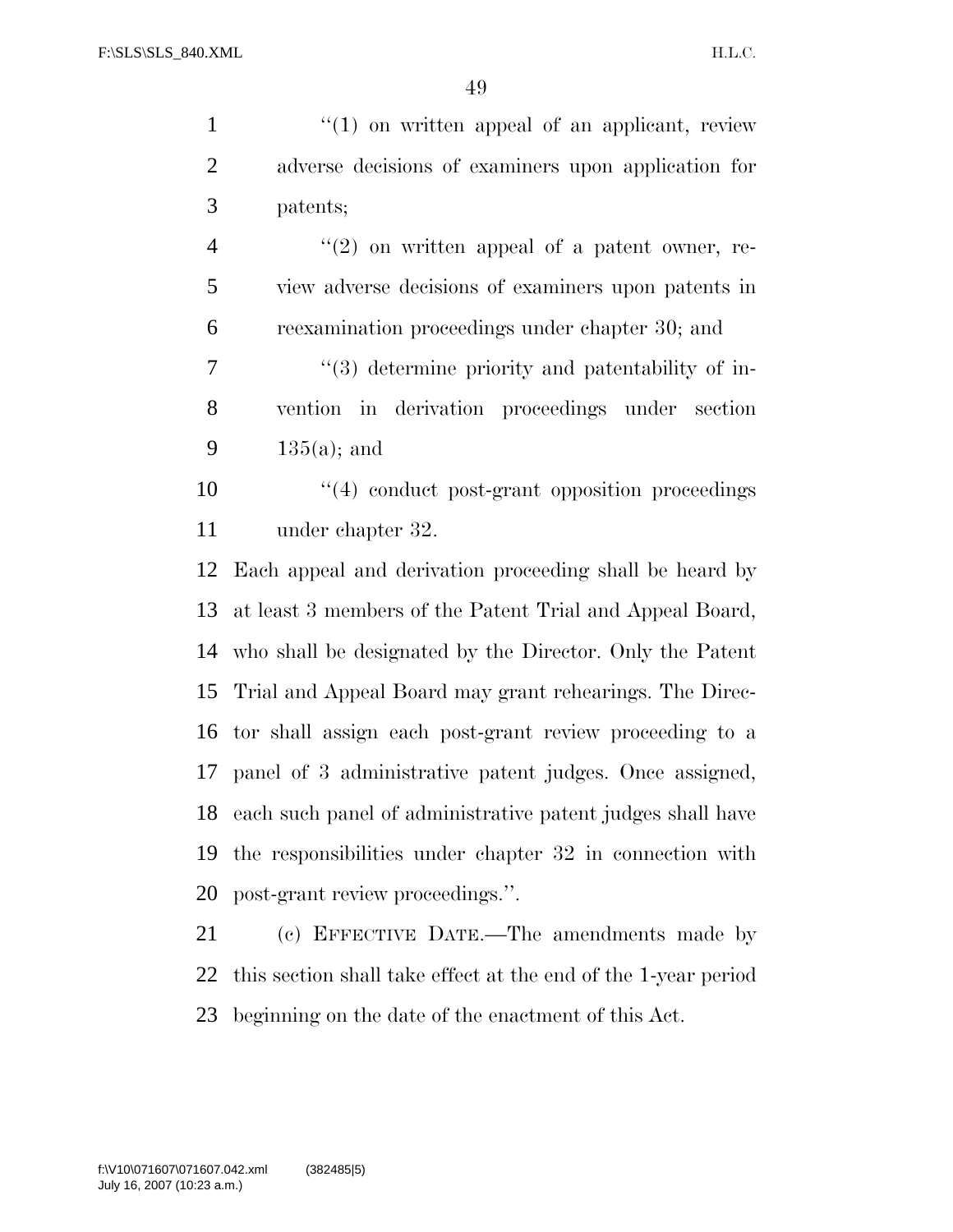# **SEC. 8. STUDY AND REPORT ON REEXAMINATION PRO-CEEDINGS.**

 The Under Secretary of Commerce for Intellectual Property and Director of the Patent and Trademark Of- fice shall, not later than 2 years after the date of the en-actment of this Act—

 (1) conduct a study of the effectiveness and ef- ficiency of the different forms of proceedings avail- able under title 35, United States Code, for the re-examination of patents; and

 (2) submit to the Committees on the Judiciary of the House of Representatives and the Senate a report on the results of the study, including any of the Director's suggestions for amending the law, and any other recommendations the Director has with respect to patent reexamination proceedings.

# **SEC. 9. SUBMISSIONS BY THIRD PARTIES AND OTHER QUALITY ENHANCEMENTS.**

(a) PUBLICATION.—Section 122(b)(2) is amended—

- (1) by striking subparagraph (B); and
- 21 (2) in subparagraph  $(A)$ —
- 22 (A) by striking  $(4)$  An application" and 23 inserting "An application"; and

 (B) by redesignating clauses (i) through (iv) as subparagraphs (A) through (D), respec-26 tively.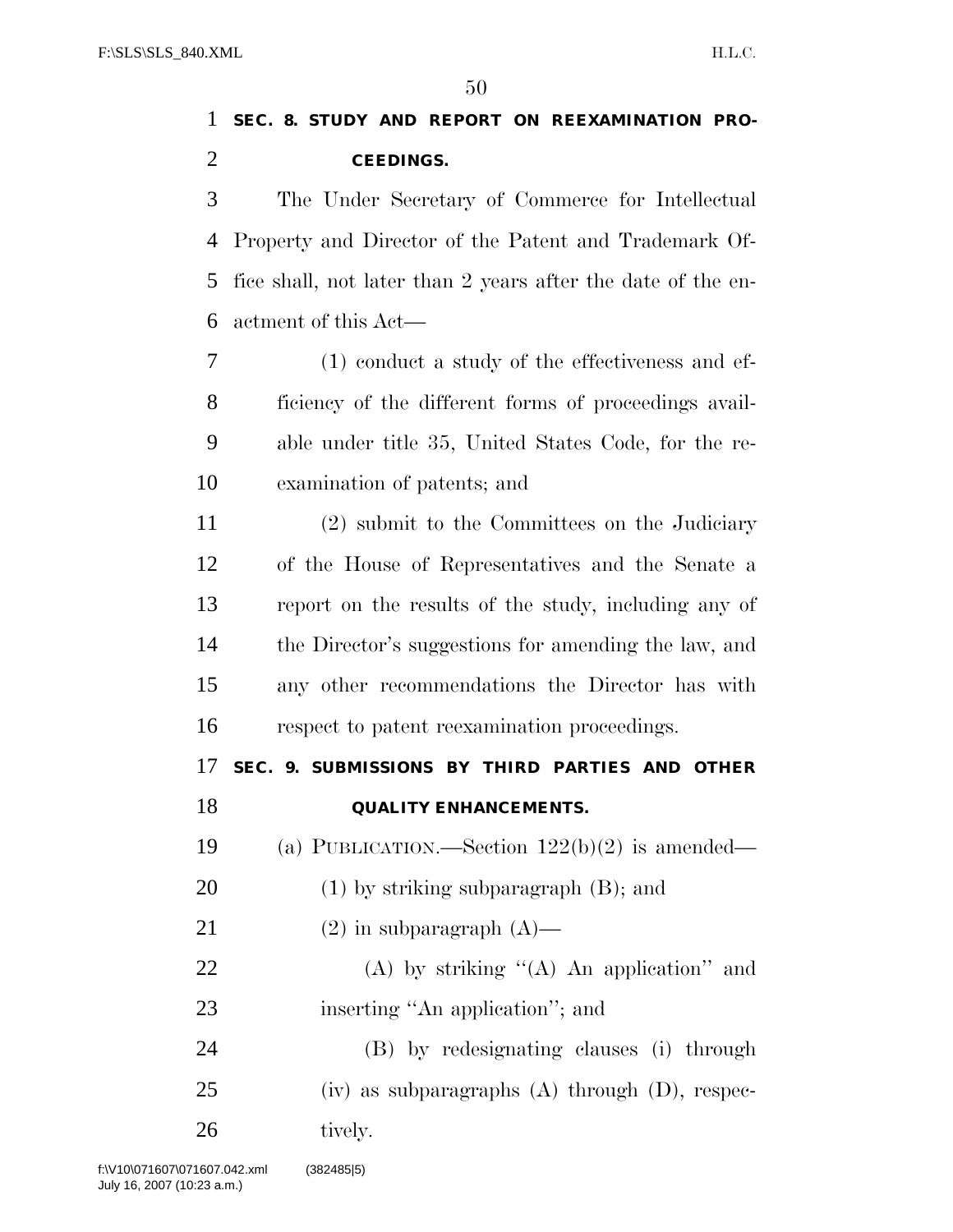(b) PREISSUANCE SUBMISSIONS BY THIRD PAR- TIES.—Section 122 is amended by adding at the end the following: ''(e) PREISSUANCE SUBMISSIONS BY THIRD PAR-

TIES.—

| 6              | "(1) IN GENERAL.—Any person may submit for             |
|----------------|--------------------------------------------------------|
| $\overline{7}$ | consideration and inclusion in the record of a patent  |
| 8              | application, any patent, published patent application, |
| 9              | or other publication of potential relevance to the ex- |
| 10             | amination of the application, if such submission is    |
| 11             | made in writing before the earlier of—                 |
| 12             | $\lq\lq$ the date a notice of allowance under          |
| 13             | section 151 is mailed in the application for pat-      |
| 14             | ent; or                                                |
| $\overline{ }$ |                                                        |

15  $"$ (B) either—

 ''(i) 6 months after the date on which the application for patent is published 18 under section 122, or

 ''(ii) the date of the first rejection 20 under section 132 of any claim by the ex- aminer during the examination of the ap-22 plication for patent,

whichever occurs later.

24 "(2) OTHER REQUIREMENTS.—Any submission under paragraph (1) shall—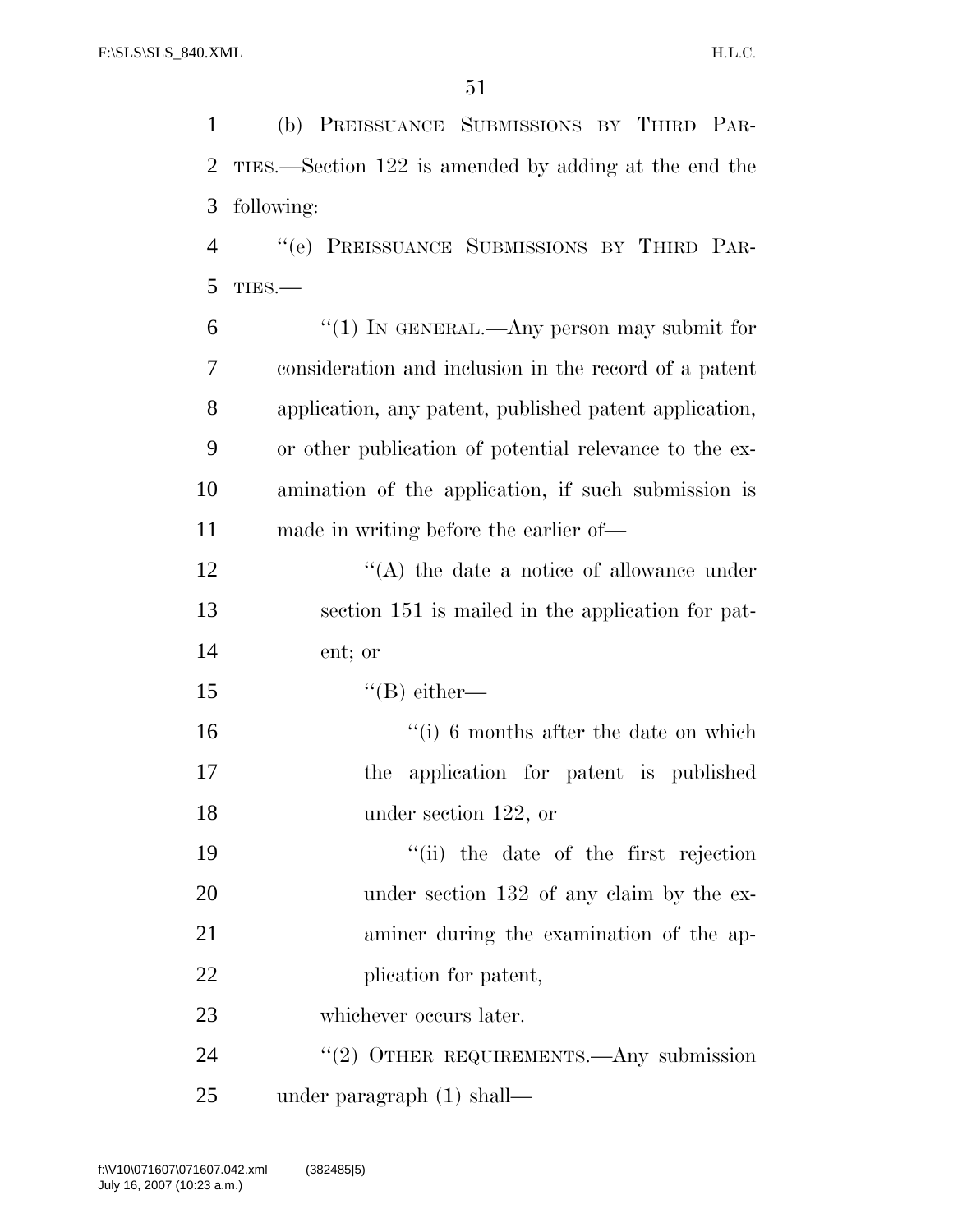H.L.C.

| $\mathbf{1}$   | $\cdot$ (A) set forth a concise description of the          |
|----------------|-------------------------------------------------------------|
| $\overline{2}$ | asserted relevance of each submitted document;              |
| 3              | $\lq\lq$ be accompanied by such fee as the                  |
| $\overline{4}$ | Director may prescribe; and                                 |
| 5              | $\lq\lq$ include a statement by the submitter               |
| 6              | affirming that the submission was made in                   |
| 7              | compliance with this section.".                             |
| 8              | (c) EFFECTIVE DATE.—The amendments made by                  |
| 9              | this section—                                               |
| 10             | $(1)$ shall take effect at the end of the 1-year pe-        |
| 11             | riod beginning on the date of the enactment of this         |
| 12             | Act; and                                                    |
| 13             | (2) shall apply to any application for patent               |
| 14             | filed before, on, or after the effective date under         |
| 15             | paragraph $(1)$ .                                           |
| 16             | SEC. 10. VENUE AND JURISDICTION.                            |
| 17             | (a) VENUE FOR PATENT CASES.—Section 1400 of                 |
| 18             | title 28, United States Code, is amended by striking sub-   |
| 19             | section (b) and inserting the following:                    |
| 20             | "(b) Any civil action arising under any Act of Con-         |
| 21             | gress relating to patents, other than an action seeking re- |
| 22             | view of a decision of the Patent Trial and Appeal Board     |
| 23             | under chapter 13 of title 35, may be brought only—          |
| 24             | $\lq(1)$ in the judicial district where either party        |
| 25             | resides; or                                                 |
|                |                                                             |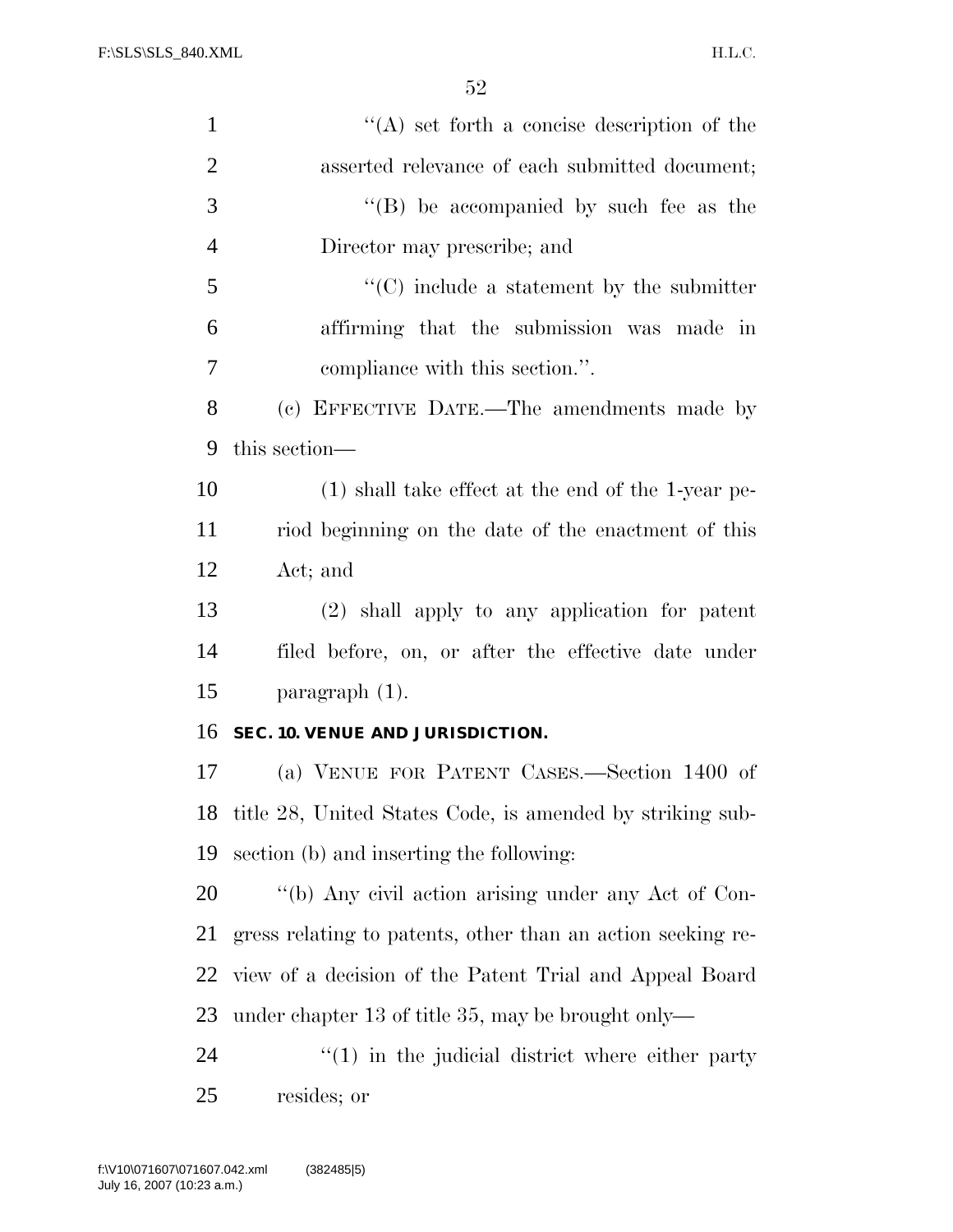H.L.C.

| $\mathbf{1}$   | $\lq(2)$ in the judicial district where the defendant       |
|----------------|-------------------------------------------------------------|
| $\overline{2}$ | has committed acts of infringement and has a reg-           |
| 3              | ular and established place of business.                     |
| $\overline{4}$ | "(c) Notwithstanding section $1391(c)$ of this title, for   |
| 5              | purposes of venue under subsection (b), a corporation       |
| 6              | shall be deemed to reside in the judicial district in which |
| 7              | the corporation has its principal place of business or in   |
| 8              | the State in which the corporation is incorporated.".       |
| 9              | (b) INTERLOCUTORY APPEALS.—Subsection (c) of                |
| 10             | section 1292 of title 28, United States Code, is amended—   |
| 11             | (1) by striking "and" at the end of paragraph               |
| 12             | (1);                                                        |
| 13             | $(2)$ by striking the period at the end of para-            |
| 14             | graph $(2)$ and inserting "; and"; and                      |
| 15             | (3) by adding at the end the following:                     |
| 16             | $(3)$ of an appeal from an interlocutory order              |
| 17             | or decree determining construction of claims in a           |
| 18             | civil action for patent infringement under section          |
| 19             | 271 of title 35.                                            |
| 20             | Application for an appeal under paragraph (3) shall be      |
| 21             | made to the court within 10 days after entry of the order   |
| 22             | or decree. The district court shall have discretion whether |
| 23             | to approve the application and, if so, whether to stay pro- |
| 24             | ceedings in the district court during pendency of the ap-   |
| 25             | peal.".                                                     |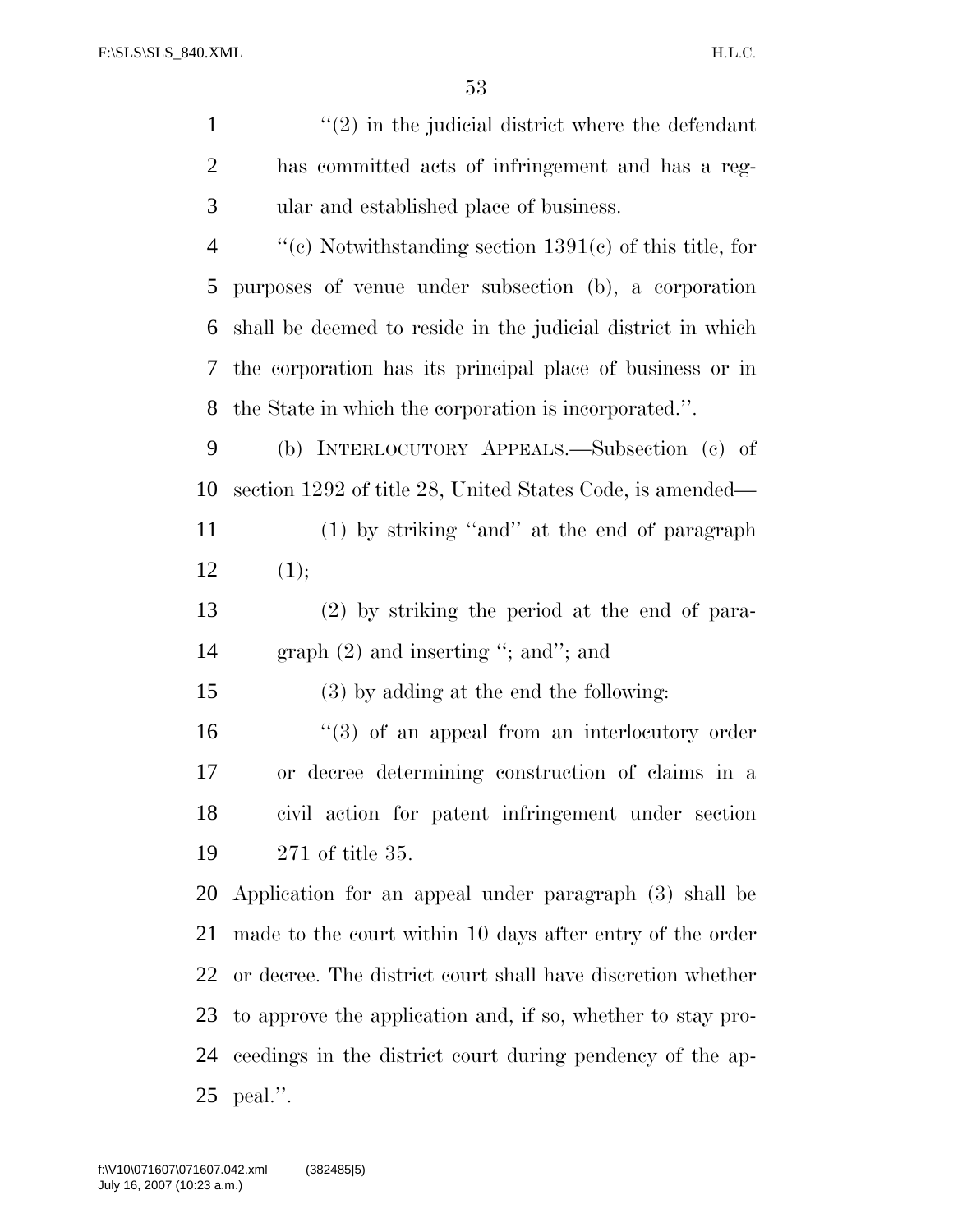(c) EFFECTIVE DATE.—The amendments made by this section shall apply to any action commenced on or after the date of the enactment of this Act.

 **SEC. 11. ADDITIONAL INFORMATION; INEQUITABLE CON-DUCT AS DEFENSE TO INFRINGEMENT.** 

 (a) DISCLOSURE REQUIREMENTS FOR APPLI-CANTS.——

8 (1) IN GENERAL.—Chapter 11 is amended by adding at the end the following new section:

#### **''§ 123. Additional information**

11 "(a) IN GENERAL.—The Director shall, by regula- tion, require that applicants submit a search report and other information and analysis relevant to patentability. An application shall be regarded as abandoned if the appli- cant fails to submit the required search report, informa- tion, and analysis in the manner and within the time pe-riod prescribed by the Director.

 ''(b) EXCEPTION FOR MICRO ENTITIES.—Applica- tions from micro-entities shall not be subject to the re-quirements of regulations issued under subsection (a).

## **''§ 124. Micro entities**

 ''(a) DEFINITION.—For purposes of this title, the term 'micro entity' means an applicant for patent who makes a certification under either subsection (b) or (c).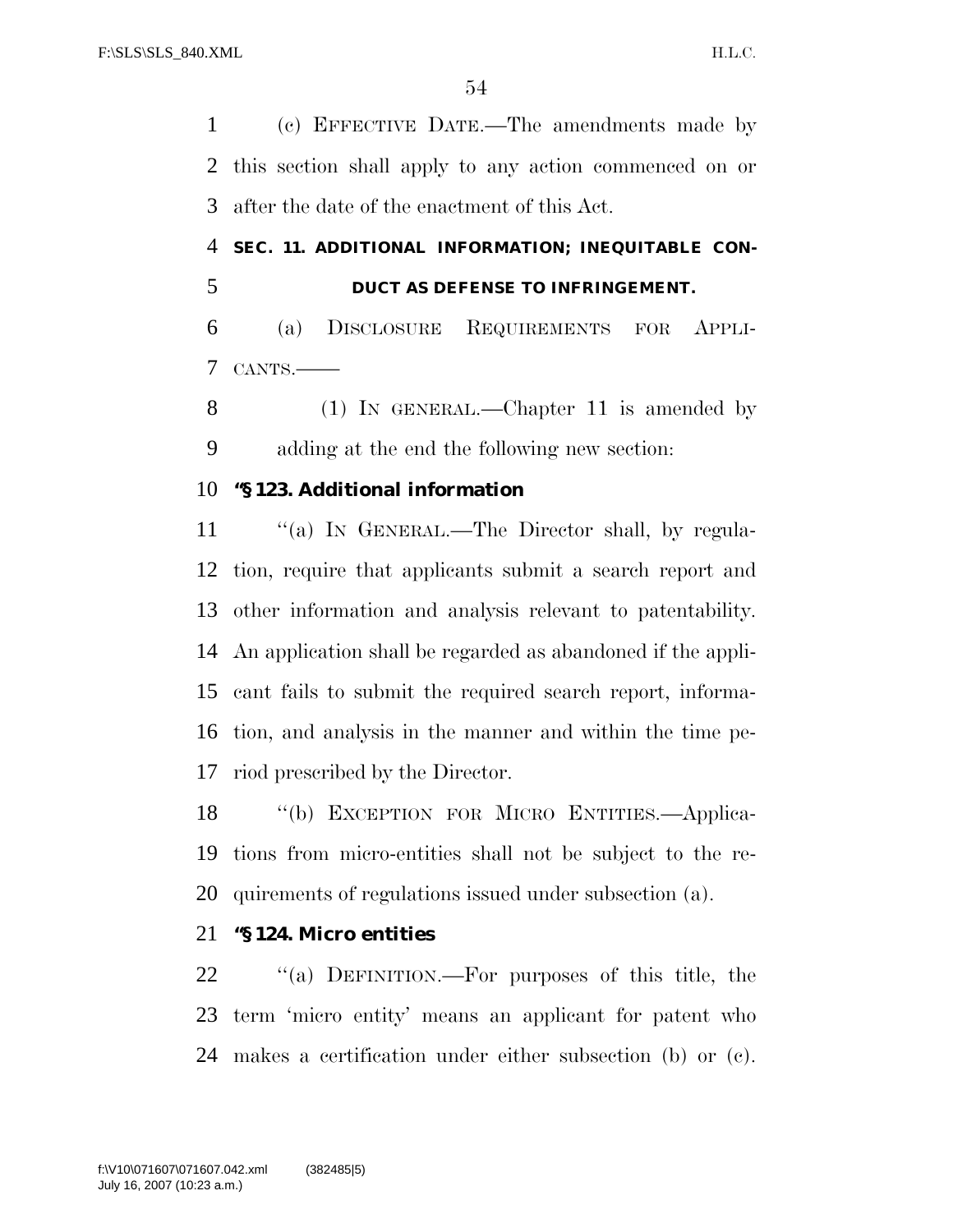| $\mathbf{1}$   | "(b) UNASSIGNED APPLICATION.—A certification              |
|----------------|-----------------------------------------------------------|
| 2              | under this subsection is a certification by each inventor |
| 3              | named in the application that the inventor—               |
| $\overline{4}$ | $\lq(1)$ qualifies as a small entity as defined in        |
| 5              | regulations issued by the Director;                       |
| 6              | $\lq(2)$ has not been named on five or more pre-          |
| 7              | viously filed patent applications;                        |
| 8              | "(3) has not assigned, granted, or conveyed,              |
| 9              | and is not under an obligation by contract or law to      |
| 10             | assign, grant, or convey, a license or any other own-     |
| 11             | ership interest in the application; and                   |
| 12             | $\lq(4)$ does not have a gross income, as defined         |
| 13             | in section $61(a)$ of the Internal Revenue Code of        |
| 14             | 1986, exceeding 2.5 times the Average Gross Income        |
| 15             | (AGI) as reported by Secretary of Labor in the cal-       |
| 16             | endar year immediately preceding the calendar year        |
| 17             | in which the examination fee is being paid.               |
| 18             | "(c) ASSIGNED APPLICATION.—A certification under          |
| 19             | this subsection is a certification by each inventor named |
| 20             | in the application that the inventor—                     |
| 21             | $"(1)$ qualifies as a small entity as defined in          |
| <u>22</u>      | regulations issued by the Director and meets the re-      |
| 23             | quirements of subsection $(b)(4)$ ;                       |
| 24             | $\lq(2)$ has not been named on five or more pre-          |
| 25             | viously filed patent applications; and                    |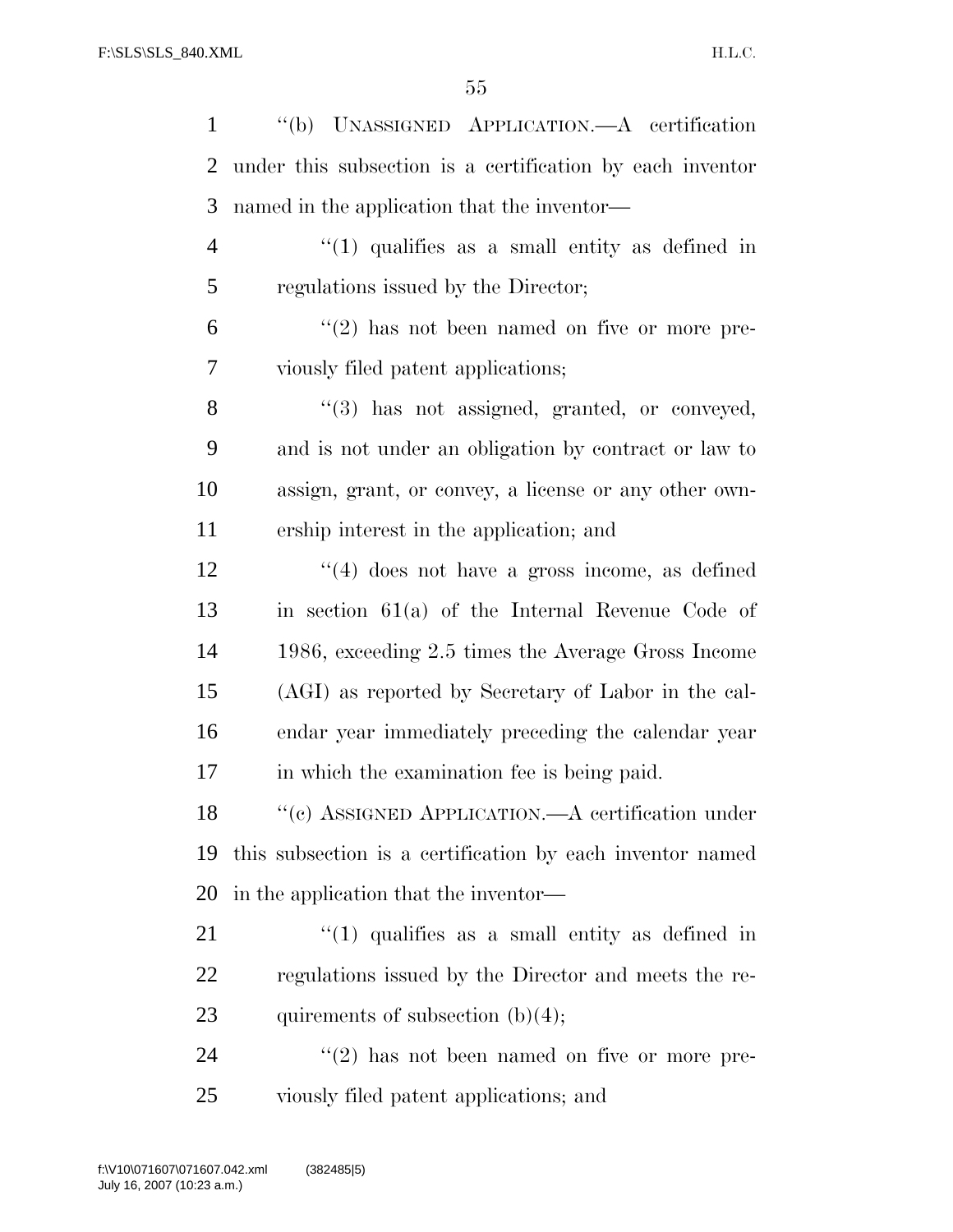1 ''(3) has assigned, granted, conveyed, or is under an obligation by contract or law to assign, grant, or convey, a license or other ownership inter- est in the application to an entity that has five or fewer employees and has a gross taxable income, as defined in section 61(a) of the Internal Revenue Code of 1986, that does not exceed 2.5 times the Average Gross Income (AGI) as reported by Sec- retary of Labor in the calendar year immediately preceding the calendar year in which the examina-tion fee is being paid.

12 "(d) INCOME LEVEL ADJUSTMENT.—The income lev- els referred to in subsections (b) and (c) may be adjusted by the Director on October 1, 2009, and every year there- after, to reflect any fluctuations occurring during the pre- vious 12 months in the Consumer Price Index, as deter-mined by the Secretary of Labor.''.

 (2) CONFORMING AMENDMENT.—The table of sections for chapter 11 is amended by adding at the end the following new items:

''123. Additional information. ''124. Micro entities.''.

 (b) INEQUITABLE CONDUCT AS DEFENSE TO IN-FRINGEMENT.—Section 282 is amended—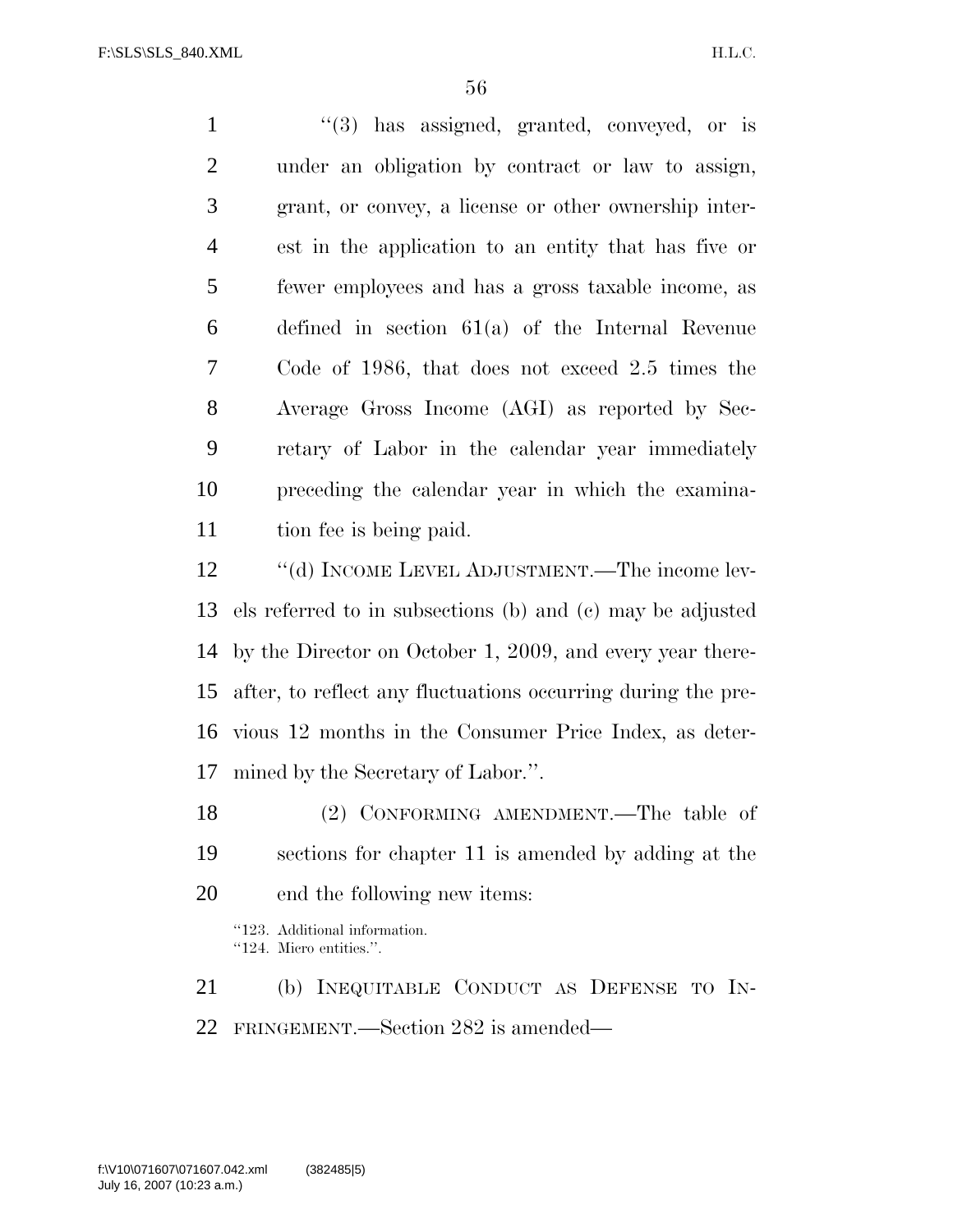| $\mathbf{1}$   | (1) in the first undesignated paragraph, by        |
|----------------|----------------------------------------------------|
| $\overline{2}$ | striking "A patent" and inserting "(a) IN GEN-     |
| 3              | $ERAL. - A patent'';$                              |
| $\overline{4}$ | (2) in the second undesignated paragraph, by       |
| 5              | striking "The following" and inserting "(b) DE-    |
| 6              | FENSES.—The following";                            |
| 7              | (3) in the third undesignated paragraph—           |
| 8              | $(A)$ by striking "In actions" and inserting       |
| 9              | "(d) NOTICE OF ACTIONS; PLEADING.—In ac-           |
| 10             | tions"; and                                        |
| 11             | (B) by inserting after the second sentence         |
| 12             | the following: "In actions involving allegations"  |
| 13             | of inequitable conduct under subsection (c), the   |
| 14             | party asserting this defense or claim shall com-   |
| 15             | ply with the pleading requirements set forth in    |
| 16             | Rule 9(b) of the Federal Rules of Civil Proce-     |
| 17             | dure. $"$ ;                                        |
| 18             | (4) in the fourth undesignated paragraph, by       |
| 19             | striking "Invalidity" and inserting "(e) EXTENSION |
| 20             | OF PATENT TERM.—Invalidity"; and                   |
| 21             | $(5)$ by inserting after subsection (b), as des-   |
| 22             | ignated by paragraph (2) of this section, the fol- |
| 23             | lowing:                                            |
| 24             | "(c) INEQUITABLE CONDUCT.—                         |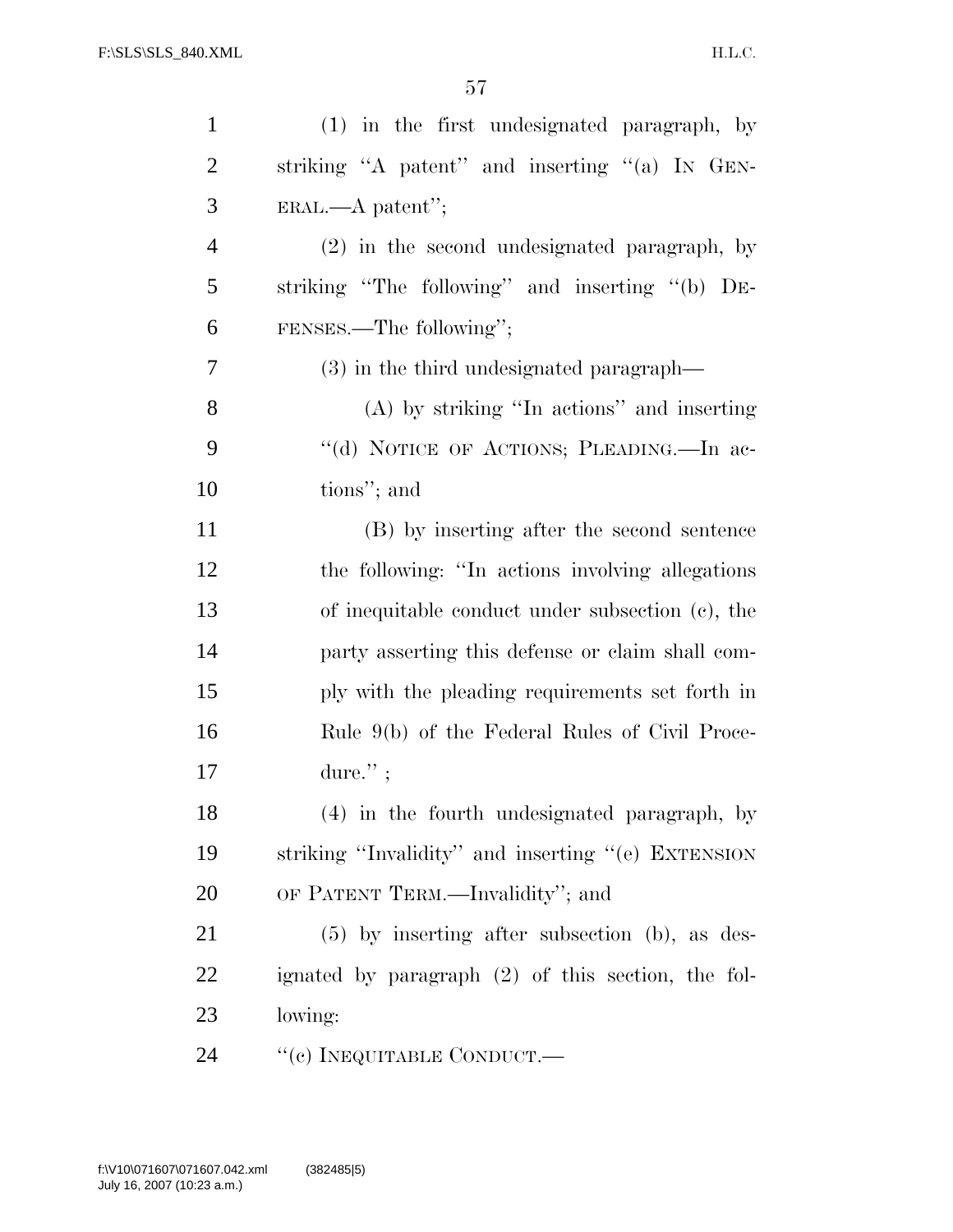1 "(1) DEFENSE.—A patent may be held to be unenforceable for inequitable conduct if, by clear and convincing evidence, it is shown that the pat- entee, its agents, or another person with a duty of disclosure to the Office, with intent to mislead or de- ceive the patent examiner, failed to disclose material information or submitted materially false informa- tion concerning any claim during prosecution of the patent. Patents related to a patent with a claim that is found unenforceable due to inequitable conduct may also be held to be unenforceable.  $\text{``(2)}$  MATERIALITY AND INTENT.— 13 "(A) MATERIALITY.—For purposes of paragraph (1), material information is any in- formation that a reasonable patent examiner would consider important in deciding whether to allow the patent application. Information is material to patentability when it is not cumu- lative to information already of record in the application. 21 "'(B) INTENT.—In order to prove intent to mislead or deceive under paragraph (1), specific facts beyond materiality of the information sub-

mitted or not disclosed must be proven that

support an inference of intent to mislead or de-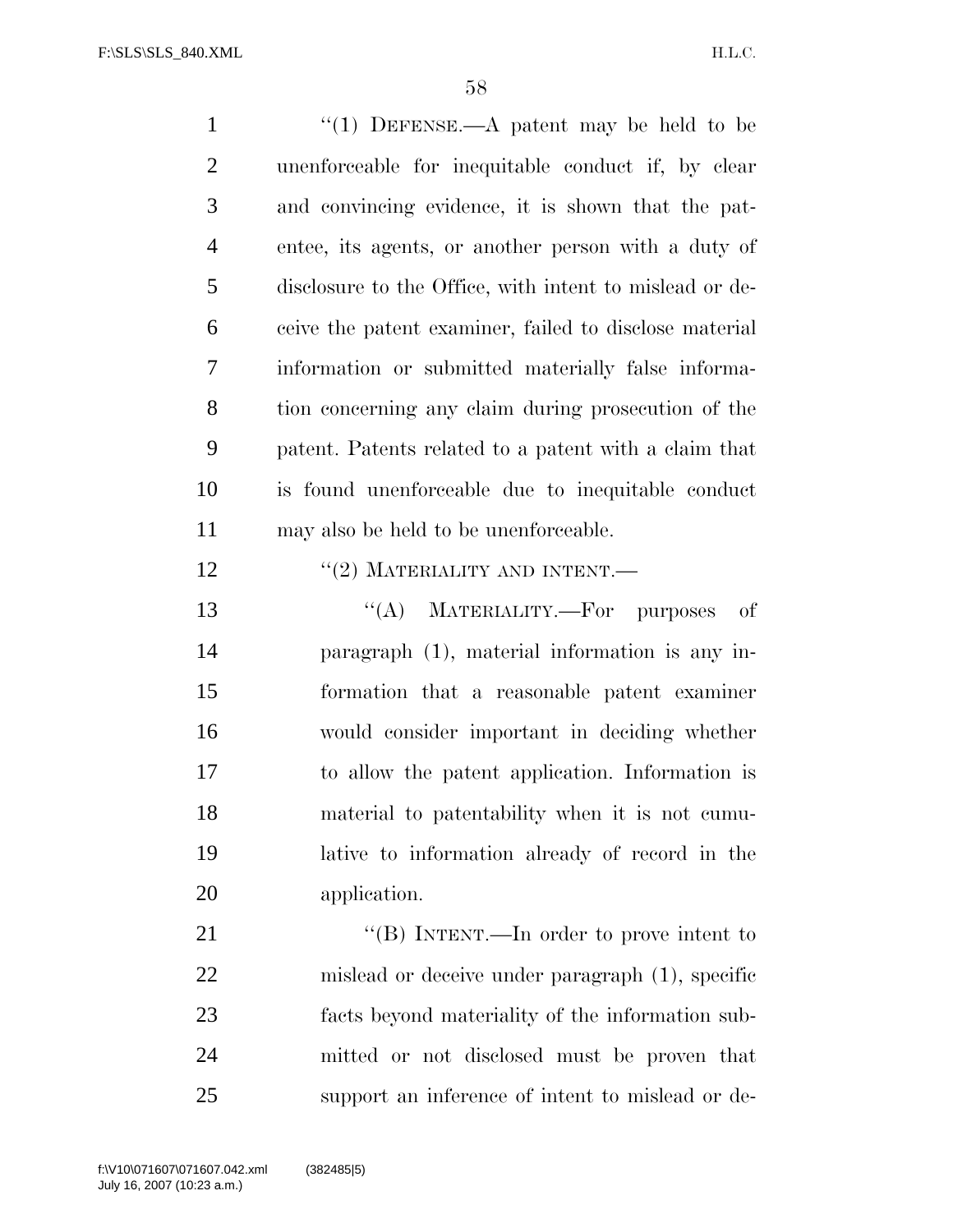ceive the Patent and Trademark Office. Facts support an inference of intent if they show cir- cumstances that indicate conscious or deliberate behavior on the part of the patentee, its agents, or another person with a duty of disclosure to the Office, to not disclose material information or to submit materially false information. 8 "(3) ATTORNEY MISCONDUCT.—Upon a finding of inequitable conduct, if there is evidence that the conduct can be attributable to a person or persons authorized to practice before the Office, the court shall refer the matter to the Office for appropriate disciplinary action under section 32, and shall order the parties to preserve and make available to the Of- fice any materials that may be relevant to the deter- mination under section 32.''. (c) EFFECTIVE DATE.— (1) SUBSECTION (a).—The amendments made by subsection (a)—

 (A) shall take effect at the end of the 1- year period beginning on the date of the enact-ment of this Act; and

 (B) shall apply to any application for pat- ent filed on or after the effective date under subparagraph (A).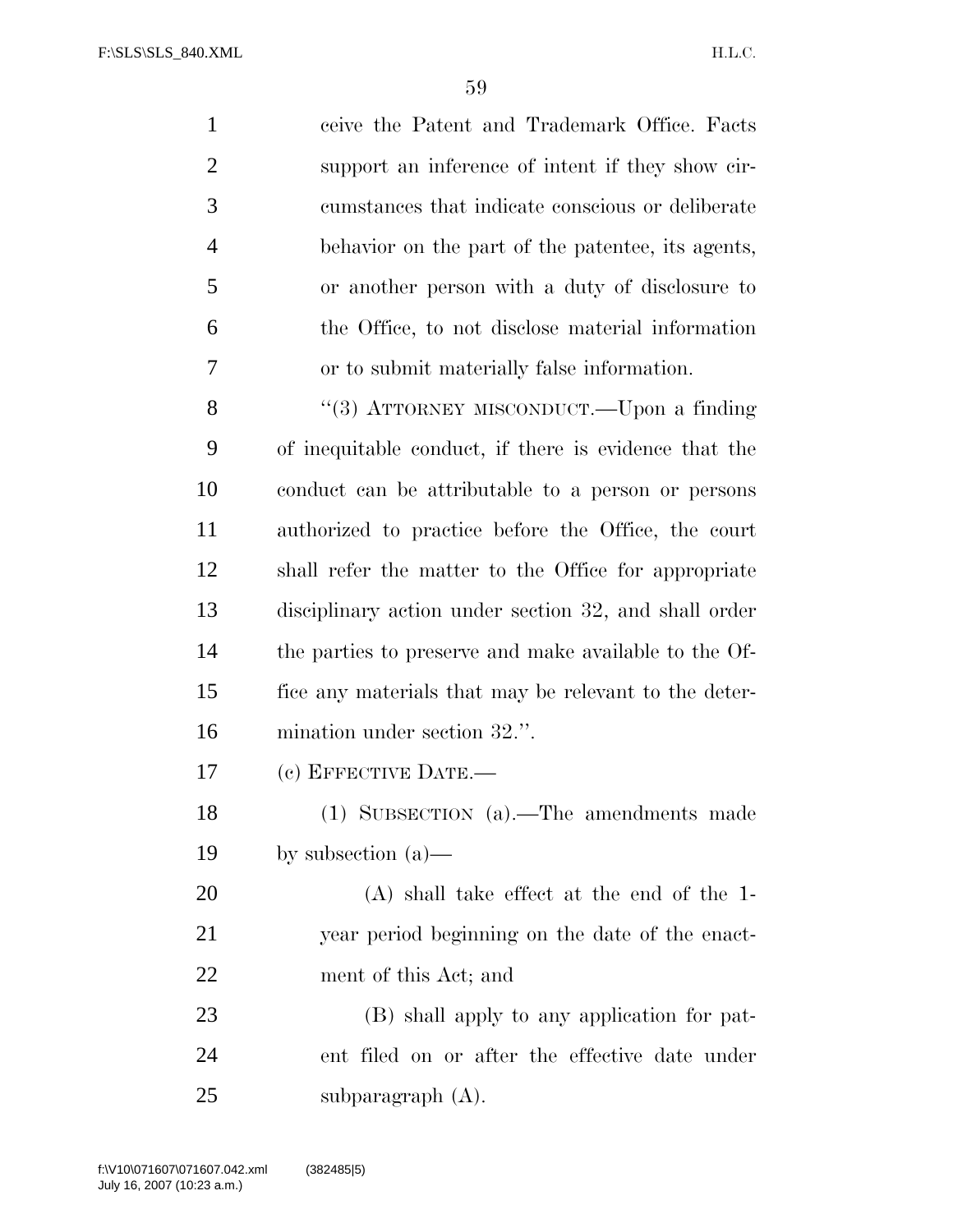(2) SUBSECTION (b).—The amendments made by subsection (b) shall apply to any civil action com- menced on or after the date of the enactment of this Act.

#### **SEC. 12. REGULATORY AUTHORITY.**

 (a) REGULATORY AUTHORITY.—Section 2(c) is amended by adding at the end the following:

 $\langle$  (6) The powers granted under paragraph (2) of sub- section (b) include the authority to promulgate regulations to ensure the quality and timeliness of applications and their examination, including specifying circumstances under which an application for patent may claim the ben- efit under sections 120, 121 and 365(c) of the filing date of a prior filed application for patent.''.

 (b) CLARIFICATION.—The amendment made by sub- section (a) clarifies the scope of power granted to the United States Patent and Trademark Office by paragraph (2) of section 2(b) of title 35, United States Code, as in effect since the enactment of Public Law 106-113.

## **SEC. 13. TECHNICAL AMENDMENTS.**

 (a) JOINT INVENTIONS.—Section 116 is amended— (1) in the first paragraph, by striking 23 "When" and inserting "(a) JOINT INVEN-TIONS.—When'';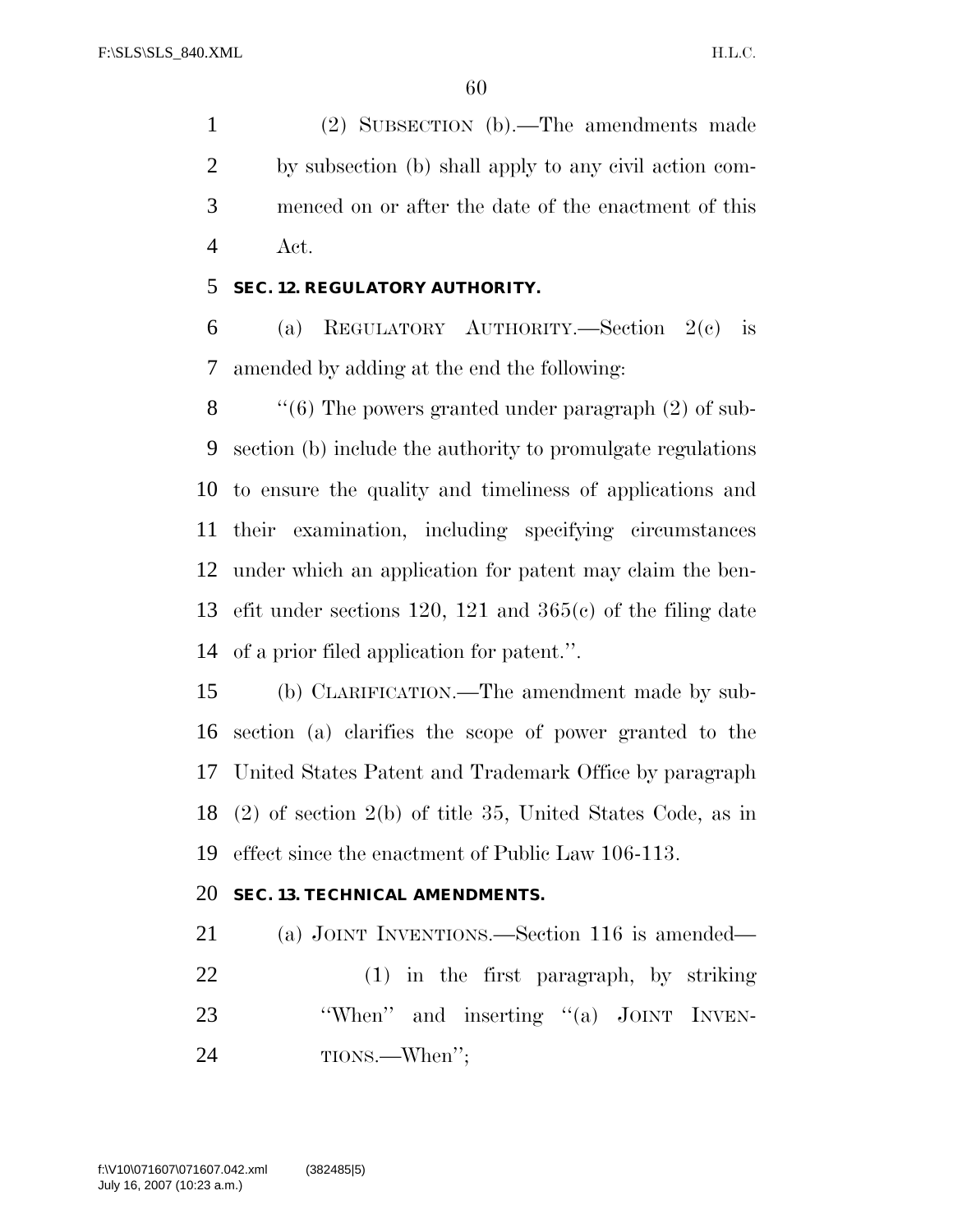| $\mathbf{1}$   | $(2)$ in the second paragraph, by striking         |
|----------------|----------------------------------------------------|
| $\overline{2}$ | "If a joint inventor" and inserting "(b) OMIT-     |
| 3              | TED INVENTOR.—If a joint inventor"; and            |
| $\overline{4}$ | (3) in the third paragraph, by striking            |
| 5              | "Whenever" and inserting "(c) CORRECTION OF        |
| 6              | ERRORS IN APPLICATION.—Whenever".                  |
| 7              | (b) FILING OF APPLICATION IN FOREIGN COUN-         |
| 8              | TRY.—Section 184 is amended—                       |
| 9              | $(1)$ in the first paragraph, by striking "Except" |
| 10             | when" and inserting "(a) FILING IN FOREIGN         |
| 11             | COUNTRY.—Except when";                             |
| 12             | $(2)$ in the second paragraph, by striking "The    |
| 13             | term" and inserting "(b) APPLICATION.—The          |
| 14             | term"; and                                         |
| 15             | (3) in the third paragraph, by striking "The       |
| 16             | scope" and inserting "(c) SUBSEQUENT MODIFICA-     |
| 17             | TIONS, AMENDMENTS, AND SUPPLEMENTS.-The            |
| 18             | scope".                                            |
| 19             | (c) REISSUE OF DEFECTIVE PATENTS.—Section 251      |
| 20             | is amended—                                        |
| 21             | $(1)$ in the first paragraph, by striking "When-   |
| 22             | ever" and inserting "(a) IN GENERAL.—Whenever";    |
| 23             | $(2)$ in the second paragraph, by striking "The    |
| 24             | Director" and inserting "(b) MULTIPLE REISSUED     |
| 25             | PATENTS.—The Director";                            |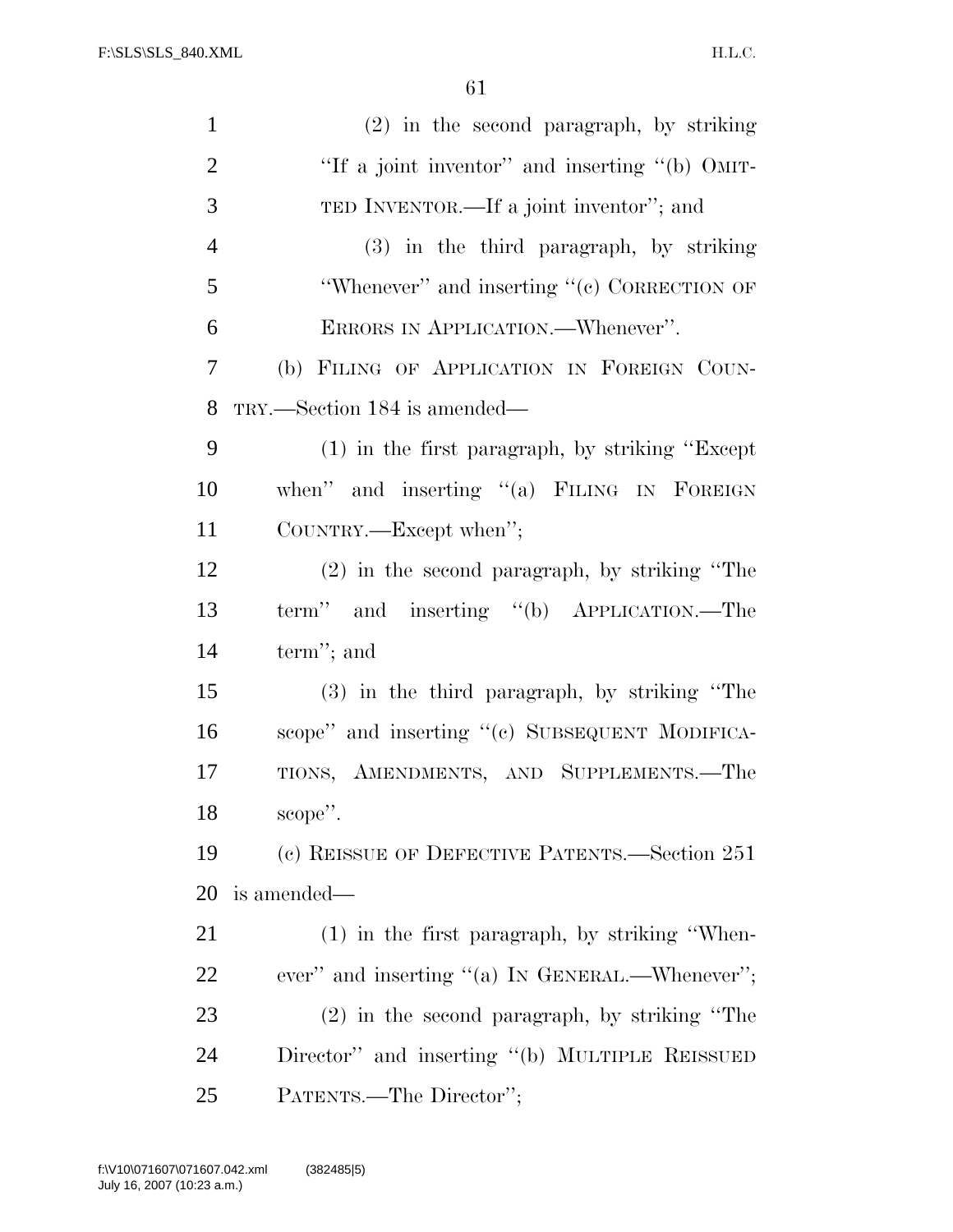| $\mathbf{1}$   | (3) in the third paragraph, by striking "The     |
|----------------|--------------------------------------------------|
| $\overline{2}$ | provision" and inserting "(c) APPLICABILITY OF   |
| 3              | THIS TITLE.—The provisions"; and                 |
| $\overline{4}$ | (4) in the last paragraph, by striking "No re-   |
| 5              | issued patent" and inserting "(d) REISSUE PATENT |
| 6              | ENLARGING SCOPE OF CLAIMS.—No reissued pat-      |
| $\overline{7}$ | ent".                                            |
| 8              | (d) EFFECT OF REISSUE.—Section 253 is amend-     |
| 9              | $ed$ —                                           |
| 10             | $(1)$ in the first paragraph, by striking "When- |
| 11             | ever" and inserting "(a) IN GENERAL.—Whenever";  |
| 12             | and                                              |
|                |                                                  |
| 13             | $(2)$ in the second paragraph, by striking "in   |
| 14             | like manner" and inserting "(b) ADDITIONAL DIS-  |
| 15             | CLAIMER OR DEDICATION.—In the manner set forth   |
| 16             | in subsection $(a)$ ,".                          |
| 17             | (e) CORRECTION OF NAMED INVENTOR.-Section        |
|                | $18$ $256$ is amended—                           |
| 19             | (1) in the first paragraph, by striking "When-   |
| 20             | ever" and inserting "(a) CORRECTION.—Whenever";  |
| 21             | and                                              |
| 22             | $(2)$ in the second paragraph, by striking "The  |
| 23             | error" and inserting "(b) PATENT VALID IF ERROR  |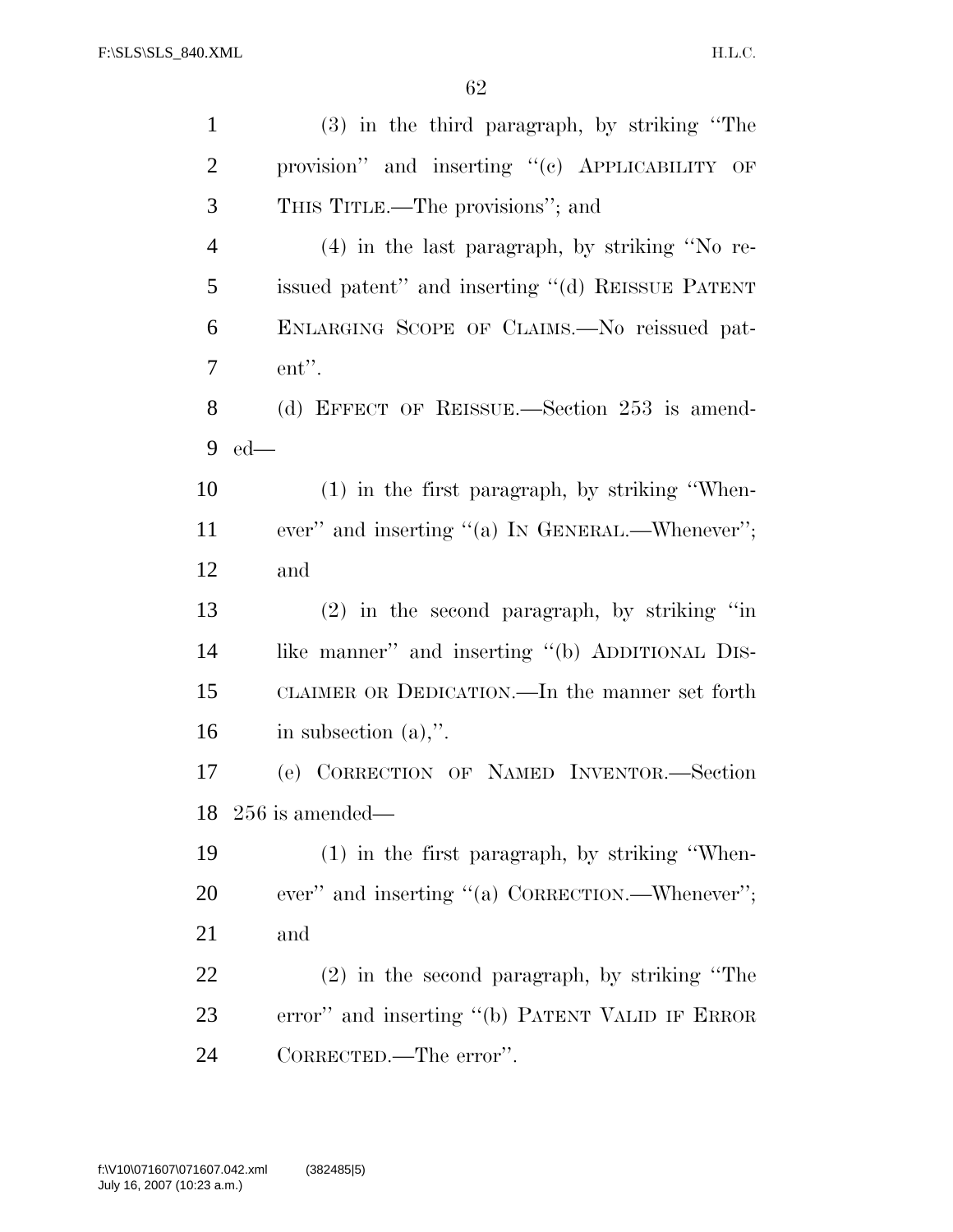(f) EFFECTIVE DATE.—The amendments made by this section shall take effect on the date of the enactment of this Act.

#### **SEC. 14. STUDY OF SPECIAL MASTERS IN PATENT CASES.**

 (a) IN GENERAL.—Not later than 180 days after the date of the enactment of this Act, the Director of the Ad- ministrative Office of the United States Courts shall con- duct a study of, and submit to the Committee on the Judi- ciary of the House of Representatives and the Committee on the Judiciary of the Senate a report on, the use of special masters in patent litigation who are appointed in accordance with Rule 53 of the Federal Rules of Civil Pro-cedure.

 (b) OBJECTIVE.— In conducting the study under subsection (a), the Director shall consider whether the use of special masters has been beneficial in patent litigation and what, if any, program should be undertaken to facili- tate the use by the judiciary of special masters in patent litigation.

 (c) FACTORS TO CONSIDER.—In conducting the study under subsection (a), the Director, in consultation with the Federal Judicial Center, shall consider—

 (1) the basis upon which courts appoint special masters under Rule 53(b) of the Federal Rules of Civil Procedure;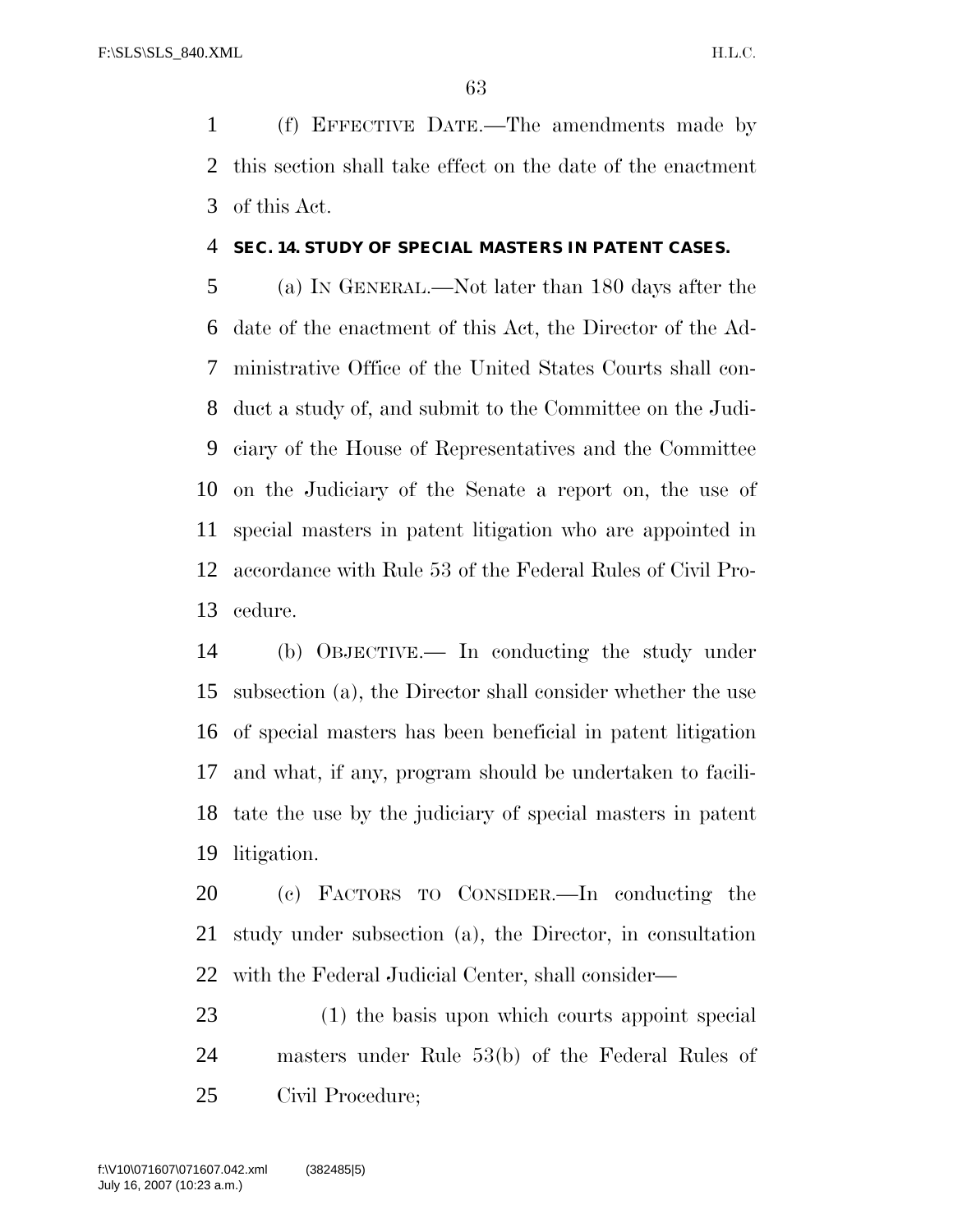| $\mathbf{1}$   | (2) the frequency with which special masters                   |
|----------------|----------------------------------------------------------------|
| $\overline{2}$ | have been used by the courts;                                  |
| 3              | (3) the role and powers special masters are                    |
| $\overline{4}$ | given by the courts;                                           |
| 5              | (4) the subject matter at issue in cases that use              |
| 6              | special masters;                                               |
| 7              | (5) the impact on court time and costs in cases                |
| 8              | where a special master is used as compared to cases            |
| 9              | where no special master is used;                               |
| 10             | $(6)$ the legal and technical training and experi-             |
| 11             | ence of special masters;                                       |
| 12             | (7) whether the use of special masters has an                  |
| 13             | impact on the reversal rate of district court decisions        |
| 14             | at the Court of Appeals for the Federal Circuit; and           |
| 15             | (8) any other factors that the Director believes               |
| 16             | would assist in gauging the effectiveness of special           |
| 17             | masters in patent litigation                                   |
| 18             | SEC. 15. RULE OF CONSTRUCTION.                                 |
| 19             | The enactment of section $102(b)(3)$ of title 35,              |
| 20             | United States Code, under section $(3)(b)$ of this Act is      |
| 21             | done with the same intent to promote joint research activi-    |
| 22             | ties that was expressed, including in the legislative history, |
| 23             | through the enactment of the Cooperative Research and          |
| 24             | Technology Enhancement Act of 2004 (Public Law 108–            |

453; the ''CREATE Act''), the amendments of which are